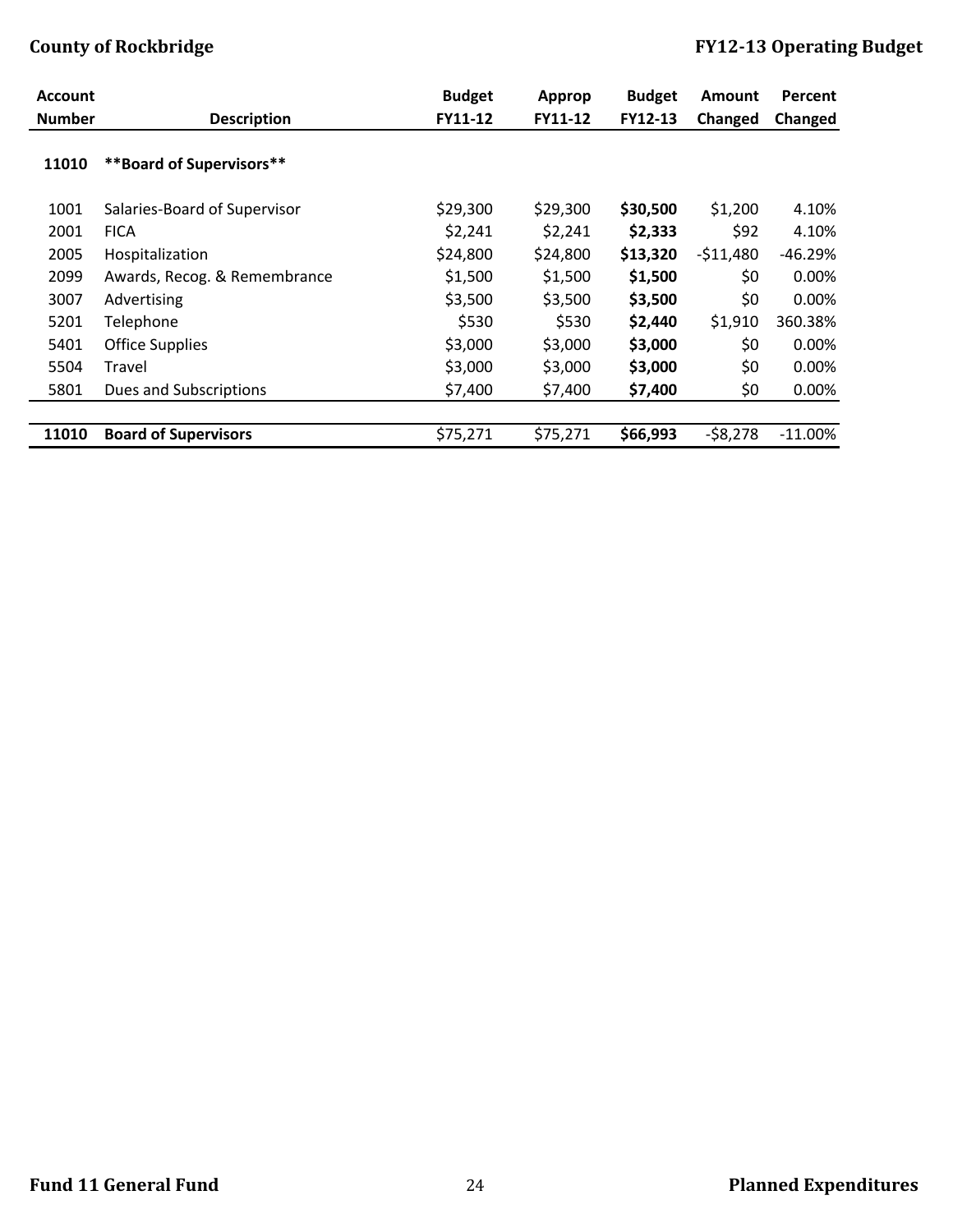| <b>Account</b> |                                       | <b>Budget</b> | Approp    | <b>Budget</b> | Amount    | Percent   |
|----------------|---------------------------------------|---------------|-----------|---------------|-----------|-----------|
| <b>Number</b>  | <b>Description</b>                    | FY11-12       | FY11-12   | FY12-13       | Changed   | Changed   |
| 12000          | **General and Financial**             |               |           |               |           |           |
| 12020          | ** County Administrator**             |               |           |               |           |           |
| 1001           | Salary-County Administrator           | \$105,225     | \$105,225 | \$120,000     | \$14,775  | 14.04%    |
| 1003           | Salaries-Clerical                     | \$34,158      | \$34,158  | \$26,948      | $-57,210$ | $-21.11%$ |
| 1005           | Compensation-Receptionist             | \$0           | \$0       | \$0           | \$0       | 0.00%     |
| 2001           | <b>FICA</b>                           | \$10,663      | \$10,663  | \$11,242      | \$579     | 5.43%     |
| 2002           | Retirement                            | \$22,176      | \$22,176  | \$19,603      | $-52,573$ | $-11.60%$ |
| 2005           | Hospitalization                       | \$6,200       | \$6,200   | \$13,320      | \$7,120   | 114.84%   |
| 2006           | Group Life Insurance                  | \$404         | \$404     | \$1,940       | \$1,536   | 380.13%   |
| 2011           | <b>Workers Compensation Insurance</b> | \$2,421       | \$2,421   | \$1,928       | $-5493$   | $-20.35%$ |
| 5201           | Postage And Telephone                 | \$3,700       | \$3,700   | \$4,100       | \$400     | 10.81%    |
| 5306           | Premium On Surety Bond                | \$100         | \$100     | \$100         | \$0\$     | 0.00%     |
| 5401           | <b>Office Supplies</b>                | \$1,800       | \$1,800   | \$1,800       | \$0       | 0.00%     |
| 5504           | Travel                                | \$1,700       | \$1,700   | \$1,700       | \$0       | 0.00%     |
| 5801           | <b>Dues And Subscriptions</b>         | \$1,200       | \$1,200   | \$1,200       | \$0       | 0.00%     |
| 8003           | Postage Machine Rental                | \$450         | \$450     | \$450         | \$0       | 0.00%     |
|                |                                       |               |           |               |           |           |
| 12020          | <b>County Administrator</b>           | \$190,197     | \$190,197 | \$204,331     | \$14,134  | 7.43%     |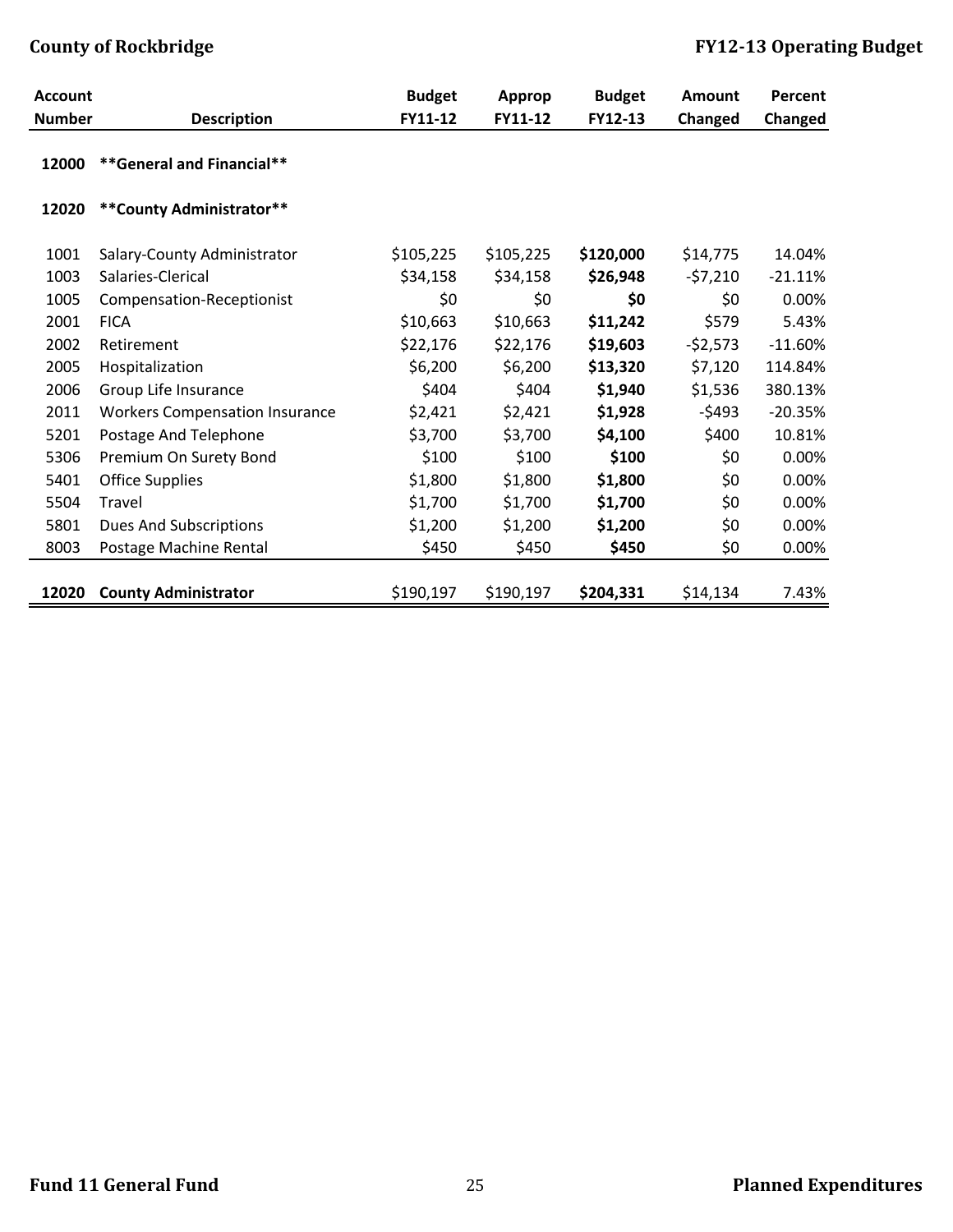| <b>Account</b> |                                                    | <b>Budget</b>       | <b>Approp</b>       | <b>Budget</b>       | <b>Amount</b>    | Percent     |
|----------------|----------------------------------------------------|---------------------|---------------------|---------------------|------------------|-------------|
| <b>Number</b>  | <b>Description</b>                                 | FY11-12             | FY11-12             | FY12-13             | Changed          | Changed     |
| 12025          | ** County Attorney**                               |                     |                     |                     |                  |             |
| 1001           | <b>Comp-County Attorney</b>                        | \$96,799            | \$96,799            | \$104,434           | \$7,635          | 7.89%       |
| 1003           | Compensation-Clerical                              | \$8,400             | \$8,400             | \$8,400             | \$0              | 0.00%       |
| 2001           | <b>FICA</b>                                        | \$8,048             | \$8,048             | \$8,632             | \$584            | 7.25%       |
| 2002           | <b>VSRS Retirement</b>                             | \$15,401            | \$15,401            | \$13,931            | $-51,470$        | $-9.54%$    |
| 2005           | Hospitalization                                    | \$6,200             | \$6,200             | \$6,660             | \$460            | 7.42%       |
| 2006           | Group Life Insurance                               | \$281               | \$281               | \$1,379             | \$1,098          | 390.58%     |
| 2011           | <b>Workers Compensation Insurance</b>              | \$126               | \$126               | \$102               | $-524$           | $-19.40%$   |
| 3001           | <b>Professional Services</b>                       | \$5,000             | \$6,950             | \$5,000             | \$0              | 0.00%       |
| 3005           | Furniture & Equipment                              | \$400               | \$400               | \$0                 | $-5400$          | $-100.00\%$ |
| 5201           | <b>Telephone and Postage</b>                       | \$1,000             | \$1,000             | \$500               | $-5500$          | $-50.00%$   |
| 5401           | <b>Office Supplies</b>                             | \$600               | \$600               | \$1,100             | \$500            | 83.33%      |
| 5504           | Travel                                             | \$750               | \$750               | \$1,000             | \$250            | 33.33%      |
| 5801           | Dues & Subscriptions                               | \$3,000             | \$2,500             | \$2,500             | $-5500$          | $-16.67%$   |
| 5802           | <b>Filing Fees</b>                                 | \$500               | \$500               | \$250               | $-5250$          | $-50.00\%$  |
|                |                                                    |                     |                     |                     |                  |             |
| 12025          | <b>County Attorney</b>                             | \$146,505           | \$147,955           | \$153,887           | \$7,382          | 5.04%       |
| 12030          | ** Central Accounting**                            |                     |                     |                     |                  |             |
|                |                                                    |                     |                     |                     |                  | 6.42%       |
| 1001<br>2001   | Salaries-Supervisor of Acct. Office<br><b>FICA</b> | \$83,242<br>\$6,368 | \$83,242<br>\$6,368 | \$88,590<br>\$6,777 | \$5,348<br>\$409 | 6.42%       |
| 2002           | Retirement                                         | \$13,244            | \$13,244            | \$11,818            | $-51,426$        | $-10.77%$   |
| 2005           | Hospitalization                                    | \$12,400            | \$12,400            | \$13,320            | \$920            | 7.42%       |
| 2006           | Group Life Insurance                               | \$241               | \$241               | \$1,169             | \$928            | 385.22%     |
| 2011           | <b>Workers Compensation Insurance</b>              | \$117               | \$117               | \$106               | $-511$           | $-9.14%$    |
| 3001           | <b>Professional Services</b>                       | \$0                 | \$0                 | \$1,000             | \$1,000          | 0.00%       |
| 5201           | Telephone                                          | \$650               | \$650               | \$650               | \$0              | 0.00%       |
| 5401           | <b>Office Supplies</b>                             | \$2,200             | \$2,200             | \$2,500             | \$300            | 13.64%      |
| 5504           | Travel                                             | \$500               | \$500               | \$500               | \$0              | 0.00%       |
| 5505           | Training                                           | \$1,500             | \$1,500             | \$2,000             | \$500            | 33.33%      |
| 7001           | Purchase of Equipment/Software                     | \$5,000             | \$5,000             | \$1,200             | $-53,800$        | $-76.00\%$  |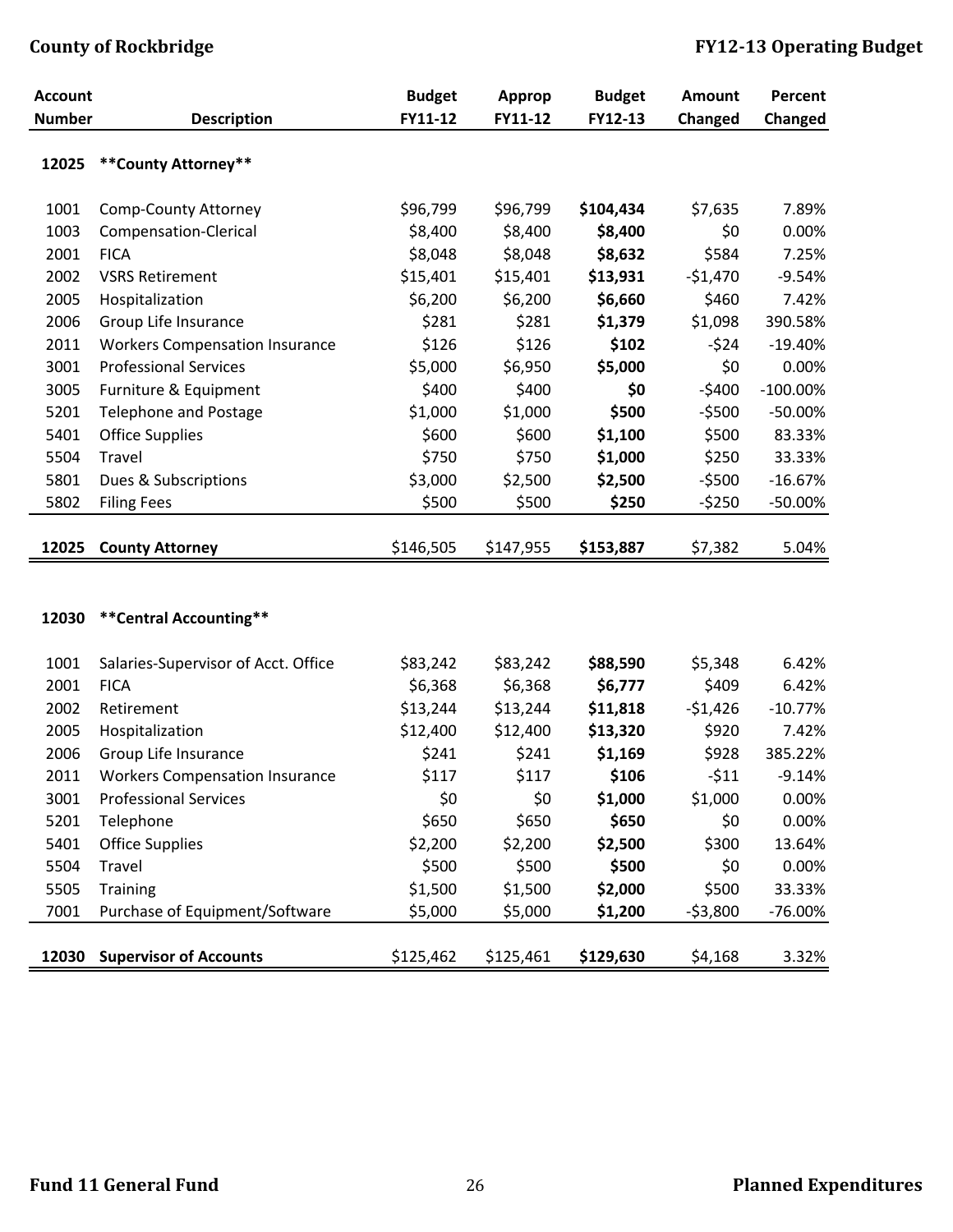| <b>Account</b> |                                       | <b>Budget</b> | Approp    | <b>Budget</b> | <b>Amount</b> | Percent  |
|----------------|---------------------------------------|---------------|-----------|---------------|---------------|----------|
| <b>Number</b>  | <b>Description</b>                    | FY11-12       | FY11-12   | FY12-13       | Changed       | Changed  |
|                |                                       |               |           |               |               |          |
|                |                                       |               |           |               |               |          |
| 12040          | **IT Department**                     |               |           |               |               |          |
| 1001           | Salary-Data Processing Director       | \$55,752      | \$55,752  | \$63,783      | \$8,031       | 14.41%   |
| 2001           | <b>FICA</b>                           | \$4,265       | \$4,265   | \$4,879       | \$614         | 14.41%   |
| 2002           | Retirement                            | \$8,870       | \$8,870   | \$8,509       | $-5361$       | $-4.07%$ |
| 2005           | Hospitalization                       | \$6,200       | \$6,200   | \$6,660       | \$460         | 7.42%    |
| 2006           | Group Life Insurance                  | \$162         | \$162     | \$842         | \$680         | 419.72%  |
| 2011           | <b>Workers Compensation Insurance</b> | \$78          | \$78      | \$77          | -\$1          | $-1.87%$ |
| 3002           | <b>Contractual Services</b>           | \$17,400      | \$17,400  | \$19,200      | \$1,800       | 10.34%   |
| 3005           | Repairs-Equipment                     | \$200         | \$200     | \$200         | \$0           | 0.00%    |
| 3006           | Repairs-EDP Equip After Warrantee     | \$5,500       | \$5,500   | \$5,500       | \$0           | 0.00%    |
| 5201           | Postage and Telephone                 | \$1,000       | \$1,000   | \$1,000       | \$0           | 0.00%    |
| 5401           | <b>Office Supplies</b>                | \$1,500       | \$1,500   | \$1,500       | \$0           | 0.00%    |
| 5504           | Travel                                | \$100         | \$100     | \$100         | \$0           | 0.00%    |
| 5505           | Education                             | \$500         | \$500     | \$500         | \$0           | 0.00%    |
| 7002           | Capital Outlay                        | \$17,040      | \$17,040  | \$18,040      | \$1,000       | 5.87%    |
| 7003           | Software                              | \$2,000       | \$2,000   | \$2,000       | \$0           | 0.00%    |
| 7004           | Internet Fees and Equipment           | \$4,000       | \$4,000   | \$4,000       | \$0           | 0.00%    |
|                |                                       |               |           |               |               |          |
| 12040          | <b>IT Department</b>                  | \$124,567     | \$124,567 | \$136,790     | \$12,223      | 9.81%    |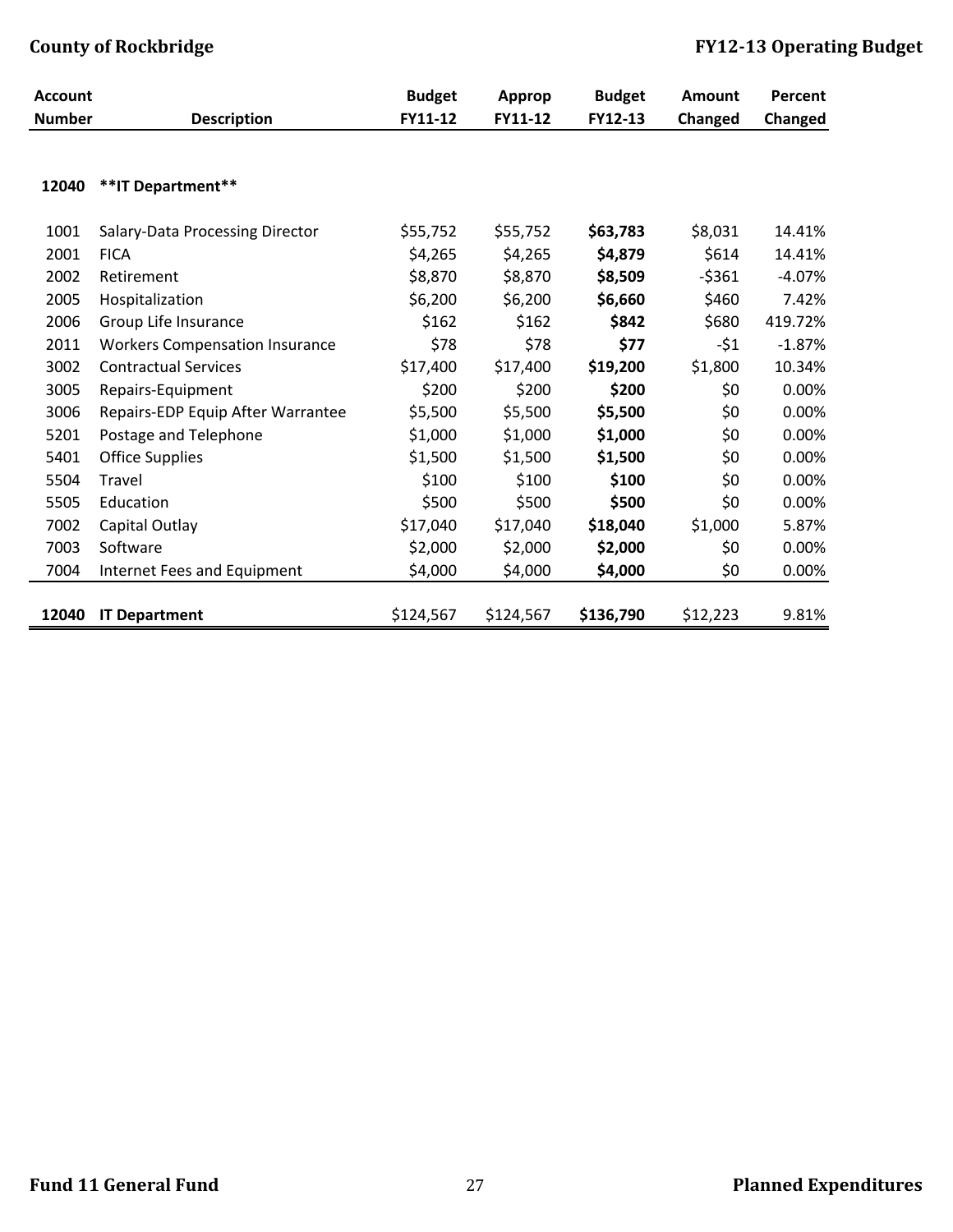| Changed<br>Changed  |
|---------------------|
|                     |
|                     |
|                     |
| \$0<br>0.00%        |
| \$0<br>0.00%        |
| \$0<br>0.00%        |
| \$0<br>0.00%        |
| \$0<br>0.00%        |
|                     |
| \$0<br>0.00%        |
|                     |
|                     |
| \$0<br>0.00%        |
| $-590$<br>$-90.00%$ |
| \$0<br>0.00%        |
| \$0<br>0.00%        |
| \$0<br>0.00%        |
| \$0<br>0.00%        |
| $-590$<br>$-6.67%$  |
|                     |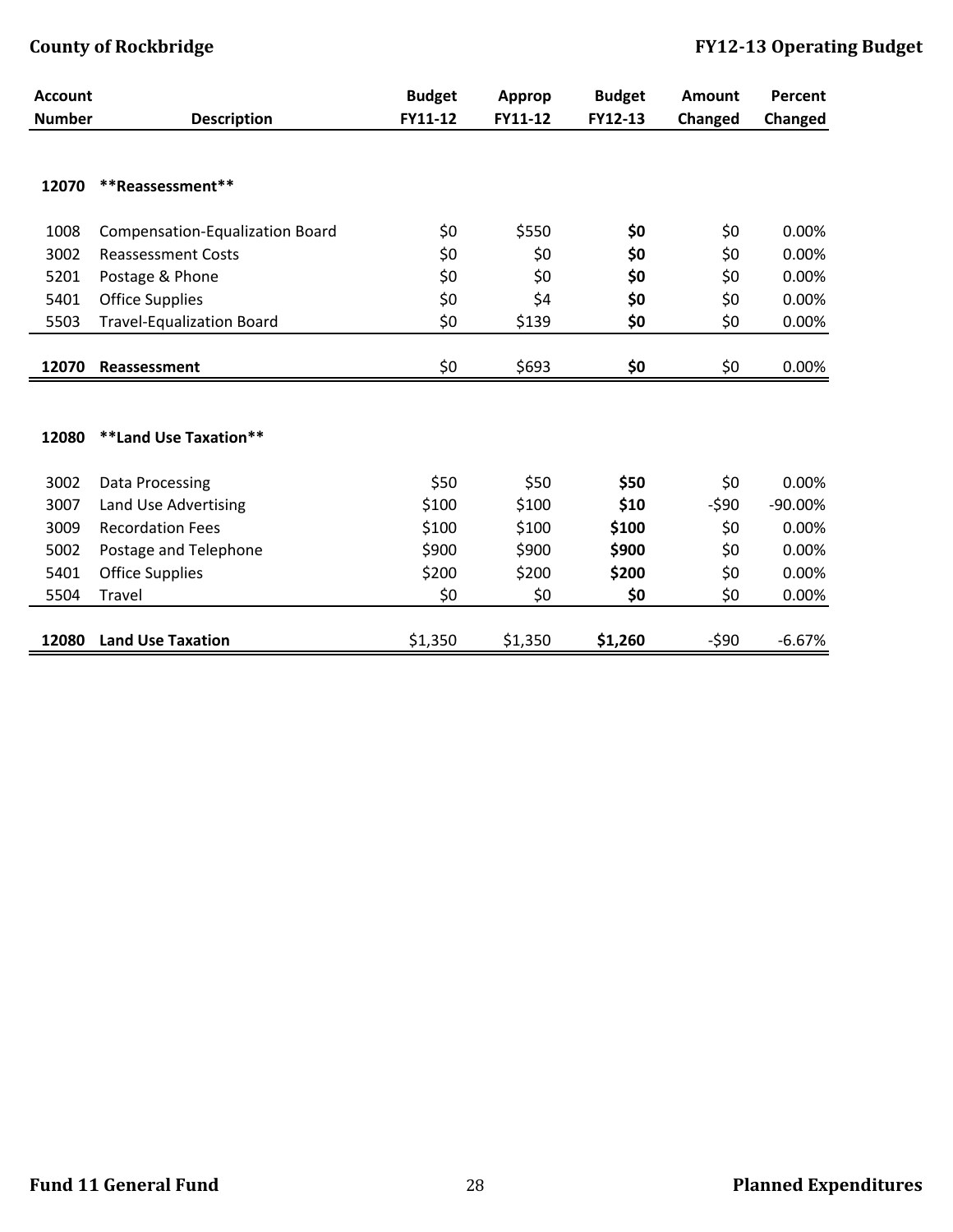| <b>Account</b> |                                       | <b>Budget</b> | <b>Approp</b> | <b>Budget</b> | Amount    | Percent   |
|----------------|---------------------------------------|---------------|---------------|---------------|-----------|-----------|
| <b>Number</b>  | <b>Description</b>                    | FY11-12       | FY11-12       | FY12-13       | Changed   | Changed   |
|                |                                       |               |               |               |           |           |
| 12090          | **Commissioner of the Revenue**       |               |               |               |           |           |
| 1001           | Salary-Commissioner Of Revenue        | \$72,034      | \$72,034      | \$75,636      | \$3,602   | 5.00%     |
| 1002           | Salaries-Deputies and Assistants      | \$81,647      | \$81,647      | \$85,729      | \$4,082   | 5.00%     |
| 2001           | <b>FICA</b>                           | \$11,757      | \$11,757      | \$12,344      | \$588     | 5.00%     |
| 2002           | Retirement                            | \$24,451      | \$24,451      | \$21,526      | $-52,925$ | $-11.96%$ |
| 2005           | <b>Hospitalization Insurance</b>      | \$24,800      | \$24,800      | \$26,640      | \$1,840   | 7.42%     |
| 2006           | Group Life Insurance                  | \$446         | \$446         | \$2,130       | \$1,684   | 377.93%   |
| 2011           | <b>Workers Compensation Insurance</b> | \$1,487       | \$1,487       | \$1,298       | $-5189$   | $-12.72%$ |
| 3001           | <b>Contracted Services</b>            | \$2,500       | \$2,500       | \$2,500       | \$0       | 0.00%     |
| 3002           | Data Processing                       | \$6,500       | \$6,500       | \$6,500       | \$0       | 0.00%     |
| 3005           | Repairs-Furniture and Equipment       | \$500         | \$500         | \$500         | \$0       | 0.00%     |
| 3007           | Advertising                           | \$350         | \$350         | \$350         | \$0       | 0.00%     |
| 5201           | Telephone                             | \$1,600       | \$1,600       | \$1,600       | \$0       | 0.00%     |
| 5202           | Postage                               | \$1,400       | \$1,400       | \$1,400       | \$0       | 0.00%     |
| 5401           | <b>Office Supplies</b>                | \$9,500       | \$9,500       | \$9,500       | \$0       | 0.00%     |
| 5504           | Travel                                | \$750         | \$750         | \$750         | \$0       | 0.00%     |
| 5505           | <b>LGOC Expenses</b>                  | \$250         | \$250         | \$250         | \$0       | 0.00%     |
| 5801           | <b>Dues and Subscriptions</b>         | \$1,200       | \$1,200       | \$1,200       | \$0       | 0.00%     |
| 7002           | Capital Outlay                        | \$6,250       | \$6,250       | \$6,250       | \$0       | 0.00%     |
| 8001           | <b>Equipment Rental</b>               | \$1,000       | \$1,000       | \$1,000       | \$0       | 0.00%     |
| 12090          | <b>Commissioner of the Revenue</b>    | \$248,421     | \$248,421     | \$257,104     | \$8,683   | 3.50%     |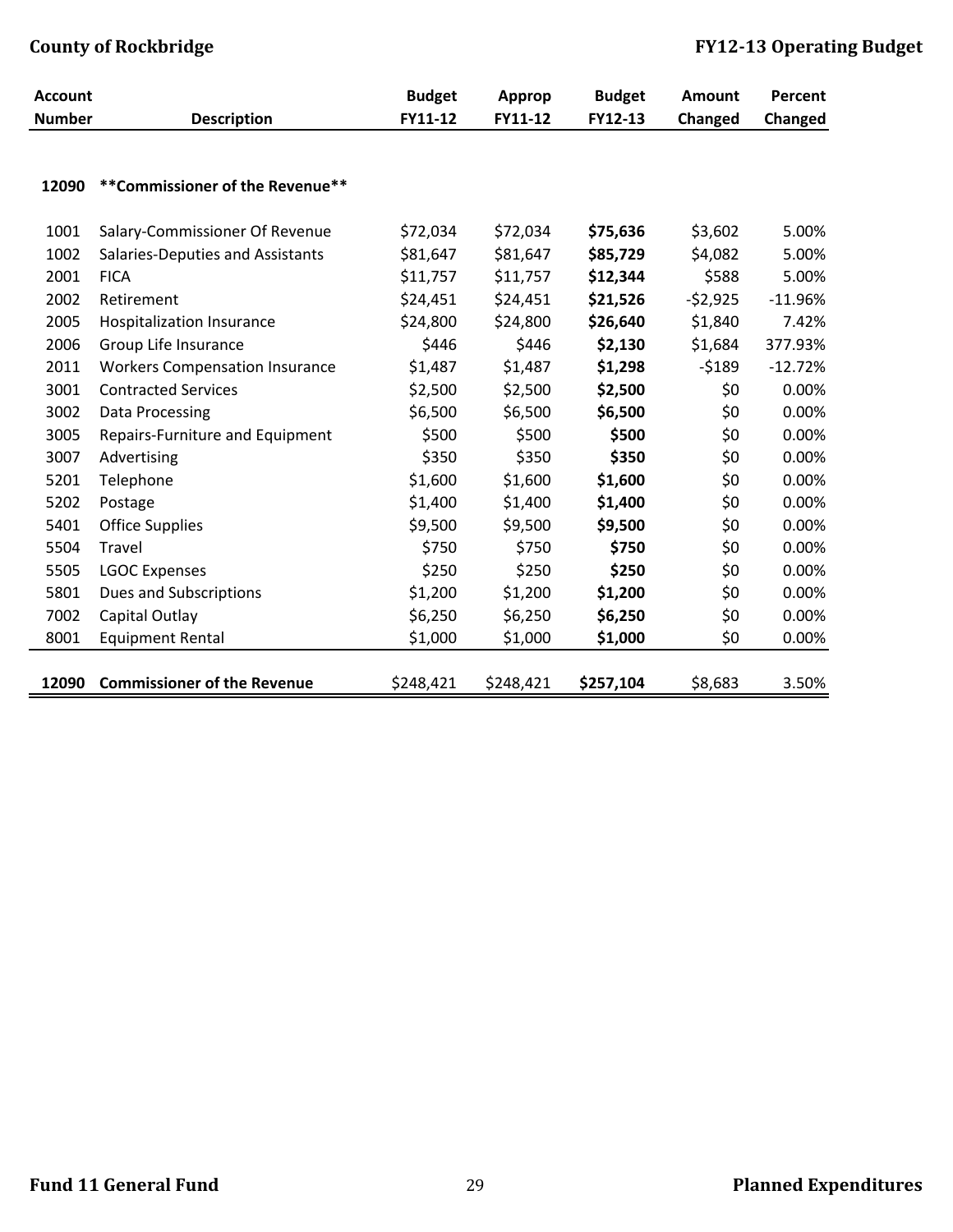| <b>Account</b> |                                       | <b>Budget</b> | <b>Approp</b> | <b>Budget</b> | Amount    | Percent   |
|----------------|---------------------------------------|---------------|---------------|---------------|-----------|-----------|
| <b>Number</b>  | <b>Description</b>                    | FY11-12       | FY11-12       | FY12-13       | Changed   | Changed   |
|                |                                       |               |               |               |           |           |
| 12130          | **Treasurer**                         |               |               |               |           |           |
| 1001           | Salary-Treasurer                      | \$72,034      | \$72,034      | \$75,636      | \$3,602   | 5.00%     |
| 1002           | Salaries-Deputies and Assist          | \$73,647      | \$73,647      | \$78,379      | \$4,732   | 6.43%     |
| 2001           | <b>FICA</b>                           | \$11,145      | \$11,145      | \$11,782      | \$638     | 5.72%     |
| 2002           | Retirement                            | \$23,178      | \$23,178      | \$20,546      | $-52,632$ | $-11.36%$ |
| 2005           | Hospitalization                       | \$24,800      | \$24,800      | \$26,640      | \$1,840   | 7.42%     |
| 2006           | Group Life Insurance                  | \$422         | \$422         | \$2,033       | \$1,611   | 381.21%   |
| 2011           | <b>Workers Compensation Insurance</b> | \$204         | \$204         | \$185         | $-519$    | $-9.38%$  |
| 3005           | Repairs-Furniture and Equip           | \$400         | \$400         | \$400         | \$0       | 0.00%     |
| 3007           | Advertising                           | \$1,000       | \$1,000       | \$1,000       | \$0       | 0.00%     |
| 5201           | Telephone                             | \$1,600       | \$1,600       | \$1,890       | \$290     | 18.13%    |
| 5202           | Postage                               | \$28,000      | \$28,000      | \$33,000      | \$5,000   | 17.86%    |
| 5203           | Postage for Decal Mailings            | \$6,000       | \$6,000       | \$6,000       | \$0       | 0.00%     |
| 5401           | <b>Office Supplies</b>                | \$15,000      | \$15,000      | \$25,000      | \$10,000  | 66.67%    |
| 5402           | <b>Decals and Mailing Supplies</b>    | \$8,300       | \$8,300       | \$9,500       | \$1,200   | 14.46%    |
| 5408           | Dog Tags                              | \$1,000       | \$1,000       | \$1,500       | \$500     | 50.00%    |
| 5504           | Travel                                | \$300         | \$300         | \$1,800       | \$1,500   | 500.00%   |
| 5506           | <b>Annual Meeting</b>                 | \$440         | \$440         | \$2,550       | \$2,110   | 479.55%   |
| 5801           | Dues and Subscriptions                | \$1,000       | \$1,000       | \$1,000       | \$0       | 0.00%     |
| 5802           | <b>Service Charges</b>                | \$1,000       | \$1,000       | \$1,000       | \$0       | 0.00%     |
| 8001           | Rental of Equipment                   | \$750         | \$750         | \$750         | \$0       | 0.00%     |
| 12130          | <b>Treasurer</b>                      | \$270,220     | \$270,220     | \$300,591     | \$30,371  | 11.24%    |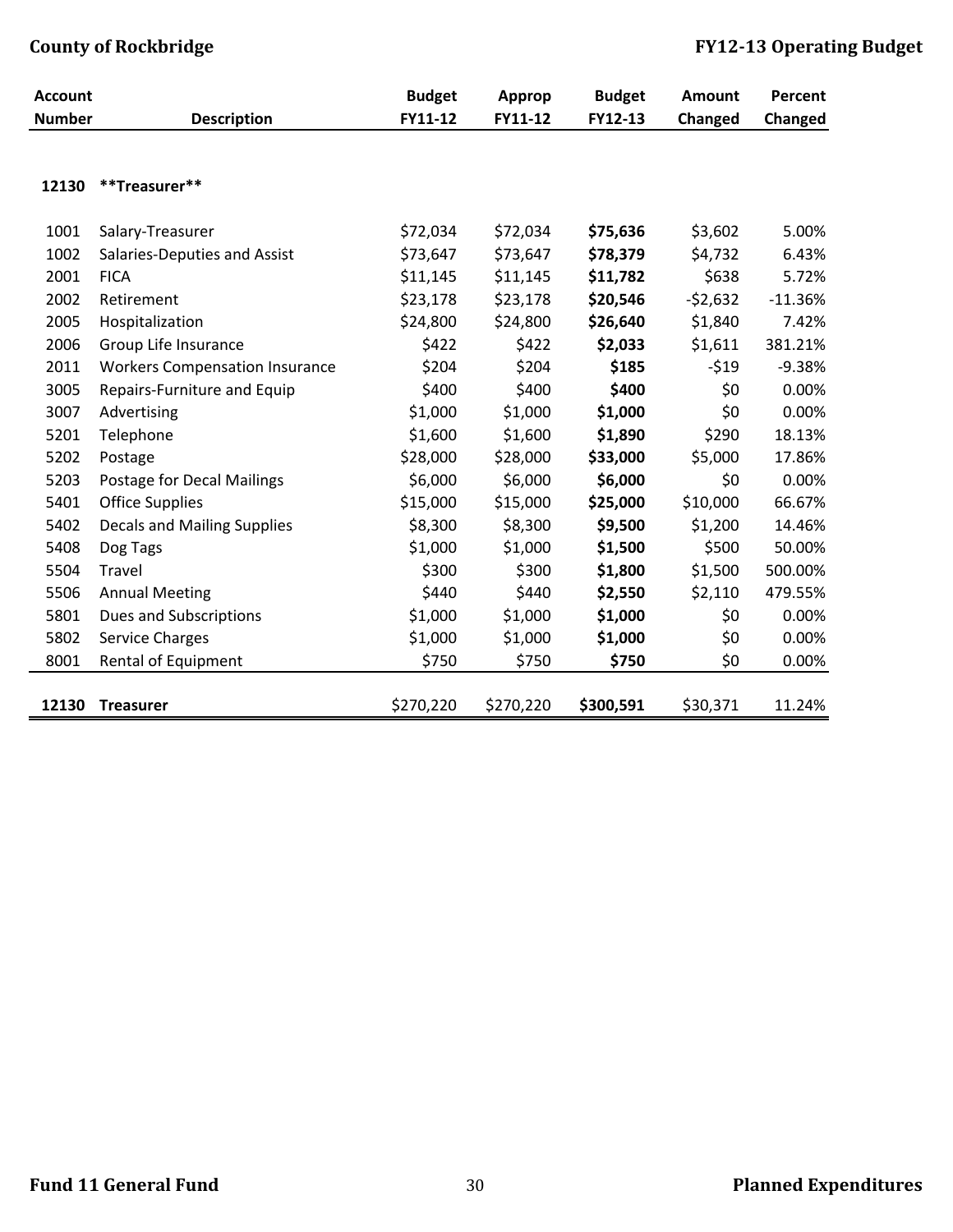| <b>Account</b> |                                       | <b>Budget</b> | <b>Approp</b> | <b>Budget</b> | <b>Amount</b> | Percent   |
|----------------|---------------------------------------|---------------|---------------|---------------|---------------|-----------|
| <b>Number</b>  | <b>Description</b>                    | FY11-12       | FY11-12       | FY12-13       | Changed       | Changed   |
|                |                                       |               |               |               |               |           |
| 12190          | ** Director of Fiscal Services**      |               |               |               |               |           |
| 1001           | Salaries-Clerical Assistance          | \$28,240      | \$28,240      | \$30,809      | \$2,570       | 9.10%     |
| 1005           | Salary-Fiscal Services Director       | \$83,650      | \$83,650      | \$71,997      | $-511,653$    | $-13.93%$ |
| 2001           | <b>FICA</b>                           | \$8,560       | \$8,560       | \$7,865       | $-5695$       | $-8.12%$  |
| 2002           | Retirement                            | \$17,802      | \$17,802      | \$13,714      | $-54,087$     | $-22.96%$ |
| 2005           | <b>Hospitalization Insurance</b>      | \$12,400      | \$12,400      | \$13,320      | \$920         | 7.42%     |
| 2006           | Group Life Insurance                  | \$324         | \$324         | \$1,357       | \$1,033       | 318.69%   |
| 2011           | <b>Workers Compensation Insurance</b> | \$157         | \$157         | \$123         | $-534$        | $-21.43%$ |
| 3003           | <b>Other Professional Fees</b>        | \$12,000      | \$12,000      | \$12,000      | \$0           | 0.00%     |
| 3004           | <b>Auditing Expense</b>               | \$46,000      | \$46,000      | \$46,000      | \$0           | 0.00%     |
| 3010           | Repairs-Furn. & Equipment             | \$1,000       | \$1,000       | \$1,000       | \$0           | 0.00%     |
| 5201           | Telephone/Postage                     | \$1,000       | \$1,000       | \$1,000       | \$0           | 0.00%     |
| 5307           | <b>Errors and Omissions Insurance</b> | \$4,900       | \$4,900       | \$4,900       | \$0           | 0.00%     |
| 5401           | <b>Office Supplies</b>                | \$450         | \$450         | \$450         | \$0           | 0.00%     |
| 5504           | Travel                                | \$700         | \$700         | \$700         | \$0           | 0.00%     |
| 5505           | <b>Continuing Education</b>           | \$800         | \$800         | \$800         | \$0           | 0.00%     |
| 5801           | <b>Dues and Subscriptions</b>         | \$400         | \$400         | \$400         | \$0           | 0.00%     |
| 7001           | Office Equipment                      | \$5,000       | \$5,000       | \$5,000       | \$0           | 0.00%     |
| 8001           | Rental of Equipment                   | \$0           | \$0           | \$0           | \$0           | 0.00%     |
| 12190          | <b>Director of Fiscal Services</b>    | \$223,383     | \$223,382     | \$211,436     | $-511,947$    | $-5.35%$  |
|                |                                       |               |               |               |               |           |
| 12000          | <b>Administrative and Financial</b>   | \$1,330,105   | \$1,332,246   | \$1,395,028   | \$64,923      | 4.88%     |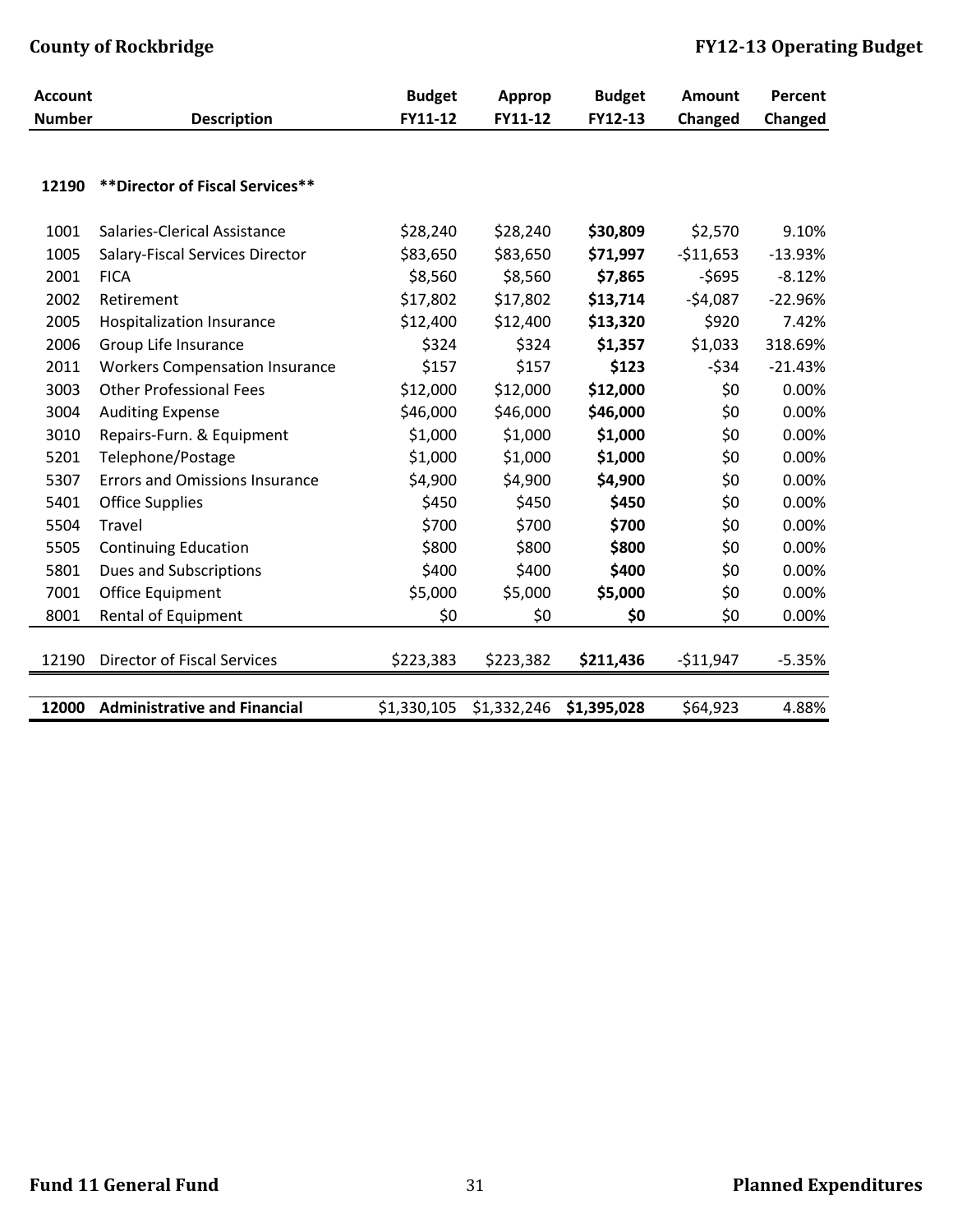| <b>Account</b> |                                         | <b>Budget</b> | Approp    | <b>Budget</b> | Amount    | Percent   |
|----------------|-----------------------------------------|---------------|-----------|---------------|-----------|-----------|
| <b>Number</b>  | <b>Description</b>                      | FY11-12       | FY11-12   | FY12-13       | Changed   | Changed   |
| 13010          | **Registrar**                           |               |           |               |           |           |
| 1001           | <b>Compensation-Electoral Board</b>     | \$7,521       | \$7,521   | \$7,521       | \$0       | 0.00%     |
| 1002           | Compensation-Registrar                  | \$43,363      | \$43,363  | \$45,531      | \$2,168   | 5.00%     |
| 1003           | <b>Compensation-Assistant Registrar</b> | \$20,000      | \$20,000  | \$20,000      | \$0       | 0.00%     |
| 1005           | Comp. Part Time Asst Registrar          | \$1,000       | \$0       | \$1,000       | \$0       | 0.00%     |
| 1006           | <b>Comp-Other Election Official</b>     | \$24,000      | \$24,000  | \$18,000      | $-56,000$ | $-25.00%$ |
| 1008           | <b>Comp-Voting Machine Custodial</b>    | \$3,000       | \$3,000   | \$3,000       | \$0       | 0.00%     |
| 2001           | <b>FICA</b>                             | \$7,488       | \$7,488   | \$7,271       | $-5217$   | $-2.89%$  |
| 2002           | Retirement                              | \$7,376       | \$7,376   | \$6,074       | $-51,302$ | $-17.66%$ |
| 2005           | Hospitalization                         | \$6,200       | \$6,200   | \$6,660       | \$460     | 7.42%     |
| 2006           | Group Life Insurance                    | \$134         | \$134     | \$601         | \$467     | 347.01%   |
| 2011           | <b>Workers Compensation Insurance</b>   | \$61          | \$61      | \$105         | \$44      | 73.02%    |
| 3005           | Repairs-Furniture and Equipment         | \$500         | \$500     | \$500         | \$0       | 0.00%     |
| 3006           | Printing                                | \$800         | \$800     | \$800         | \$0       | 0.00%     |
| 3007           | Advertising                             | \$700         | \$700     | \$700         | \$0       | 0.00%     |
| 5201           | Postage and Telephone                   | \$6,000       | \$6,000   | \$5,000       | $-51,000$ | $-16.67%$ |
| 5401           | <b>Office Supplies</b>                  | \$900         | \$900     | \$1,000       | \$100     | 11.11%    |
| 5402           | Voting Machine Supply and Repair        | \$12,000      | \$12,000  | \$13,000      | \$1,000   | 8.33%     |
| 5504           | Travel                                  | \$2,500       | \$2,500   | \$2,500       | \$0       | 0.00%     |
| 5801           | <b>Dues and Subscriptions</b>           | \$270         | \$270     | \$325         | \$55      | 20.37%    |
| 8002           | <b>Rent Of Polling Places</b>           | \$3,150       | \$3,150   | \$2,100       | $-51,050$ | $-33.33%$ |
|                |                                         |               |           |               |           |           |
| 13000          | Registrar                               | \$146,964     | \$145,964 | \$141,689     | $-55,275$ | $-3.59%$  |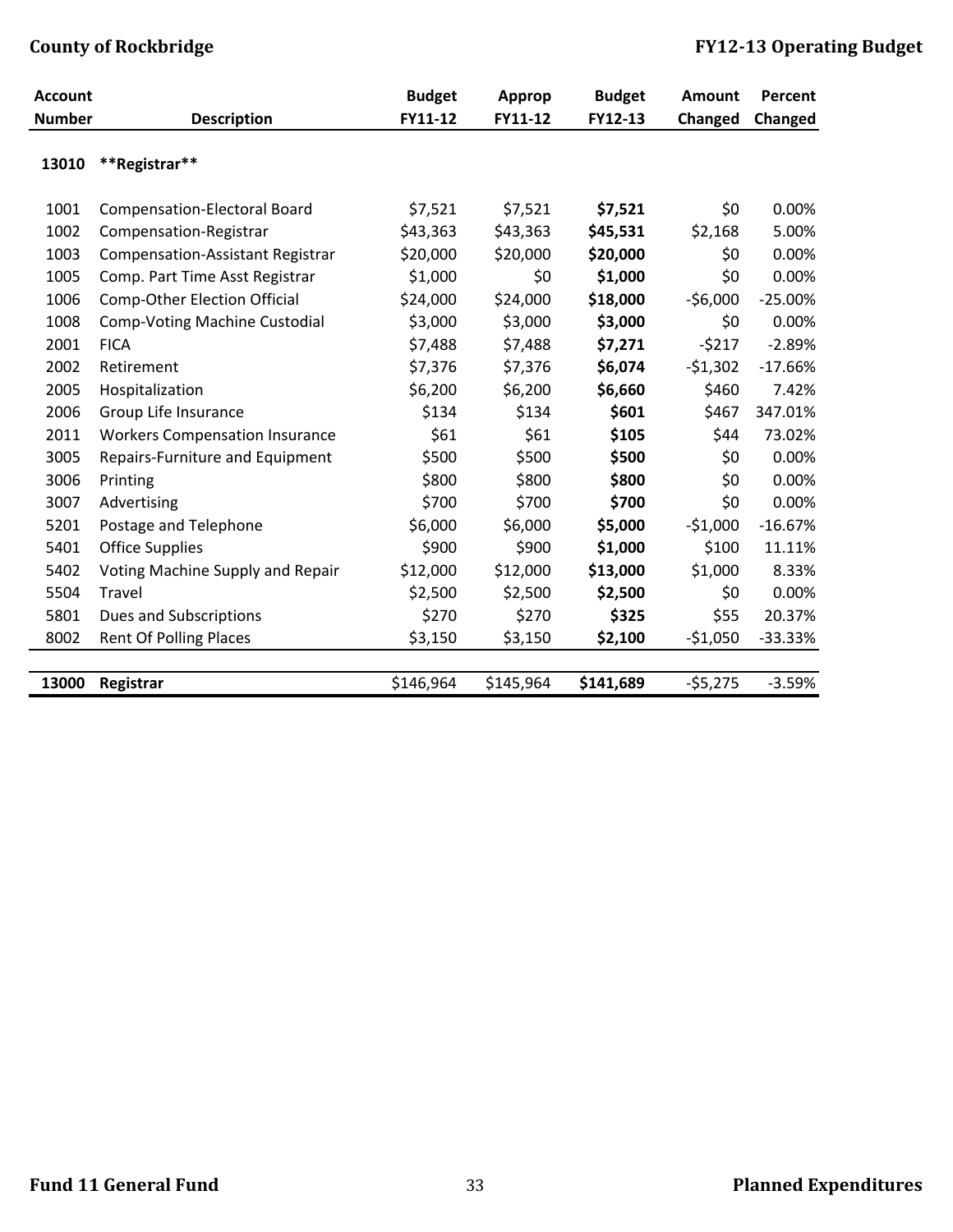| <b>Account</b> |                                       | <b>Budget</b> | <b>Approp</b> | <b>Budget</b> | Amount    | Percent   |
|----------------|---------------------------------------|---------------|---------------|---------------|-----------|-----------|
| <b>Number</b>  | <b>Description</b>                    | FY11-12       | FY11-12       | FY12-13       | Changed   | Changed   |
| 20000          | **Judicial Administration**           |               |               |               |           |           |
| 21000          | **Courts**                            |               |               |               |           |           |
| 21010          | ** Clerk of Circuit Court**           |               |               |               |           |           |
| 1002           | Salary-Clerk of Circuit Court         | \$103,419     | \$103,419     | \$108,590     | \$5,171   | 5.00%     |
| 1003           | <b>Salary-Circuit Court Deputies</b>  | \$131,759     | \$131,759     | \$138,347     | \$6,588   | 5.00%     |
| 2001           | <b>FICA</b>                           | \$17,991      | \$17,991      | \$18,891      | \$900     | 5.00%     |
| 2002           | Retirement                            | \$37,417      | \$37,417      | \$32,941      | $-54,475$ | $-11.96%$ |
| 2005           | Hospitalization                       | \$31,000      | \$31,000      | \$33,300      | \$2,300   | 7.42%     |
| 2006           | Group Life Insurance                  | \$682         | \$682         | \$3,260       | \$2,578   | 377.93%   |
| 2011           | <b>Workers Compensation Insurance</b> | \$329         | \$329         | \$296         | $-533$    | $-10.00%$ |
| 3201           | Auditing                              | \$3,800       | \$3,800       | \$3,800       | \$0       | 0.00%     |
| 3401           | Repairs-Furniture and Equipment       | \$2,500       | \$2,500       | \$2,500       | \$0       | 0.00%     |
| 3601           | Bookbinding                           | \$3,000       | \$3,000       | \$3,000       | \$0       | 0.00%     |
| 3602           | <b>Record Books and Microfilming</b>  | \$5,000       | \$5,000       | \$5,000       | \$0       | 0.00%     |
| 5201           | <b>Telephone and Postage</b>          | \$6,000       | \$6,000       | \$5,500       | $-5500$   | $-8.33%$  |
| 5401           | <b>Office Supplies</b>                | \$5,000       | \$5,000       | \$5,000       | \$0       | 0.00%     |
| 5402           | <b>Technology Trust Fund</b>          | \$0           | \$3,023       | \$0           | \$0       | 0.00%     |
| 5504           | Travel                                | \$400         | \$400         | \$400         | \$0       | 0.00%     |
| 5801           | <b>Dues and Subscriptions</b>         | \$800         | \$800         | \$800         | \$0       | 0.00%     |
| 7002           | Capital Outlay                        | \$1,500       | \$1,500       | \$2,000       | \$500     | 33.33%    |
| 8001           | Rental Of Equipment                   | \$3,000       | \$3,000       | \$3,000       | \$0       | 0.00%     |
| 21010          | <b>Clerk of Circuit Court</b>         | \$353,597     | \$356,620     | \$366,625     | \$13,028  | 3.68%     |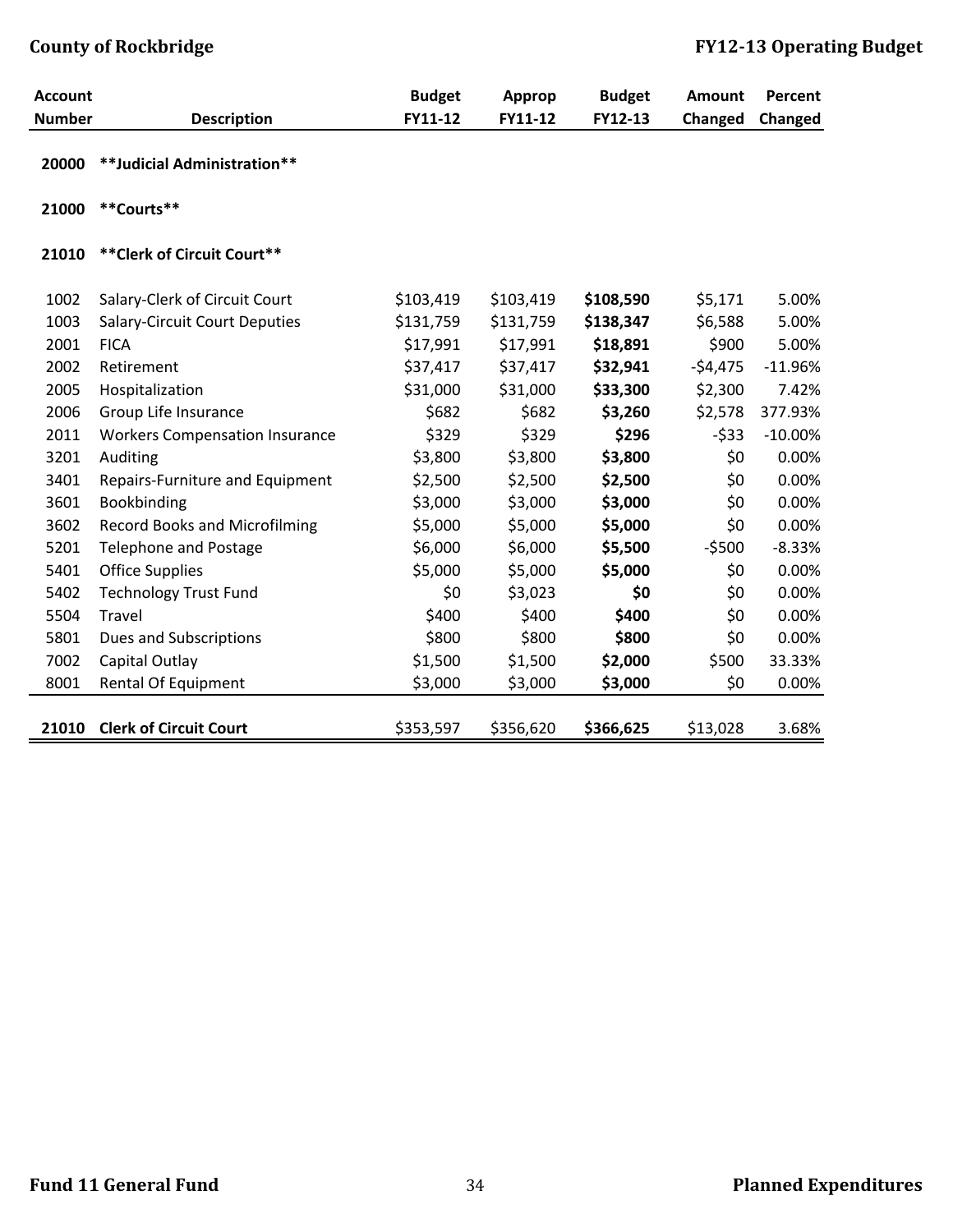| <b>Account</b> |                                        | <b>Budget</b> | Approp   | <b>Budget</b> | Amount  | Percent  |
|----------------|----------------------------------------|---------------|----------|---------------|---------|----------|
| <b>Number</b>  | <b>Description</b>                     | FY11-12       | FY11-12  | FY12-13       | Changed | Changed  |
| 21020          | ** Circuit Court**                     |               |          |               |         |          |
|                |                                        |               |          |               |         |          |
| 1001           | <b>Compensation-Judge Admin Asst</b>   | \$32,357      | \$32,357 | \$37,682      | \$5,325 | 16.46%   |
| 1005           | <b>Compensation-Jurors and Witness</b> | \$5,000       | \$4,850  | \$5,000       | \$0     | 0.00%    |
| 1006           | <b>Compensation-Jury Commission</b>    | \$30          | \$180    | \$180         | \$150   | 500.00%  |
| 2001           | <b>FICA</b>                            | \$2,475       | \$2,475  | \$3,060       | \$585   | 23.64%   |
| 2002           | Retirement                             | \$5,148       | \$5,148  | \$4,645       | $-5503$ | $-9.77%$ |
| 2005           | Hospitalization                        | \$6,200       | \$6,200  | \$6,660       | \$460   | 7.42%    |
| 2006           | Group Life Insurance                   | \$349         | \$349    | \$460         | \$111   | 31.70%   |
| 2011           | <b>Workers Compensation Insurance</b>  | \$45          | \$45     | \$42          | $-53$   | $-7.15%$ |
| 3401           | Repairs-Furniture and Equipment        | \$100         | \$100    | \$100         | \$0     | 0.00%    |
| 5201           | Telephone                              | \$3,500       | \$3,500  | \$3,500       | \$0     | 0.00%    |
| 5202           | Postage                                | \$600         | \$600    | \$800         | \$200   | 33.33%   |
| 5401           | <b>Office Supplies</b>                 | \$90          | \$90     | \$900         | \$810   | 900.00%  |
| 5402           | Supplies-Jury Commission               | \$1,300       | \$1,300  | \$1,500       | \$200   | 15.38%   |
| 5403           | <b>Jury Supplies</b>                   | \$300         | \$300    | \$300         | \$0     | 0.00%    |
| 5505           | <b>Continuing Education</b>            | \$500         | \$500    | \$500         | \$0     | 0.00%    |
|                |                                        |               |          |               |         |          |
| 21020          | <b>Circuit Court</b>                   | \$57,994      | \$57,995 | \$65,329      | \$7,335 | 12.65%   |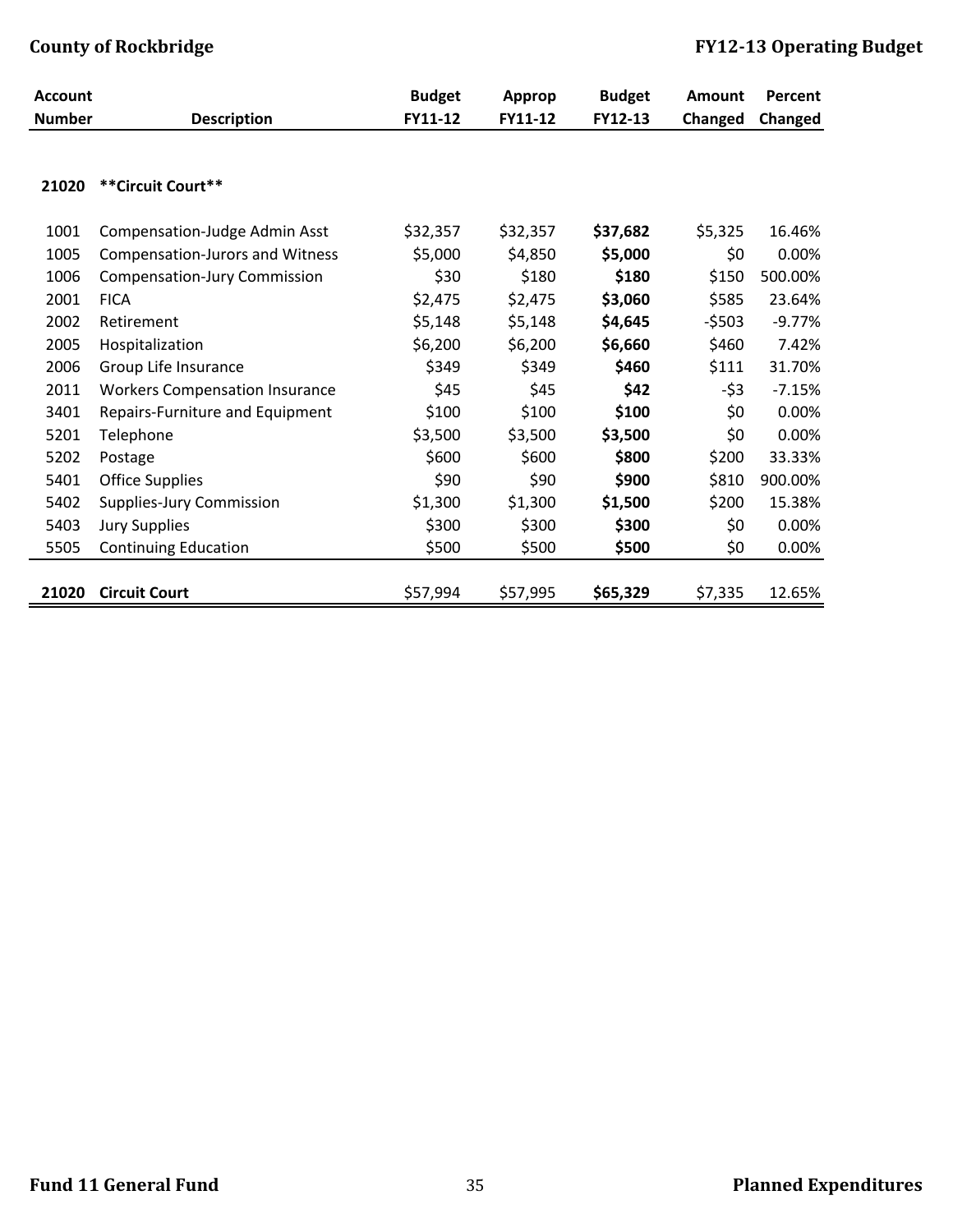| <b>Account</b> |                                                | <b>Budget</b> | Approp  | <b>Budget</b> | Amount  | Percent   |
|----------------|------------------------------------------------|---------------|---------|---------------|---------|-----------|
| <b>Number</b>  | <b>Description</b>                             | FY11-12       | FY11-12 | FY12-13       | Changed | Changed   |
|                |                                                |               |         |               |         |           |
| 21030          | ** General District Court**                    |               |         |               |         |           |
|                |                                                |               |         |               |         |           |
| 5201           | Telephone                                      | \$4,200       | \$3,900 | \$5,400       | \$1,200 | 28.57%    |
| 5401           | <b>Office Supplies</b>                         | \$500         | \$1,003 | \$500         | \$0     | 0.00%     |
| 5406           | Judge's Robe                                   | \$125         | \$125   | \$125         | \$0     | 0.00%     |
| 5504           | Travel                                         | \$500         | \$500   | \$500         | \$0     | 0.00%     |
| 5505           | <b>Continuing Education</b>                    | \$500         | \$500   | \$500         | \$0     | 0.00%     |
| 7003           | Purchase Of Office Furniture                   | \$500         | \$500   | \$500         | \$0     | 0.00%     |
| 8001           | Copier Rental                                  | \$2,800       | \$2,800 | \$2,800       | \$0     | 0.00%     |
|                |                                                |               |         |               |         |           |
| 21030          | <b>General District Court</b>                  | \$9,125       | \$9,328 | \$10,325      | \$1,200 | 13.15%    |
|                |                                                |               |         |               |         |           |
|                |                                                |               |         |               |         |           |
| 21035          | **Juvenile & Domestic Relations Court**        |               |         |               |         |           |
|                |                                                |               |         |               |         |           |
| 3401           | Repairs-Furniture and Equipment                | \$0           | \$0     | \$300         | \$300   | 0.00%     |
| 5201           | Telephone                                      | \$5,100       | \$5,100 | \$5,100       | \$0     | 0.00%     |
| 5401           | <b>Office Supplies</b>                         | \$500         | \$297   | \$200         | $-5300$ | $-60.00%$ |
| 5504           | Travel                                         | \$1,000       | \$1,000 | \$1,000       | \$0     | 0.00%     |
| 5505           | <b>Continuing Education</b>                    | \$500         | \$500   | \$500         | \$0     | 0.00%     |
| 8001           | <b>Equipment Rental</b>                        | \$2,500       | \$2,500 | \$2,500       | \$0     | 0.00%     |
|                |                                                |               |         |               |         |           |
| 21035          | <b>Juvenile &amp; Domestic Relations Court</b> | \$9,600       | \$9,397 | \$9,600       | \$0     | 0.00%     |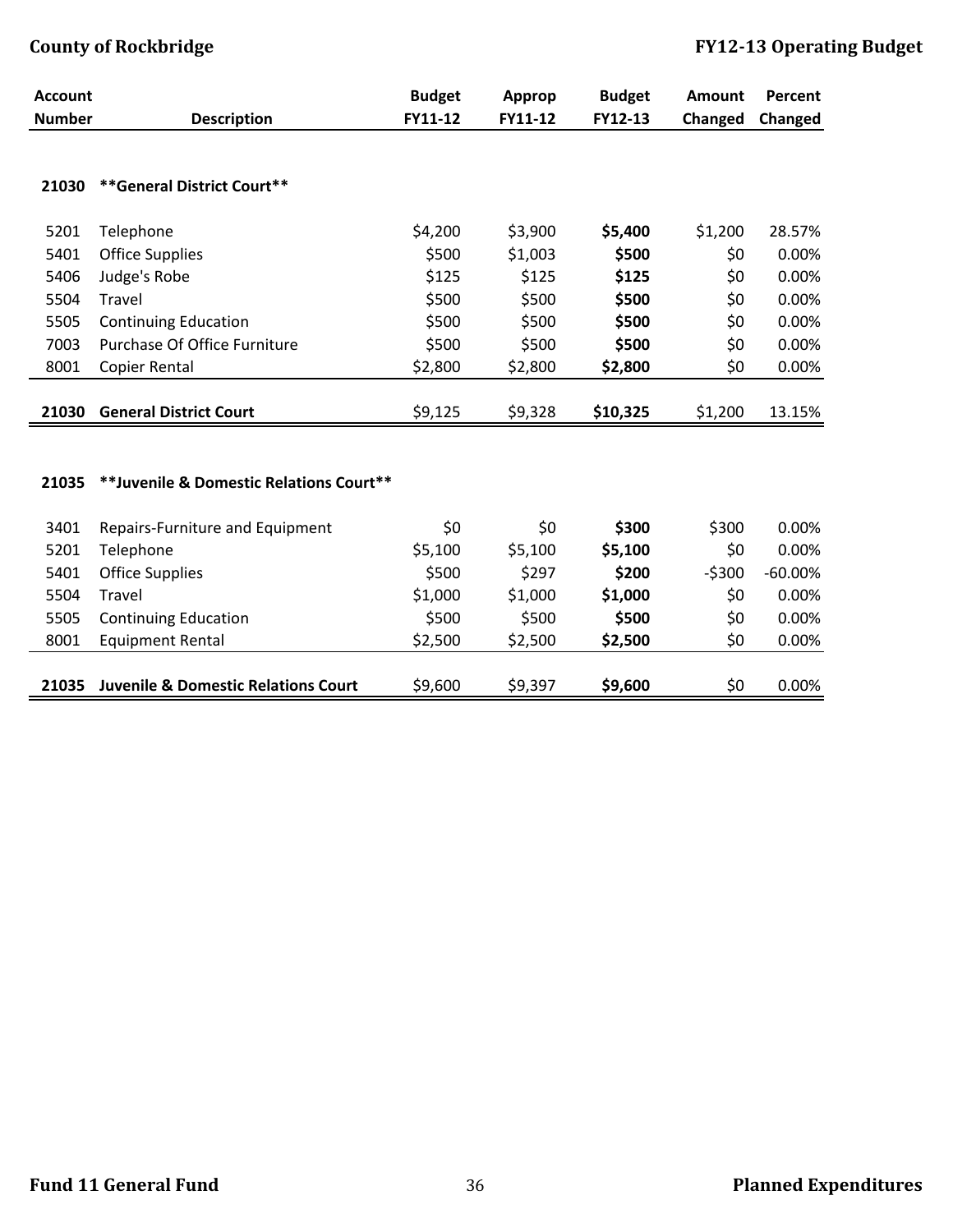| <b>Account</b> |                                       | <b>Budget</b> | <b>Approp</b> | <b>Budget</b> | <b>Amount</b> | Percent  |
|----------------|---------------------------------------|---------------|---------------|---------------|---------------|----------|
| <b>Number</b>  | <b>Description</b>                    | FY11-12       | FY11-12       | FY12-13       | Changed       | Changed  |
| 21040          | ** Combined Court Security**          |               |               |               |               |          |
|                |                                       |               |               |               |               |          |
| 1001           | Salary-Deputies                       | \$171,426     | \$171,426     | \$194,418     | \$22,992      | 13.41%   |
| 1002           | Part-Time Court Security Officer      | \$40,000      | \$40,000      | \$40,000      | \$0           | 0.00%    |
| 2001           | <b>FICA</b>                           | \$16,174      | \$16,174      | \$17,933      | \$1,759       | 10.87%   |
| 2002           | Retirement                            | \$27,274      | \$27,274      | \$25,935      | $-51,339$     | $-4.91%$ |
| 2005           | Hospitalization                       | \$37,200      | \$37,200      | \$39,960      | \$2,760       | 7.42%    |
| 2006           | Group Life Insurance                  | \$497         | \$497         | \$2,566       | \$2,069       | 416.22%  |
| 2011           | <b>Workers Compensation Insurance</b> | \$3,573       | \$3,573       | \$3,423       | $-5151$       | $-4.21%$ |
| 2012           | Line of Duty                          | \$1,872       | \$1,872       | \$1,872       | \$0           | 0.00%    |
| 3001           | <b>Medical Services</b>               | \$1,000       | \$1,000       | \$1,000       | \$0           | 0.00%    |
| 3007           | Advertising                           | \$300         | \$300         | \$300         | \$0           | 0.00%    |
| 5401           | <b>Office Supplies</b>                | \$1,000       | \$1,000       | \$1,000       | \$0           | 0.00%    |
| 5410           | Uniforms                              | \$5,000       | \$5,000       | \$5,000       | \$0           | 0.00%    |
| 5411           | Ammunition                            | \$4,500       | \$4,500       | \$4,500       | \$0           | 0.00%    |
| 5501           | <b>Training</b>                       | \$6,000       | \$6,000       | \$6,000       | \$0           | 0.00%    |
| 5504           | Travel                                | \$1,500       | \$1,500       | \$1,500       | \$0           | 0.00%    |
| 7005           | Police Equipment                      | \$4,000       | \$4,000       | \$4,000       | \$0           | 0.00%    |
| 7501           | Vehicle Expense                       | \$10,000      | \$10,000      | \$10,000      | \$0           | 0.00%    |
|                |                                       |               |               |               |               |          |
| 21040          | <b>Combined Court Security</b>        | \$331,316     | \$331,316     | \$359,407     | \$28,091      | 8.48%    |
|                |                                       |               |               |               |               |          |
| 21000          | <b>Courts Total</b>                   | \$761,632     | \$764,657     | \$811,286     | \$49,653      | 6.52%    |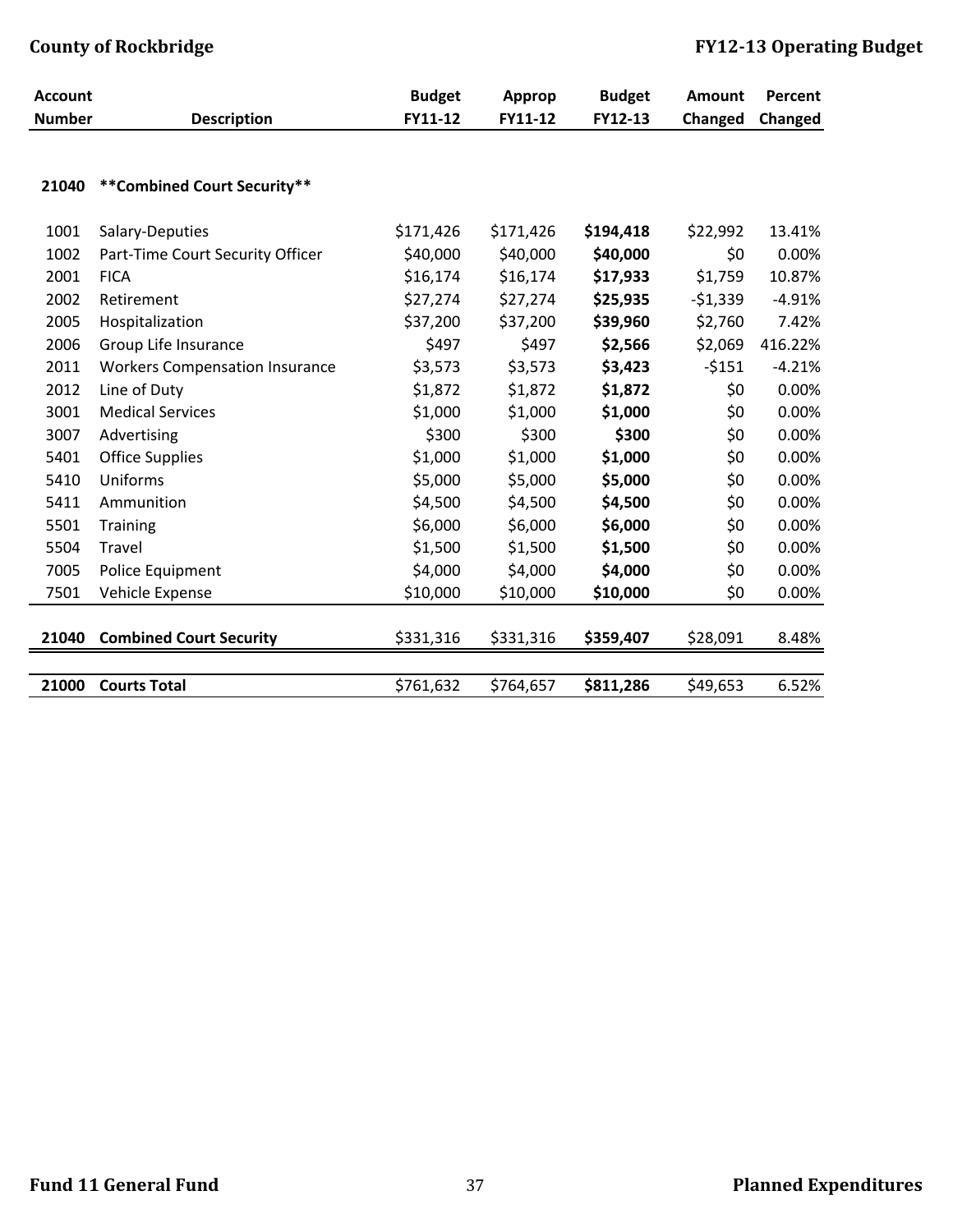| <b>Account</b> |                                                                       | <b>Budget</b>          | <b>Approp</b>          | <b>Budget</b>          | <b>Amount</b>      | Percent   |
|----------------|-----------------------------------------------------------------------|------------------------|------------------------|------------------------|--------------------|-----------|
| <b>Number</b>  | <b>Description</b>                                                    | FY11-12                | FY11-12                | FY12-13                | Changed            | Changed   |
|                |                                                                       |                        |                        |                        |                    |           |
| 22000          | **Commonwealth Attorney**                                             |                        |                        |                        |                    |           |
|                |                                                                       |                        |                        |                        |                    |           |
| 22010          | **Commonwealth's Attorney**                                           |                        |                        |                        |                    |           |
| 1001           |                                                                       |                        |                        |                        |                    | 5.00%     |
| 1002           | Salary Commonwealth's Attorney<br>Salary-Asst Commonwealth's Attorney | \$114,760<br>\$121,152 | \$114,760<br>\$121,152 | \$120,498<br>\$127,210 | \$5,738<br>\$6,058 | 5.00%     |
| 1003           | Salary-Office Assistant                                               | \$32,292               | \$32,292               | \$33,907               | \$1,615            | 5.00%     |
|                |                                                                       |                        |                        |                        |                    |           |
| 1004           | Comp-Office Assist                                                    | \$32,292               | \$32,292               | \$33,907               | \$1,615            | 5.00%     |
| 2001           | <b>FICA</b>                                                           | \$22,988               | \$22,988               | \$24,137               | \$1,149            | 5.00%     |
| 2002           | Retirement                                                            | \$45,106               | \$45,106               | \$37,567               | $-57,539$          | $-16.71%$ |
| 2005           | Hospitalization                                                       | \$31,000               | \$31,000               | \$33,300               | \$2,300            | 7.42%     |
| 2006           | Group Life Insurance                                                  | \$871                  | \$871                  | \$3,717                | \$2,846            | 326.79%   |
| 2011           | <b>Workers Compensation Insurance</b>                                 | \$361                  | \$361                  | \$284                  | $-577$             | $-21.34%$ |
| 3015           | <b>Contracted Services</b>                                            | \$2,000                | \$2,719                | \$2,000                | \$0                | 0.00%     |
| 3401           | Repairs-Furniture and Equipment                                       | \$1,000                | \$827                  | \$1,000                | \$0                | 0.00%     |
| 5201           | Telephone                                                             | \$3,000                | \$3,000                | \$3,000                | \$0                | 0.00%     |
| 5202           | Postage and PO Box Rent                                               | \$800                  | \$800                  | \$800                  | \$0                | 0.00%     |
| 5401           | <b>Office Supplies</b>                                                | \$3,000                | \$3,000                | \$3,000                | \$0                | 0.00%     |
| 5504           | Travel                                                                | \$281                  | \$1,562                | \$1,281                | \$1,000            | 355.87%   |
| 5505           | <b>Continuing Education</b>                                           | \$1,591                | \$1,591                | \$1,591                | \$0                | 0.00%     |
| 5802           | Dues                                                                  | \$2,500                | \$2,500                | \$2,500                | \$0                | 0.00%     |
| 7001           | Purchase of Equipment                                                 | \$3,000                | \$3,000                | \$3,000                | \$0                | 0.00%     |
|                |                                                                       |                        |                        |                        |                    |           |
| 22010          | <b>Commonwealth's Attorney</b>                                        | \$417,994              | \$419,821              | \$432,699              | \$14,705           | 3.52%     |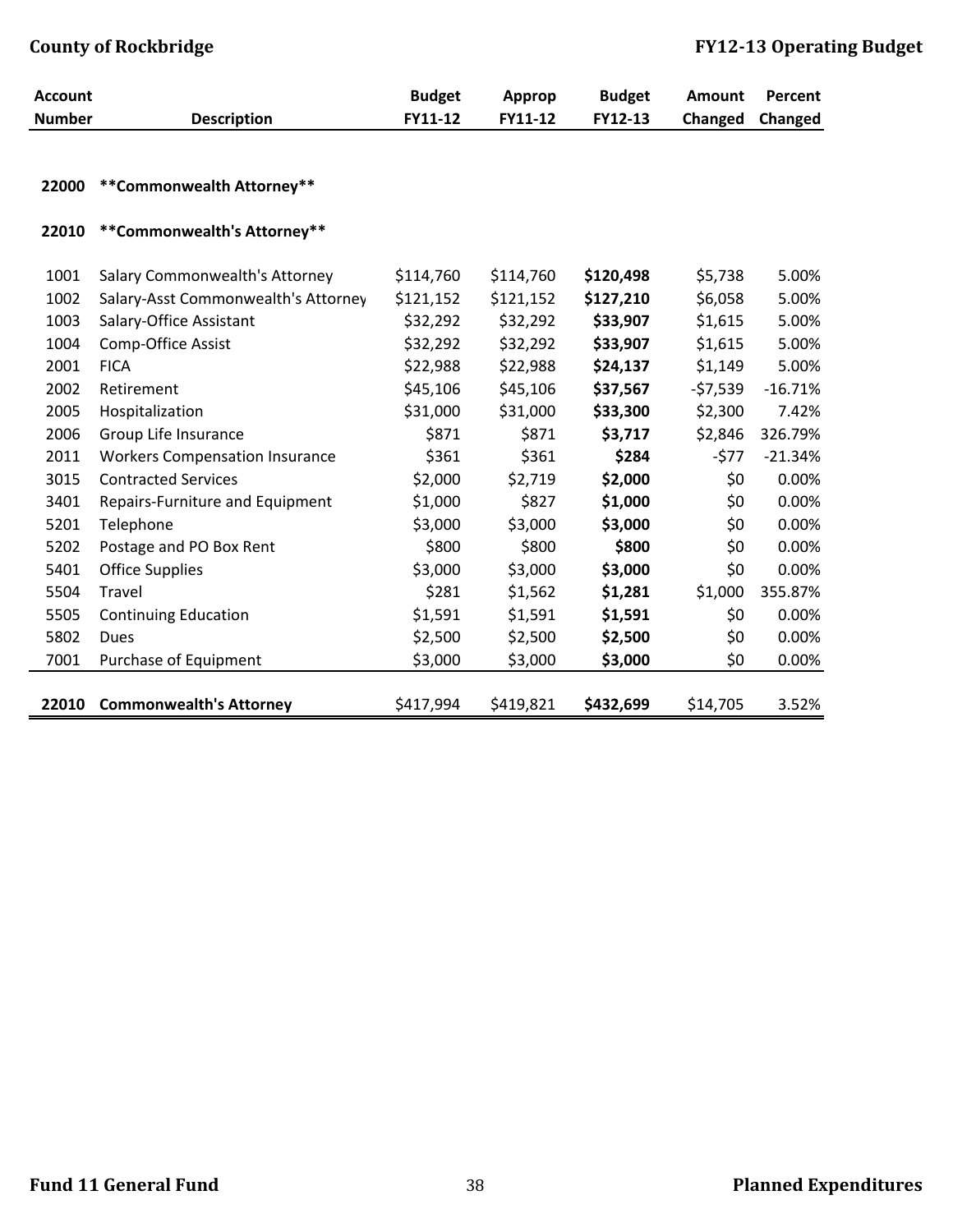| <b>Account</b> |                                       | <b>Budget</b> | Approp      | <b>Budget</b> | <b>Amount</b> | Percent   |
|----------------|---------------------------------------|---------------|-------------|---------------|---------------|-----------|
| <b>Number</b>  | <b>Description</b>                    | FY11-12       | FY11-12     | FY12-13       | Changed       | Changed   |
| 22020          | ** Victim Witness Coordinator**       |               |             |               |               |           |
| 1001           | Salary-Victim Witness Coordinator     | \$33,647      | \$33,647    | \$35,866      | \$2,219       | 6.59%     |
| 2001           | <b>FICA</b>                           | \$2,574       | \$2,574     | \$2,744       | \$170         | 6.59%     |
| 2002           | Retirement                            | \$5,353       | \$5,353     | \$4,785       | $-5569$       | $-10.62%$ |
| 2005           | Hospitalization                       | \$6,200       | \$6,200     | \$6,660       | \$460         | 7.42%     |
| 2006           | Group Life Insurance                  | \$98          | \$98        | \$473         | \$376         | 385.19%   |
| 2011           | <b>Workers Compensation Insurance</b> | \$47          | \$47        | \$43          | -\$4          | $-8.63%$  |
| 5201           | <b>Telephone and Postage</b>          | \$1,619       | \$1,619     | \$1,619       | \$0           | 0.00%     |
| 5401           | <b>Office Supplies</b>                | \$881         | \$881       | \$881         | \$0           | 0.00%     |
| 5504           | Travel                                | \$1,818       | \$1,818     | \$1,818       | \$0           | 0.00%     |
| 5505           | <b>Continuing Education</b>           | \$657         | \$657       | \$657         | \$0           | 0.00%     |
| 5802           | Dues and Subscriptions                | \$189         | \$189       | \$189         | \$0           | 0.00%     |
| 22020          | <b>Victim Witness Coordinator</b>     | \$53,083      | \$53,083    | \$55,735      | \$2,652       | 5.00%     |
|                |                                       |               |             |               |               |           |
| 22000          | <b>Commonwealth Attorney Total</b>    | \$471,077     | \$472,904   | \$488,433     | \$17,356      | 3.68%     |
|                |                                       |               |             |               |               |           |
| 20000          | <b>Judicial Administration</b>        | \$1,232,709   | \$1,237,561 | \$1,299,719   | \$67,010      | 5.44%     |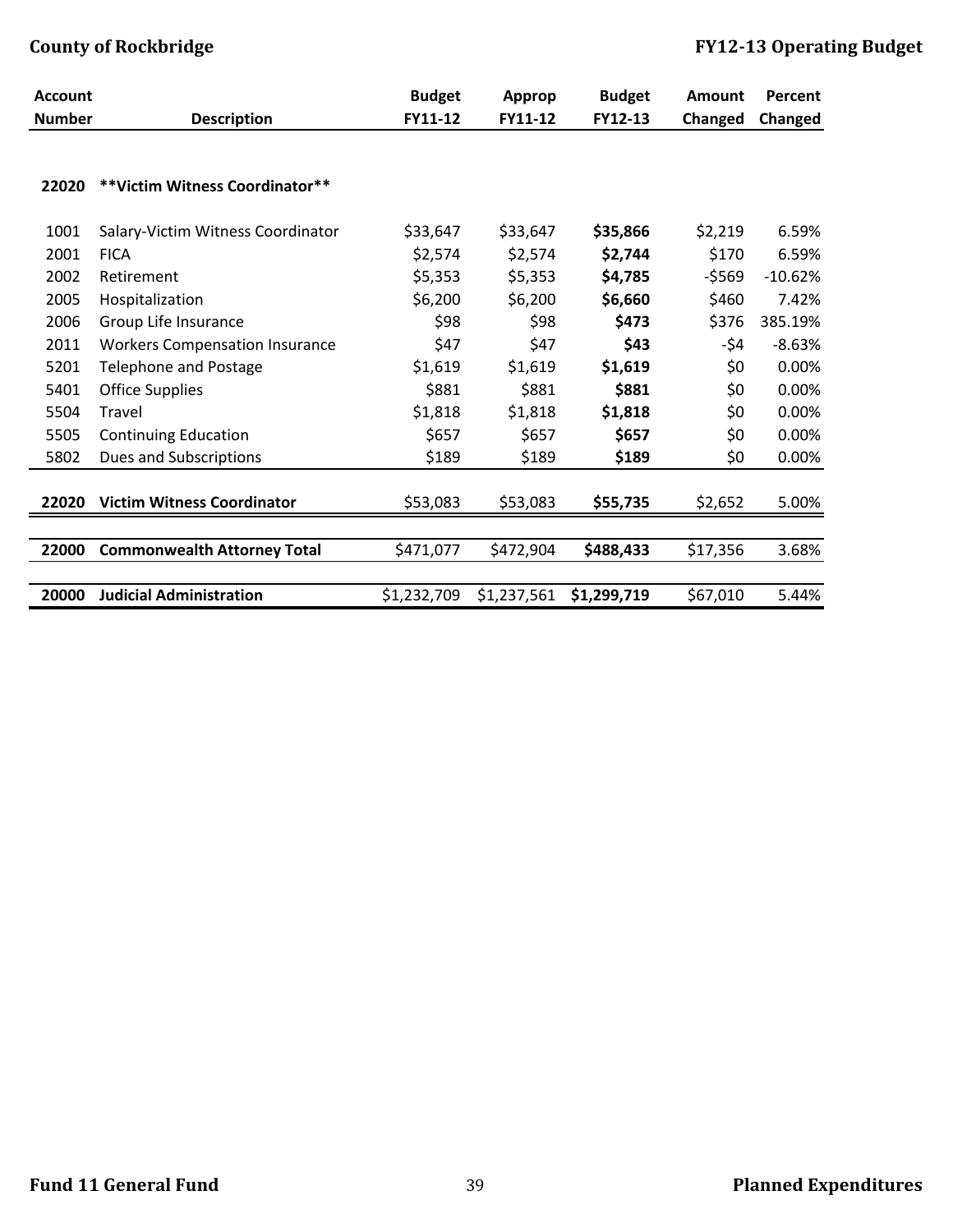| <b>Account</b><br><b>Number</b> | <b>Description</b>                     | <b>Budget</b><br>FY11-12 | <b>Approp</b><br>FY11-12 | <b>Budget</b><br>FY12-13 | <b>Amount</b><br>Changed | Percent<br>Changed |
|---------------------------------|----------------------------------------|--------------------------|--------------------------|--------------------------|--------------------------|--------------------|
| 30000                           | **Public Safety**                      |                          |                          |                          |                          |                    |
| 31020                           | **Sheriff**                            |                          |                          |                          |                          |                    |
| 1001                            | Salary-Sheriff                         | \$81,209                 | \$81,209                 | \$85,269                 | \$4,060                  | 5.00%              |
| 1002                            | Compensation-Clerical (County)         | \$61,567                 | \$61,567                 | \$64,645                 | \$3,078                  | 5.00%              |
| 1003                            | Salaries-Deputies And Staff            | \$952,752                | \$952,752                | \$1,000,390              | \$47,638                 | 5.00%              |
| 1005                            | Part Time Help-Dispatchers             | \$10,460                 | \$10,460                 | \$10,460                 | \$0                      | 0.00%              |
| 1008                            | Overtime                               | \$38,261                 | \$44,194                 | \$53,261                 | \$15,000                 | 39.20%             |
| 1013                            | Domestic Violence Officer-Grant        | \$28,234                 | \$28,234                 | \$32,403                 | \$4,169                  | 14.77%             |
| 1014                            | <b>School Resources Grant</b>          | \$28,234                 | \$28,234                 | \$32,403                 | \$4,169                  | 14.77%             |
| 2001                            | <b>FICA</b>                            | \$91,855                 | \$91,855                 | \$97,831                 | \$5,976                  | 6.51%              |
| 2002                            | Retirement                             | \$183,283                | \$183,283                | \$162,096                | $-521,187$               | $-11.56%$          |
| 2005                            | Hospitalization                        | \$192,200                | \$192,200                | \$206,460                | \$14,260                 | 7.42%              |
| 2006                            | Group Life Insurance                   | \$3,341                  | \$3,341                  | \$16,039                 | \$12,699                 | 380.11%            |
| 2011                            | <b>Workers Compensation Insurance</b>  | \$19,176                 | \$19,176                 | \$16,887                 | $-52,289$                | $-11.94%$          |
| 2012                            | Line of Duty                           | \$5,380                  | \$5,380                  | \$5,380                  | \$0                      | 0.00%              |
| 3001                            | <b>Medical Services</b>                | \$1,200                  | \$1,200                  | \$1,200                  | \$0                      | 0.00%              |
| 3007                            | Advertising                            | \$250                    | \$250                    | \$500                    | \$250                    | 100.00%            |
| 3401                            | Repairs-Furniture And Equipment        | \$8,000                  | \$8,000                  | \$8,000                  | \$0                      | 0.00%              |
| 3403                            | <b>Contractual Services</b>            | \$27,000                 | \$27,000                 | \$27,000                 | \$0                      | 0.00%              |
| 3404                            | <b>Criminal Investigation Expenses</b> | \$1,000                  | \$1,000                  | \$1,000                  | \$0                      | 0.00%              |
| 3406                            | <b>Building Maintenance</b>            | \$4,000                  | \$4,000                  | \$4,000                  | \$0                      | 0.00%              |
| 3407                            | <b>Building Fire Safety Compliance</b> | \$1,000                  | \$1,000                  | \$1,000                  | \$0                      | 0.00%              |
| 3501                            | <b>Trash And Pest Control</b>          | \$500                    | \$500                    | \$500                    | \$0                      | 0.00%              |
| 5101                            | Electricity                            | \$12,000                 | \$12,000                 | \$12,600                 | \$600                    | 5.00%              |
| 5102                            | Water And Sewage                       | \$4,500                  | \$4,500                  | \$5,700                  | \$1,200                  | 26.67%             |
| 5103                            | <b>Fuel-Heating</b>                    | \$9,000                  | \$9,000                  | \$9,000                  | \$0                      | 0.00%              |
| 5201                            | <b>Telephone And Postage</b>           | \$18,500                 | \$18,500                 | \$18,500                 | \$0                      | 0.00%              |
| 5307                            | Property Insurance                     | \$3,100                  | \$2,100                  | \$3,100                  | \$0                      | 0.00%              |
| 5401                            | <b>Office Supplies</b>                 | \$6,000                  | \$6,000                  | \$6,000                  | \$0                      | 0.00%              |
| 5402                            | <b>Cleaning Supplies</b>               | \$1,500                  | \$1,500                  | \$1,500                  | \$0                      | 0.00%              |
| 5403                            | <b>Crime Prevention</b>                | \$600                    | \$600                    | \$600                    | \$0                      | 0.00%              |
| 5406                            | Photographic & Fingerprint Supplies    | \$2,500                  | \$2,500                  | \$2,500                  | \$0                      | 0.00%              |
| 5410                            | Uniforms                               | \$10,000                 | \$10,000                 | \$10,000                 | \$0                      | 0.00%              |
| 5411                            | <b>Ammunition and Tear Gas</b>         | \$8,000                  | \$8,000                  | \$9,000                  | \$1,000                  | 12.50%             |
| 5501                            | <b>Travel Expense-Training School</b>  | \$38,000                 | \$38,000                 | \$43,000                 | \$5,000                  | 13.16%             |
| 5801                            | <b>Dues And Subscriptions</b>          | \$2,500                  | \$2,500                  | \$2,500                  | \$0                      | 0.00%              |
| 5820                            | Drug Task Force                        | \$3,000                  | \$3,000                  | \$3,000                  | \$0                      | 0.00%              |
| 7002                            | Capital Outlay                         | \$25,000                 | \$25,000                 | \$25,000                 | \$0                      | 0.00%              |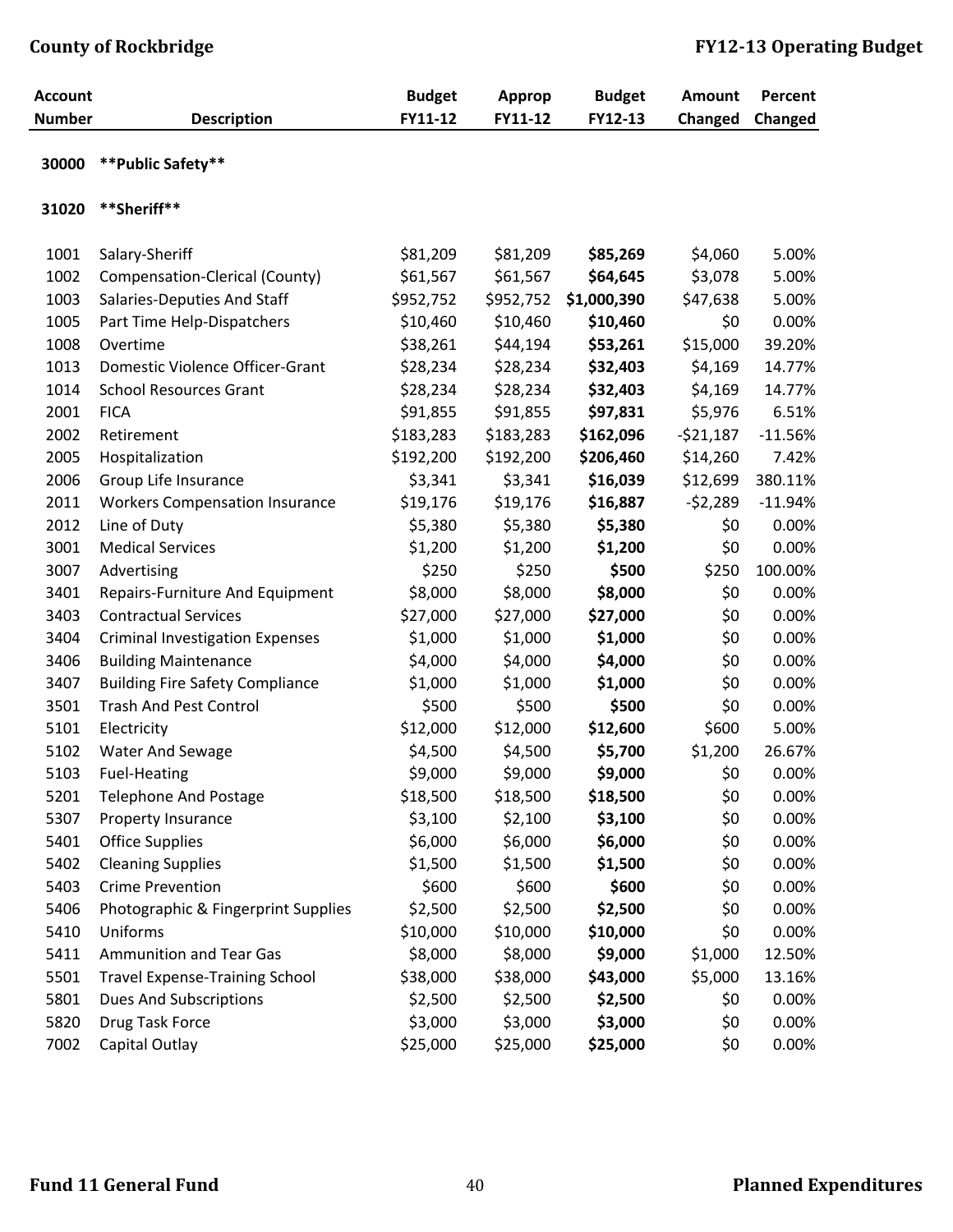| <b>Account</b><br><b>Number</b> | <b>Description</b>            | <b>Budget</b><br>FY11-12 | Approp<br>FY11-12 | <b>Budget</b><br>FY12-13 | <b>Amount</b><br>Changed | Percent<br>Changed |
|---------------------------------|-------------------------------|--------------------------|-------------------|--------------------------|--------------------------|--------------------|
|                                 |                               |                          |                   |                          |                          |                    |
|                                 |                               |                          |                   |                          |                          |                    |
| 31020                           | **Sheriff** (Continued)       |                          |                   |                          |                          |                    |
| 7003                            | Purchase of Office Equipment  | \$8,000                  | \$8,000           | \$8,000                  | \$0                      | 0.0%               |
| 7005                            | Police Equipment              | \$10,000                 | \$10,000          | \$10,000                 | \$0                      | 0.00%              |
| 7006                            | <b>Radio Communications</b>   | \$8,000                  | \$9,812           | \$8,000                  | \$0                      | 0.00%              |
|                                 |                               |                          |                   |                          |                          |                    |
| 31020                           | <b>Sheriff</b>                | \$1,909,101              | \$1,915,846       | \$2,004,724              | \$95,623                 | 5.01%              |
|                                 |                               |                          |                   |                          |                          |                    |
| 31030                           | **Sheriffs Cars**             |                          |                   |                          |                          |                    |
|                                 |                               |                          |                   |                          |                          |                    |
| 5301                            | Auto Insurance                | \$19,000                 | \$20,285          | \$20,691                 | \$1,691                  | 8.90%              |
| 7501                            | <b>Purchase of Cars</b>       | \$66,157                 | \$66,157          | \$0                      |                          | -\$66,157 -100.00% |
| 9104                            | Debt Service - Lease-Purchase | \$0                      | \$0               | \$144,301                | \$144,301                | 0.00%              |
| 31030                           | <b>Sheriffs Cars</b>          | \$85,157                 | \$86,442          | \$164,992                | \$79,835                 | 93.75%             |
|                                 |                               |                          |                   |                          |                          |                    |
|                                 |                               |                          |                   |                          |                          |                    |
| <b>31XXX</b>                    | **Canine Unit**               |                          |                   |                          |                          |                    |
|                                 |                               |                          |                   |                          |                          |                    |
| <b>XXXX</b>                     | <b>Canine Nutrition</b>       | \$0                      | \$0               | \$0                      | \$0                      | 0.00%              |
| <b>XXXX</b>                     | <b>Veterinarian Services</b>  | \$0                      | \$0               | \$0                      | \$0                      | 0.00%              |
| <b>XXXX</b>                     | Equipment                     | \$0                      | \$0               | \$0                      | \$0                      | 0.00%              |
| <b>XXXX</b>                     | <b>Handler Education</b>      | \$0                      | \$0               | \$0                      | \$0                      | 0.00%              |
| <b>XXXX</b>                     | Mortality Insurance           | \$0                      | \$0               | \$0                      | \$0                      | 0.00%              |
|                                 | 31XXX Canine Unit             | \$0                      | \$0               | \$0                      | \$0                      | 0.00%              |
|                                 |                               |                          |                   |                          |                          |                    |
| 31000                           | <b>Law Enforcement Total</b>  | \$1,994,258              | \$2,002,288       | \$2,169,716              | \$175,458                | 8.80%              |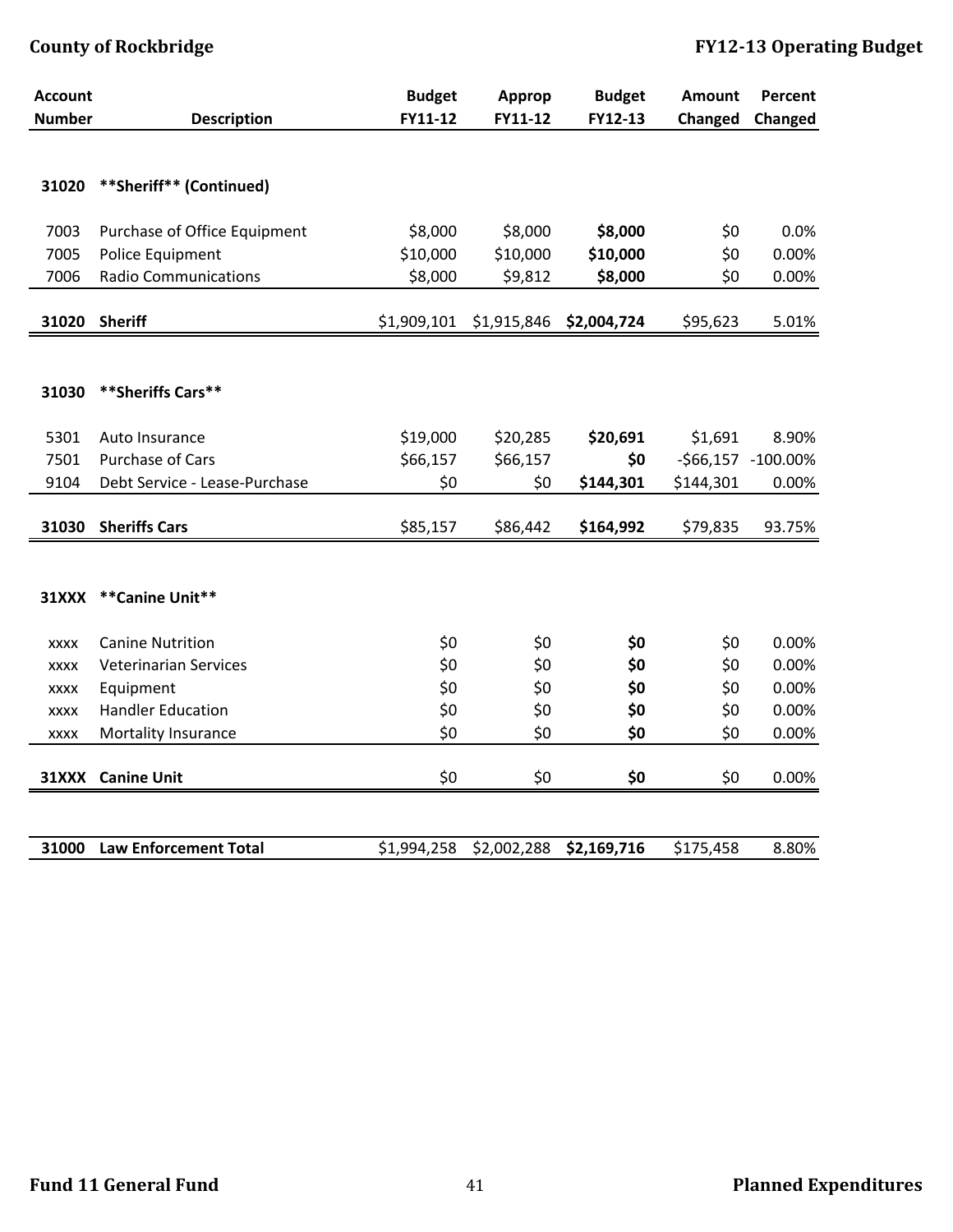| <b>Account</b> |                                      | <b>Budget</b> | <b>Approp</b> | <b>Budget</b> | <b>Amount</b> | Percent |
|----------------|--------------------------------------|---------------|---------------|---------------|---------------|---------|
| <b>Number</b>  | <b>Description</b>                   | FY11-12       | FY11-12       | FY12-13       | Changed       | Changed |
|                |                                      |               |               |               |               |         |
|                |                                      |               |               |               |               |         |
| 32000          | ** Fire and Rescue Services**        |               |               |               |               |         |
| 32040          | **Fire Prevention**                  |               |               |               |               |         |
|                |                                      |               |               |               |               |         |
| 3005           | Lexington Contract-Fire              | \$108,751     | \$108,751     | \$108,751     | \$0           | 0.00%   |
| 3901           | <b>State Forest Fire Protection</b>  | \$15,725      | \$15,725      | \$15,725      | \$0           | 0.00%   |
| 5404           | Purchase of Foam                     | \$7,500       | \$13,942      | \$7,500       | \$0           | 0.00%   |
| 5601           | <b>Contributions-Fire Department</b> | \$644,524     | \$644,524     | \$644,524     | \$0           | 0.00%   |
| 5604           | Contributions-Fire Program Fund      | \$40,000      | \$40,000      | \$40,000      | \$0           | 0.00%   |
| 5605           | <b>Contribution-Fire Training</b>    | \$10,000      | \$10,000      | \$10,000      | \$0           | 0.00%   |
| 5607           | Cont-Interest Pmt/Fire Companies     | \$25,000      | \$25,000      | \$25,000      | \$0           | 0.00%   |
| 7005           | <b>Communications System</b>         | \$1,000       | \$1,000       | \$1,000       | \$0           | 0.00%   |
|                |                                      |               |               |               |               |         |
| 32040          | <b>Fire Prevention</b>               | \$852,500     | \$858,942     | \$852,500     | \$0           | 0.00%   |
|                |                                      |               |               |               |               |         |
|                |                                      |               |               |               |               |         |
| 32050          | <b>**Rescue Services**</b>           |               |               |               |               |         |
|                |                                      |               |               |               |               |         |
| 3005           | Lexington Contract-Rescue            | \$72,050      | \$72,050      | \$72,050      | \$0           | 0.00%   |
| 3070           | E-911 Contractual Costs              | \$5,000       | \$5,000       | \$5,000       | \$0           | 0.00%   |
| 5601           | <b>Contribution-Rescue Squads</b>    | \$397,335     | \$437,064     | \$437,064     | \$39,729      | 10.00%  |
| 5602           | Cont. Cent Shen EMS Council          | \$9,601       | \$9,601       | \$9,601       | \$0           | 0.00%   |
| 5603           | Contr.-Rock. Emergency Rescue Group  | \$10,000      | \$10,000      | \$10,000      | \$0           | 0.00%   |
| 5607           | Cont.-Interest Payment/Rescue Squad  | \$25,000      | \$25,000      | \$25,000      | \$0           | 0.00%   |
| 5609           | DMV Fee Remittance - 4 For Life      | \$19,000      | \$19,000      | \$19,000      | \$0           | 0.00%   |
| 7007           | Rescue Service-EMS System            | \$250         | \$250         | \$250         | \$0           | 0.00%   |
|                |                                      |               |               |               |               |         |
| 32050          | <b>Rescue Services</b>               | \$538,236     | \$577,965     | \$577,965     | \$39,729      | 7.38%   |
|                |                                      |               |               |               |               |         |
|                |                                      |               |               |               |               |         |
| 32060          | **Consolidated Dispatch**            |               |               |               |               |         |
|                |                                      |               |               |               |               |         |
| 6911           | Co Share-Consolidated Dispatch       | \$609,376     | \$609,376     | \$653,882     | \$44,506      | 7.30%   |
|                |                                      |               |               |               |               |         |
| 32060          | <b>Consolidated Dispatch</b>         | \$609,376     | \$609,376     | \$653,882     | \$44,506      | 7.30%   |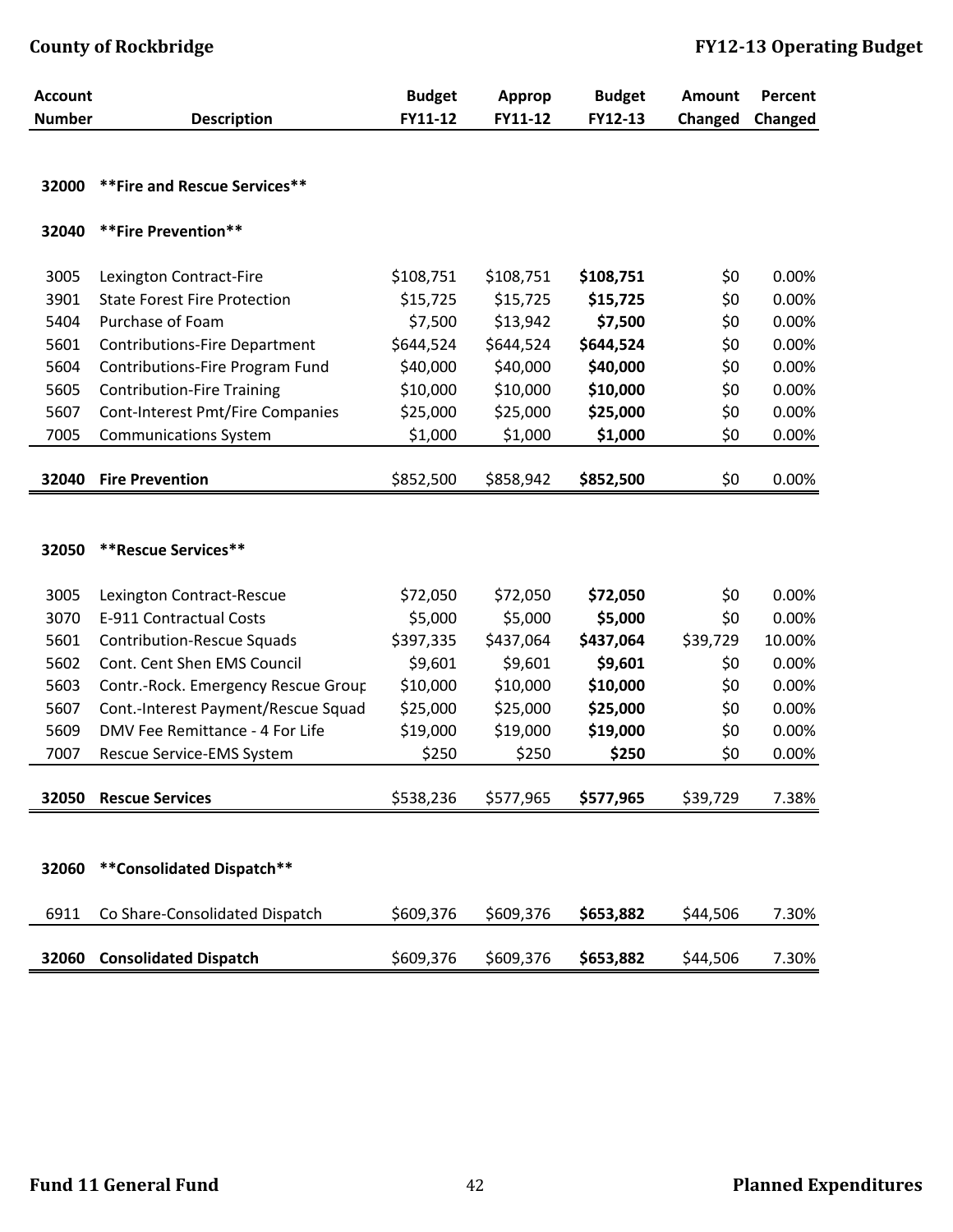| <b>Account</b> |                                       | <b>Budget</b> | <b>Approp</b> | <b>Budget</b> | <b>Amount</b> | Percent  |
|----------------|---------------------------------------|---------------|---------------|---------------|---------------|----------|
| <b>Number</b>  | <b>Description</b>                    | FY11-12       | FY11-12       | FY12-13       | Changed       | Changed  |
|                |                                       |               |               |               |               |          |
| 32080          | **Emergency Services**                |               |               |               |               |          |
| 1005           | Haz-Mat Compensation                  | \$46,819      | \$46,819      | \$50,332      | \$3,513       | 7.50%    |
| 2001           | Haz-Mat FICA                          | \$3,582       | \$3,582       | \$3,850       | \$268         | 7.49%    |
| 2002           | Retirement                            | \$7,449       | \$7,449       | \$6,714       | $-5735$       | $-9.86%$ |
| 2005           | Hospitalization                       | \$6,200       | \$6,200       | \$6,660       | \$460         | 7.42%    |
| 2006           | Group Life Insurance                  | \$136         | \$136         | \$664         | \$528         | 388.51%  |
| 2011           | <b>Workers Compensation Insurance</b> | \$1,587       | \$1,587       | \$1,762       | \$175         | 11.00%   |
| 2012           | Line of Duty                          | \$234         | \$234         | \$234         | \$0           | 0.00%    |
| 3001           | <b>Contracted Services</b>            | \$12,500      | \$25,294      | \$12,500      | \$0           | 0.00%    |
| 3003           | <b>Emergency Grants</b>               | \$0           | \$0           | \$0           | \$0           | 0.00%    |
| 3005           | <b>Hazardous Material Disposals</b>   | \$9,271       | \$9,271       | \$9,500       | \$229         | 2.47%    |
| 3501           | Reimb-Fire Depts. & Rescue Squads     | \$8,150       | \$8,150       | \$8,150       | \$0           | 0.00%    |
| 5201           | Telephone                             | \$2,200       | \$2,200       | \$2,200       | \$0           | 0.00%    |
| 5203           | Air Time Rental-Pagers                | \$1,050       | \$1,050       | \$1,000       | $-550$        | $-4.76%$ |
| 5404           | Haz-Mat Materials & Supplies          | \$2,100       | \$2,378       | \$2,200       | \$100         | 4.76%    |
| 5505           | <b>Training</b>                       | \$5,000       | \$5,000       | \$5,000       | \$0           | 0.00%    |
| 5603           | LEPC Implementation                   | \$2,400       | \$2,400       | \$2,400       | \$0           | 0.00%    |
| 5801           | Dues & Subscriptions                  | \$300         | \$300         | \$300         | \$0           | 0.00%    |
| 7003           | Flash Flood Warning System            | \$2,500       | \$2,500       | \$2,500       | \$0           | 0.00%    |
| <b>XXXX</b>    | Domestic Prep. Equip. Grant           | \$0           | \$0           | \$0           | \$0           | 0.00%    |
| 32080          | <b>Emergency Services</b>             | \$111,478     | \$124,549     | \$115,966     | \$4,488       | 4.03%    |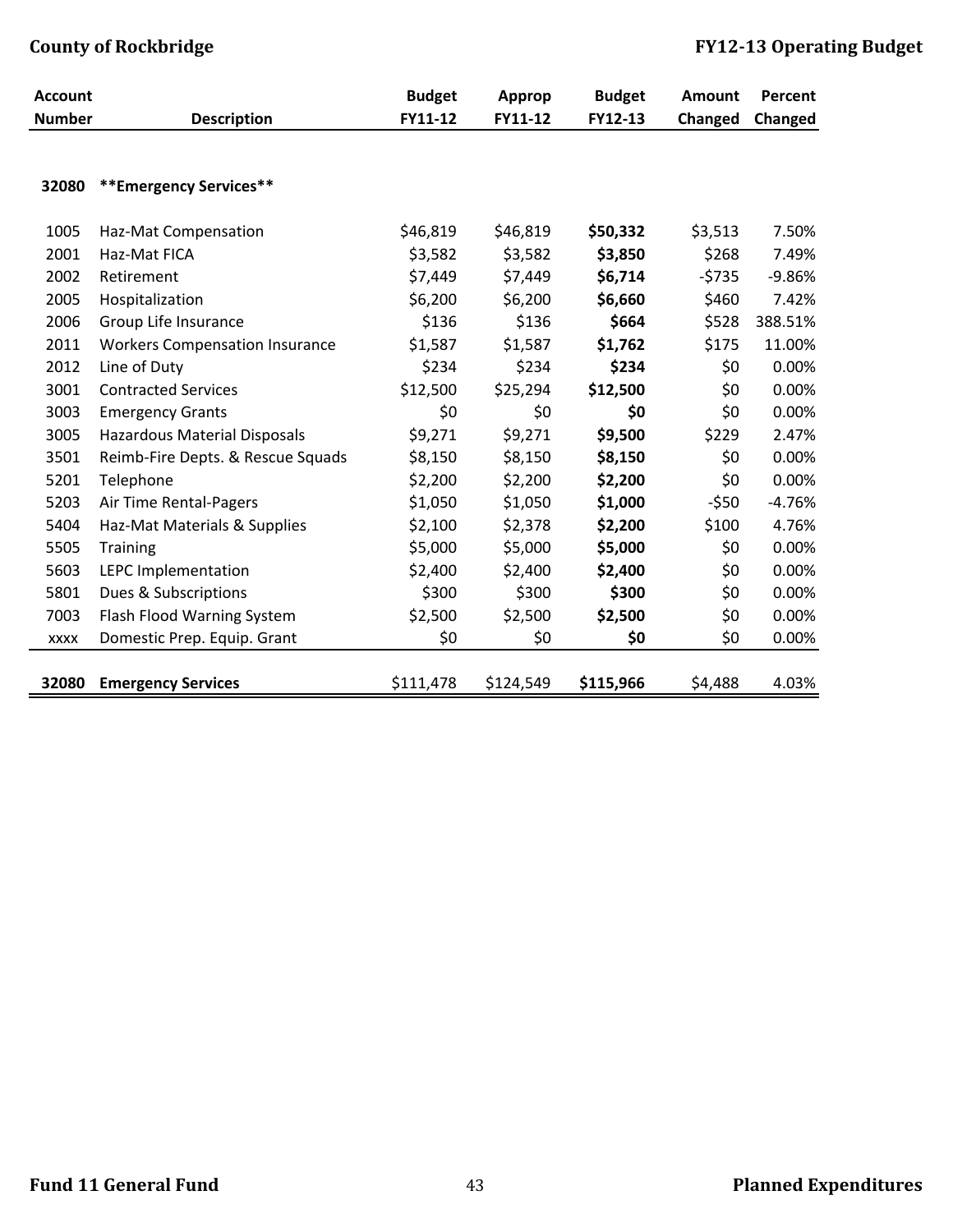| <b>Account</b> |                                  | <b>Budget</b> | <b>Approp</b> | <b>Budget</b> | <b>Amount</b> | Percent            |
|----------------|----------------------------------|---------------|---------------|---------------|---------------|--------------------|
| <b>Number</b>  | <b>Description</b>               | FY11-12       | FY11-12       | FY12-13       | Changed       | Changed            |
|                |                                  |               |               |               |               |                    |
| 33010          | ** Correction And Detention**    |               |               |               |               |                    |
| 3001           | <b>Operational Charges</b>       | \$765,611     | \$765,611     | \$766,000     | \$389         | 0.05%              |
| 33010          | <b>Correction And Detention</b>  | \$765,611     | \$765,611     | \$766,000     | \$389         | 0.05%              |
|                |                                  |               |               |               |               |                    |
| 33030          | **Juvenile Probation Office**    |               |               |               |               |                    |
| 3005           | Repairs-Furniture and Equipment  | \$250         | \$250         | \$350         | \$100         | 40.00%             |
| 5201           | Telephone                        | \$5,400       | \$5,399       | \$5,400       | \$0           | 0.00%              |
| 5203           | Pager System-Air Time Rental     | \$175         | \$175         | \$0           |               | $-5175 - 100.00\%$ |
| 5401           | <b>Office Supplies</b>           | \$350         | \$351         | \$400         | \$50          | 14.29%             |
| 33030          | <b>Juvenile Probation Office</b> | \$6,175       | \$6,175       | \$6,150       | $-525$        | $-0.40%$           |
|                |                                  |               |               |               |               |                    |
| 33040          | ** Other Institutional Care**    |               |               |               |               |                    |
| 3901           | Juvenile Detention Home Care     | \$42,000      | \$42,000      | \$42,196      | \$196         | 0.47%              |
| 33040          | <b>Other Institutional Care</b>  | \$42,000      | \$42,000      | \$42,196      | \$196         | 0.47%              |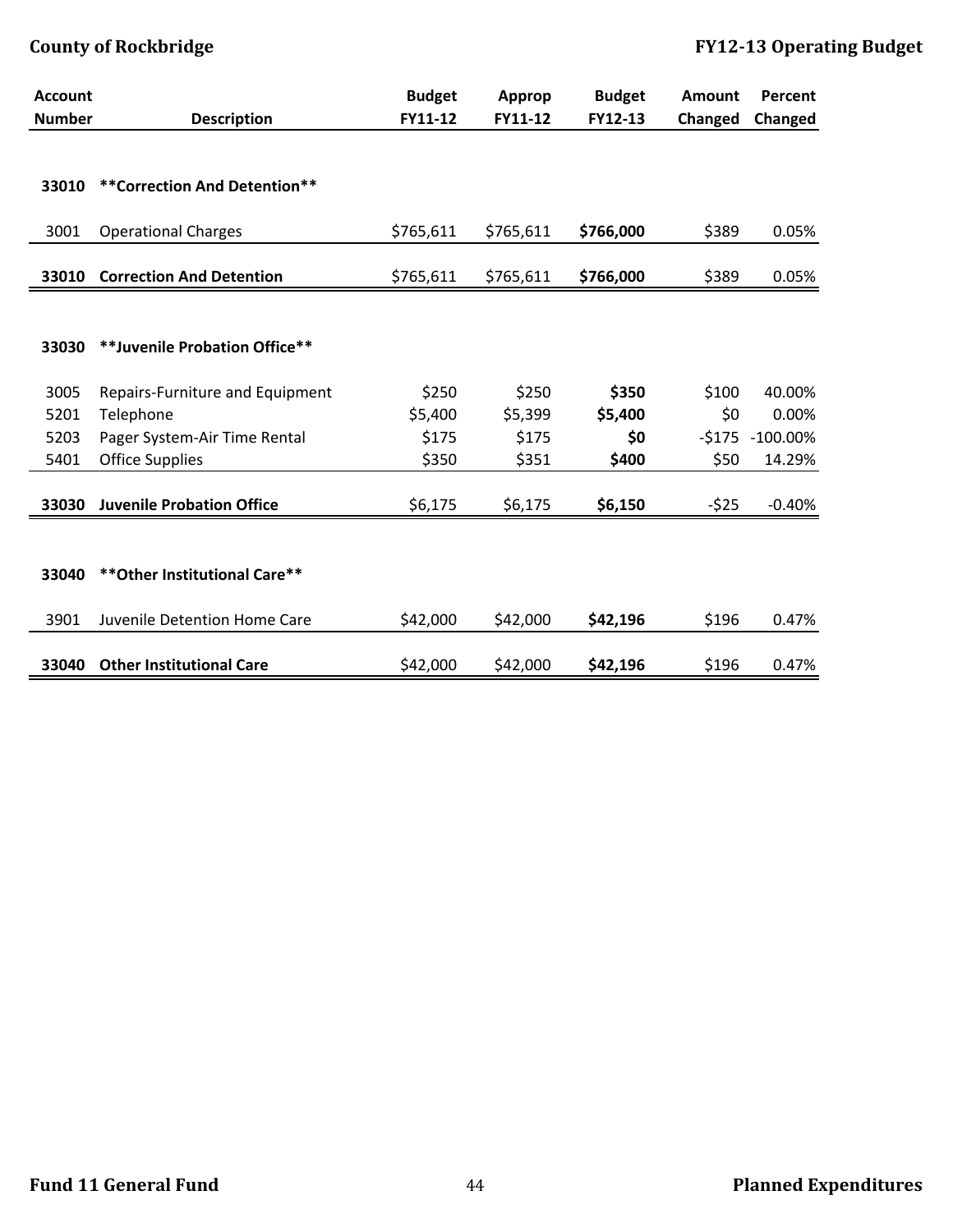| <b>Account</b> |                                       | <b>Budget</b> | <b>Approp</b> | <b>Budget</b> | <b>Amount</b> | Percent   |
|----------------|---------------------------------------|---------------|---------------|---------------|---------------|-----------|
| <b>Number</b>  | <b>Description</b>                    | FY11-12       | FY11-12       | FY12-13       | Changed       | Changed   |
|                |                                       |               |               |               |               |           |
| 34000          | **Inspections**                       |               |               |               |               |           |
| 34010          | **Building Inspection**               |               |               |               |               |           |
| 1001           | <b>Salary-Building Official</b>       | \$63,064      | \$63,064      | \$68,650      | \$5,586       | 8.86%     |
| 1002           | Compensation-Clerical                 | \$37,186      | \$37,186      | \$27,720      | $-59,466$     | $-25.46%$ |
| 1004           | <b>Building Inspectors</b>            | \$84,161      | \$84,161      | \$90,990      | \$6,829       | 8.11%     |
| 2001           | <b>FICA</b>                           | \$14,107      | \$14,107      | \$14,333      | \$226         | 1.60%     |
| 2002           | Retirement                            | \$29,340      | \$29,340      | \$24,994      | $-54,346$     | $-14.81%$ |
| 2005           | Hospitalization                       | \$24,800      | \$24,800      | \$26,640      | \$1,840       | 7.42%     |
| 2006           | Group Life Insurance                  | \$535         | \$535         | \$2,473       | \$1,938       | 362.27%   |
| 2011           | <b>Workers Compensation Insurance</b> | \$2,849       | \$2,849       | \$2,556       | $-5293$       | $-10.30%$ |
| 3007           | Advertising                           | \$250         | \$250         | \$250         | \$0           | 0.00%     |
| 3050           | Unsafe Building Ordinance Enforceme   | \$9,000       | \$9,000       | \$9,000       | \$0           | 0.00%     |
| 3901           | Permit Surcharge 2.00%                | \$5,000       | \$5,000       | \$5,000       | \$0           | 0.00%     |
| 5005           | Registrations, Dues, Certification    | \$875         | \$875         | \$875         | \$0           | 0.00%     |
| 5201           | Telephone & Postage                   | \$2,800       | \$2,800       | \$2,800       | \$0           | 0.00%     |
| 5301           | Auto Insurance                        | \$1,700       | \$2,232       | \$2,277       | \$577         | 33.94%    |
| 5401           | <b>Office Supplies</b>                | \$1,500       | \$1,500       | \$1,500       | \$0           | 0.00%     |
| 5405           | <b>Professional Books</b>             | \$1,600       | \$1,600       | \$1,600       | \$0           | 0.00%     |
| 5406           | <b>Permit Forms</b>                   | \$2,800       | \$2,800       | \$2,800       | \$0           | 0.00%     |
| 5410           | Uniforms                              | \$0           | \$968         | \$0           | \$0           | 0.00%     |
| 5504           | Travel                                | \$500         | \$500         | \$500         | \$0           | 0.00%     |
| 34010          | <b>Building Inspection</b>            | \$282,067     | \$283,568     | \$284,957     | \$2,890       | 1.02%     |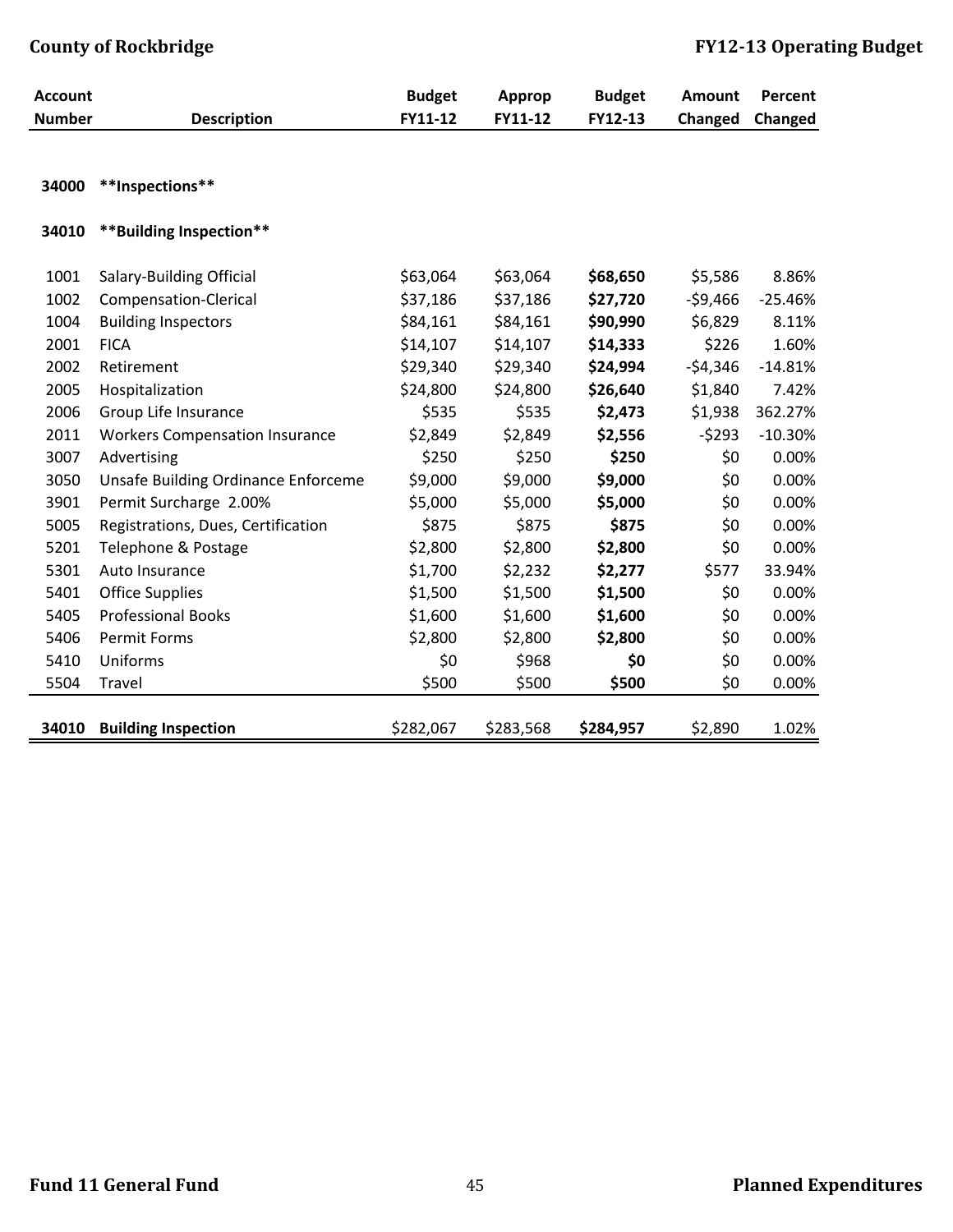| <b>Account</b> |                                       | <b>Budget</b> | <b>Approp</b> | <b>Budget</b> | <b>Amount</b>  | Percent   |
|----------------|---------------------------------------|---------------|---------------|---------------|----------------|-----------|
| <b>Number</b>  | <b>Description</b>                    | FY11-12       | FY11-12       | FY12-13       | <b>Changed</b> | Changed   |
|                |                                       |               |               |               |                |           |
|                |                                       |               |               |               |                |           |
| 34015          | ** Erosion & Sediment Control**       |               |               |               |                |           |
| 1003           | <b>Salaries</b>                       | \$47,935      | \$47,935      | \$50,332      | \$2,397        | 5.00%     |
| 2001           | <b>FICA</b>                           | \$3,667       | \$3,667       | \$3,850       | \$183          | 5.00%     |
| 2002           | Retirement                            | \$7,626       | \$7,626       | \$6,714       | $-5912$        | $-11.96%$ |
| 2005           | Hospitalization                       | \$6,200       | \$6,200       | \$6,660       | \$460          | 7.42%     |
| 2006           | Group Life Insurance                  | \$139         | \$139         | \$664         | \$525          | 377.97%   |
| 2011           | <b>Workers Compensation Insurance</b> | \$911         | \$911         | \$795         | $-5116$        | $-12.71%$ |
| 3002           | <b>Contracted Services</b>            | \$3,000       | \$10,640      | \$3,000       | \$0            | 0.00%     |
| 3007           | Advertising                           | \$250         | \$250         | \$250         | \$0            | 0.00%     |
| 5005           | Registrations, Dues, Certification    | \$1,000       | \$1,000       | \$1,000       | \$0            | 0.00%     |
| 5201           | Telephone & Postage                   | \$2,000       | \$2,000       | \$2,000       | \$0            | 0.00%     |
| 5301           | Auto Insurance                        | \$600         | \$788         | \$804         | \$204          | 34.00%    |
| 5401           | <b>Office Supplies</b>                | \$1,500       | \$1,500       | \$1,500       | \$0            | 0.00%     |
| 5405           | <b>Professional Books</b>             | \$300         | \$300         | \$600         | \$300          | 100.00%   |
| 5406           | <b>Permit Forms</b>                   | \$500         | \$500         | \$500         | \$0            | 0.00%     |
| 5410           | Uniforms                              | \$250         | \$250         | \$400         | \$150          | 60.00%    |
| 5504           | Travel                                | \$500         | \$500         | \$1,000       | \$500          | 100.00%   |
| 7002           | Capital Outlay                        | \$0           | \$0           | \$0           | \$0            | 0.00%     |
|                |                                       |               |               |               |                |           |
| 34015          | <b>Erosion &amp; Sediment Control</b> | \$76,378      | \$84,206      | \$80,070      | \$3,692        | 4.83%     |
|                |                                       |               |               |               |                |           |
|                |                                       |               |               |               |                |           |
| 35000          | ** Other Protection**                 |               |               |               |                |           |
| 35090          | <b>Other Protective Services</b>      |               |               |               |                |           |
|                |                                       |               |               |               |                |           |
| 2012           | Line of Duty for Volunteers           | \$12,280      | \$13,650      | \$13,650      | \$1,370        | 11.16%    |
| 3001           | <b>Medical Examiner's Fees</b>        | \$350         | \$350         | \$350         | \$0            | 0.00%     |
| 5203           | Pager System-Magistrate               | \$1,500       | \$1,500       | \$1,100       | $-5400$        | $-26.67%$ |
| 5601           | <b>Contribution to SPCA</b>           | \$164,000     | \$164,000     | \$168,665     | \$4,665        | 2.84%     |
| 5602           | Contr.-Op of Magistrate Office        | \$500         | \$500         | \$890         | \$390          | 78.00%    |
|                |                                       |               |               |               |                |           |
| 35090          | <b>Other Protective Services</b>      | \$178,630     | \$180,000     | \$184,655     | \$6,025        | 3.37%     |
|                |                                       |               |               |               |                |           |
| 30000          | <b>Public Safety</b>                  | \$5,456,709   | \$5,534,680   | \$5,734,058   | \$277,349      | 5.08%     |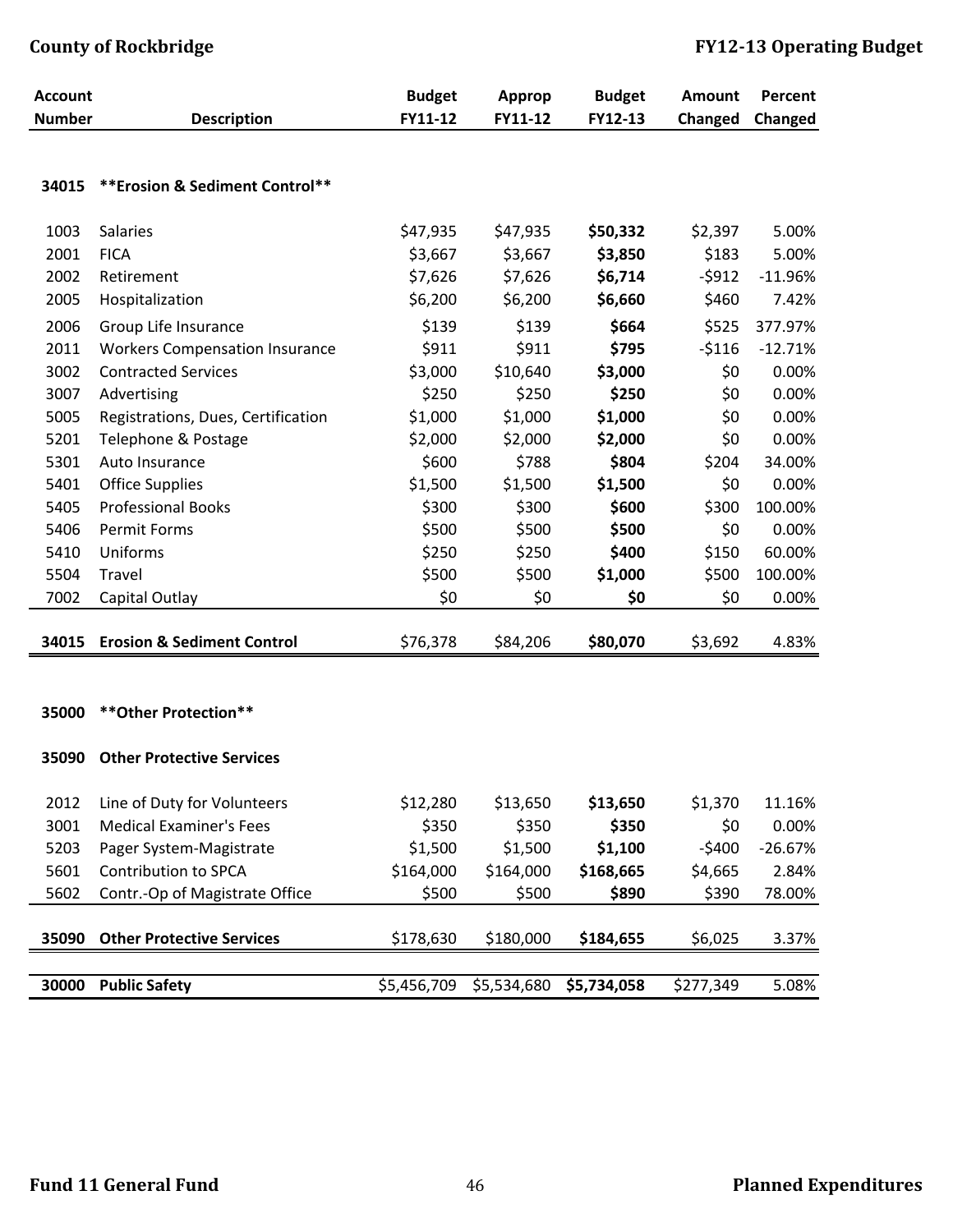| <b>Account</b><br><b>Number</b> | <b>Description</b>                 | <b>Budget</b><br>FY11-12 | Approp<br>FY11-12 | <b>Budget</b><br>FY12-13 | <b>Amount</b><br>Changed | <b>Percent</b><br>Changed |
|---------------------------------|------------------------------------|--------------------------|-------------------|--------------------------|--------------------------|---------------------------|
| 41050                           | **County Engineer**                |                          |                   |                          |                          |                           |
| 3003                            | <b>Contracted Services</b>         | \$5,000                  | \$5,000           | \$5,000                  | \$0                      | 0.00%                     |
| 41050                           | <b>County Engineer</b>             | \$5,000                  | \$5,000           | \$5,000                  | \$0                      | 0.00%                     |
| 41080                           | <b>**Road Maintenance**</b>        |                          |                   |                          |                          |                           |
| 5101                            | Road and Street Lights-Electricity | \$7,500                  | \$7,500           | \$7,500                  | \$0                      | 0.00%                     |
| 41080                           | <b>Road Maintenance</b>            | \$7,500                  | \$7,500           | \$7,500                  | \$0                      | 0.00%                     |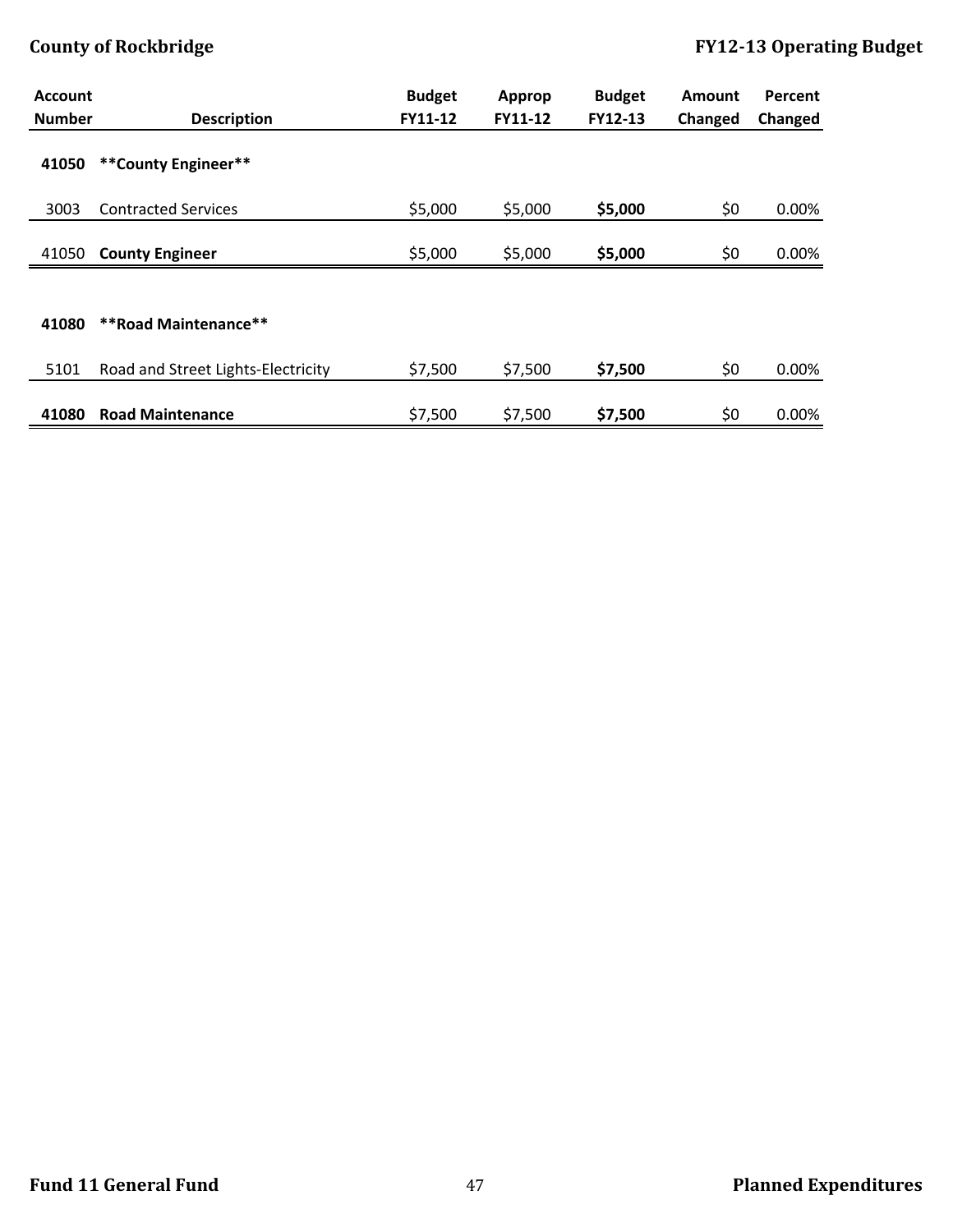| <b>Account</b> |                                       | <b>Budget</b> | Approp      | <b>Budget</b> | <b>Amount</b> | Percent  |
|----------------|---------------------------------------|---------------|-------------|---------------|---------------|----------|
| <b>Number</b>  | <b>Description</b>                    | FY11-12       | FY11-12     | FY12-13       | Changed       | Changed  |
| 42000          | **Waste Removal**                     |               |             |               |               |          |
|                |                                       |               |             |               |               |          |
| 42030          | ** County Pickup**                    |               |             |               |               |          |
| 1001           | <b>Salaries</b>                       | \$0           | \$0         | \$0           | \$0           | 0.0%     |
| 1009           | Overtime                              | \$0           | \$0         | \$0           | \$0           | 0.0%     |
| 2001           | <b>FICA</b>                           | \$0           | \$0         | \$0           | \$0           | 0.0%     |
| 2002           | Retirement                            | \$0           | \$0         | \$0           | \$0           | 0.0%     |
| 2005           | <b>Hospitalization Insurance</b>      | \$0           | \$0         | \$0           | \$0           | 0.0%     |
| 2006           | Group Life Insurance                  | \$0           | \$0         | \$0           | \$0           | 0.0%     |
| 2011           | <b>Workers Compensation Insurance</b> | \$0           | \$0         | \$0           | \$0           | 0.0%     |
| 3001           | <b>Contracted Services</b>            | \$405,500     | \$405,500   | \$470,000     | \$64,500      | 15.91%   |
| 3405           | Maintenance-Containers and Sites      | \$10,000      | \$10,000    | \$10,000      | \$0           | 0.00%    |
| 3406           | Roll Off Site Prep. and Maintenance   | \$5,000       | \$5,000     | \$5,000       | \$0           | 0.00%    |
| 3904           | County's Share-Landfill Operations    | \$696,918     | \$696,918   | \$648,000     | $-548,918$    | $-7.02%$ |
| 5301           | Auto Insurance                        | \$2,500       | \$3,284     | \$3,350       | \$850         | 34.00%   |
| 5406           | <b>Materials and Supplies</b>         | \$0           | \$0         | \$0           | \$0           | 0.0%     |
| 5410           | Uniforms                              | \$0           | \$0         | \$0           | \$0           | 0.0%     |
| 8001           | Lease of Sites                        | \$3,150       | \$3,150     | \$3,150       | \$0           | 0.00%    |
| 42030          | <b>County Pickup</b>                  | \$1,123,068   | \$1,123,852 | \$1,139,500   | \$16,432      | 1.46%    |
|                |                                       |               |             |               |               |          |
| 42040          | ** Other Sanitation**                 |               |             |               |               |          |
| 8108           | Lease-Purchase of Bull Dozer          | \$0           | \$0         | \$0           | \$0           | 0.0%     |
| 42040          | <b>Other Sanitation</b>               | \$0           | \$0         | \$0           | \$0           | 0.00%    |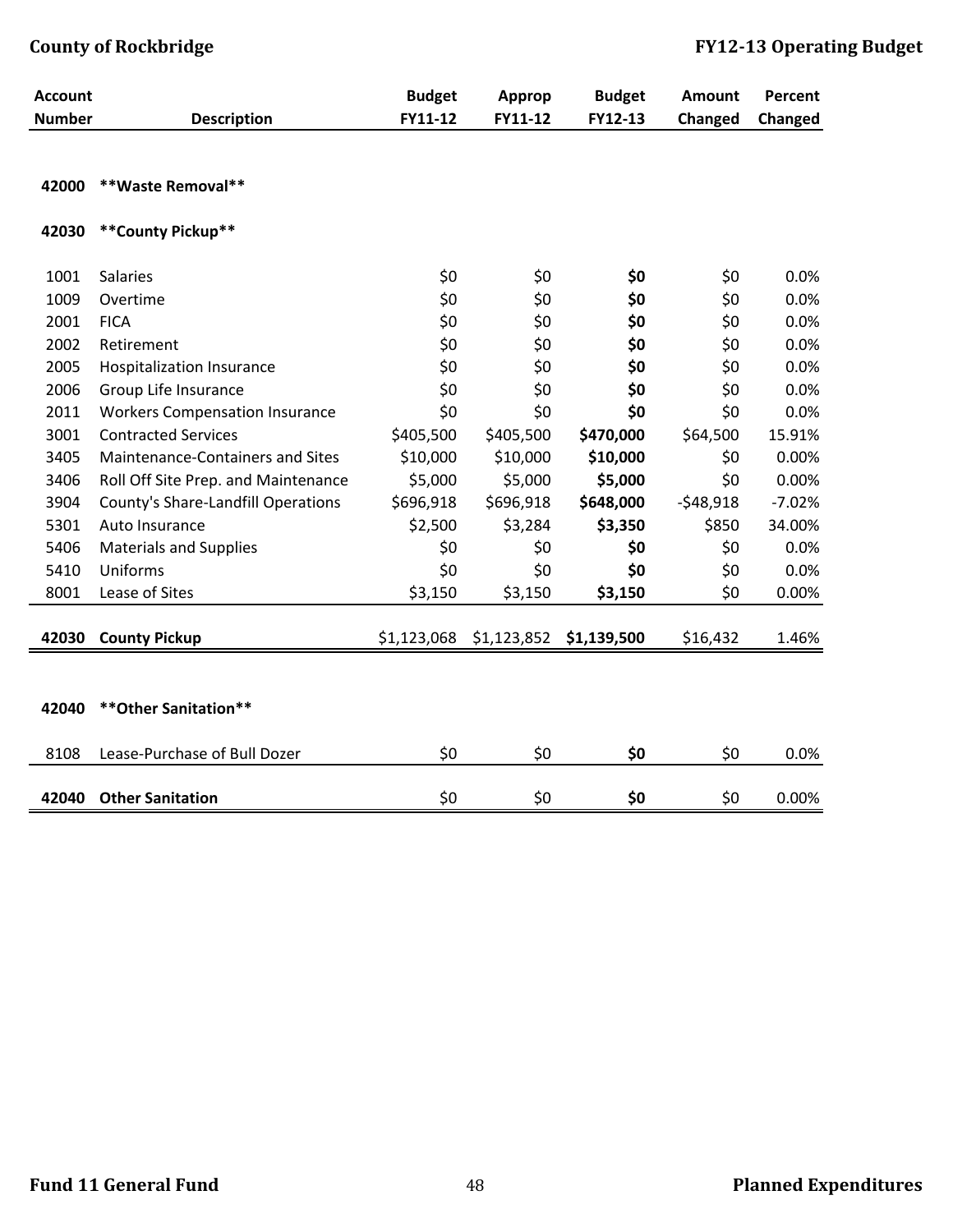| <b>Account</b> |                                       | <b>Budget</b> | <b>Approp</b> | <b>Budget</b> | <b>Amount</b> | Percent   |
|----------------|---------------------------------------|---------------|---------------|---------------|---------------|-----------|
| <b>Number</b>  | <b>Description</b>                    | FY11-12       | FY11-12       | FY12-13       | Changed       | Changed   |
|                |                                       |               |               |               |               |           |
| 42050          | ** Special Enforcement**              |               |               |               |               |           |
| 1001           | Comp.-Spec Enforcement Office         | \$58,575      | \$58,575      | \$64,806      | \$6,231       | 10.64%    |
| 1002           | Comp.-Part Time Secretary             | \$2,090       | \$2,090       | \$2,090       | \$0           | 0.00%     |
| 1009           | Overtime                              | \$2,500       | \$2,500       | \$2,500       | \$0           | 0.00%     |
| 2001           | <b>FICA</b>                           | \$4,832       | \$4,832       | \$5,309       | \$477         | 9.86%     |
| 2002           | Retirement                            | \$9,319       | \$9,319       | \$8,645       | $-5674$       | $-7.23%$  |
| 2005           | Hospitalization                       | \$12,400      | \$12,400      | \$13,320      | \$920         | 7.42%     |
| 2006           | Group Life Ins                        | \$170         | \$170         | \$855         | \$686         | 403.59%   |
| 2011           | <b>Workers Compensation Insurance</b> | \$1,067       | \$1,067       | \$949         | $-5119$       | $-11.13%$ |
| 2012           | Line of Duty                          | \$468         | \$468         | \$420         | $-548$        | $-10.26%$ |
| 3007           | Advertisement                         | \$300         | \$300         | \$300         | \$0           | 0.00%     |
| 3010           | Repairs-Equipment                     | \$1,500       | \$1,500       | \$1,500       | \$0           | 0.00%     |
| 3012           | Repairs-Radio Equipment               | \$2,500       | \$2,500       | \$2,500       | \$0           | 0.00%     |
| 3020           | Investigation                         | \$500         | \$500         | \$500         | \$0           | 0.00%     |
| 5202           | Cellular Telephone                    | \$1,300       | \$1,300       | \$1,300       | \$0           | 0.00%     |
| 5305           | Auto Insurance                        | \$1,000       | \$1,312       | \$1,338       | \$338         | 33.80%    |
| 5401           | <b>Office Supplies</b>                | \$900         | \$900         | \$900         | \$0           | 0.00%     |
| 5407           | <b>Record Books and Dog Tags</b>      | \$900         | \$900         | \$900         | \$0           | 0.00%     |
| 5410           | Uniforms                              | \$1,000       | \$1,000       | \$1,000       | \$0           | 0.00%     |
| 5411           | <b>Ammunition &amp; Supplies</b>      | \$1,000       | \$1,000       | \$1,000       | \$0           | 0.00%     |
| 5504           | Travel                                | \$250         | \$250         | \$250         | \$0           | 0.00%     |
| 5515           | <b>Training</b>                       | \$3,000       | \$3,000       | \$3,000       | \$0           | 0.00%     |
| 5801           | <b>Fowl Claims</b>                    | \$300         | \$300         | \$300         | \$0           | 0.00%     |
| 5802           | Livestock Claims                      | \$1,000       | \$1,000       | \$1,000       | \$0           | 0.00%     |
| 42050          | <b>Special Enforcement</b>            | \$106,872     | \$107,184     | \$114,682     | \$7,810       | 7.31%     |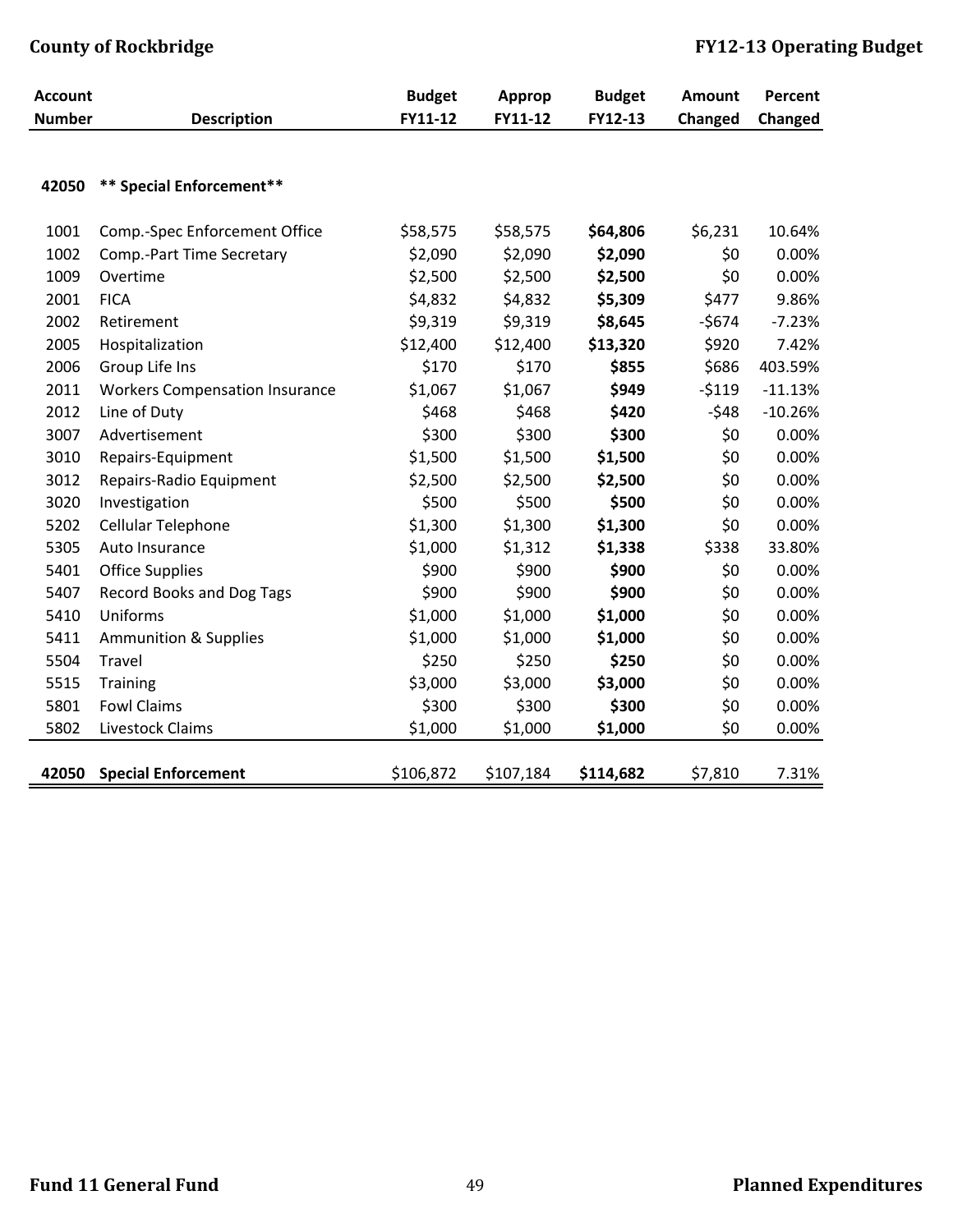| <b>Account</b> |                                          | <b>Budget</b> | <b>Approp</b> | <b>Budget</b> | <b>Amount</b> | Percent |
|----------------|------------------------------------------|---------------|---------------|---------------|---------------|---------|
| <b>Number</b>  | <b>Description</b>                       | FY11-12       | FY11-12       | FY12-13       | Changed       | Changed |
| 43000          | **Buildings and Grounds**                |               |               |               |               |         |
| 43020          | **Buildings and Grounds**                |               |               |               |               |         |
| 3010           | Janitorial Services                      | \$42,200      | \$42,200      | \$42,200      | \$0           | 0.00%   |
| 3402           | Repairs-Furniture and Equipment          | \$500         | \$500         | \$500         | \$0           | 0.00%   |
| 3404           | <b>Repairs-Buildings and Ground</b>      | \$25,000      | \$26,105      | \$35,000      | \$10,000      | 40.00%  |
| 3406           | <b>Repairs-Health Dept Building</b>      | \$3,000       | \$3,000       | \$3,000       | \$0           | 0.00%   |
| 5101           | Electricity                              | \$30,000      | \$30,000      | \$40,000      | \$10,000      | 33.33%  |
| 5102           | Water                                    | \$5,000       | \$5,000       | \$5,000       | \$0           | 0.00%   |
| 5104           | Fuel                                     | \$6,000       | \$6,000       | \$6,000       | \$0           | 0.00%   |
| 5307           | Property Insurance                       | \$4,000       | \$3,352       | \$4,120       | \$120         | 3.00%   |
| 5308           | Liability Insurance                      | \$8,000       | \$6,496       | \$8,240       | \$240         | 3.00%   |
| 5402           | <b>Building Equipment &amp; Supplies</b> | \$5,500       | \$5,500       | \$7,500       | \$2,000       | 36.4%   |
| 5406           | <b>Cleaning Materials and Supplies</b>   | \$0           | \$0           | \$0           | \$0           | 0.0%    |
| 7002           | Capital Outlay                           | \$5,000       | \$5,000       | \$5,000       | \$0           | 0.00%   |
| 8001           | Rental of Equipment                      | \$10,500      | \$10,500      | \$10,500      | \$0           | 0.00%   |
|                |                                          |               |               |               |               |         |
| 43020          | <b>Buildings and Grounds</b>             | \$144,700     | \$143,653     | \$167,060     | \$22,360      | 15.45%  |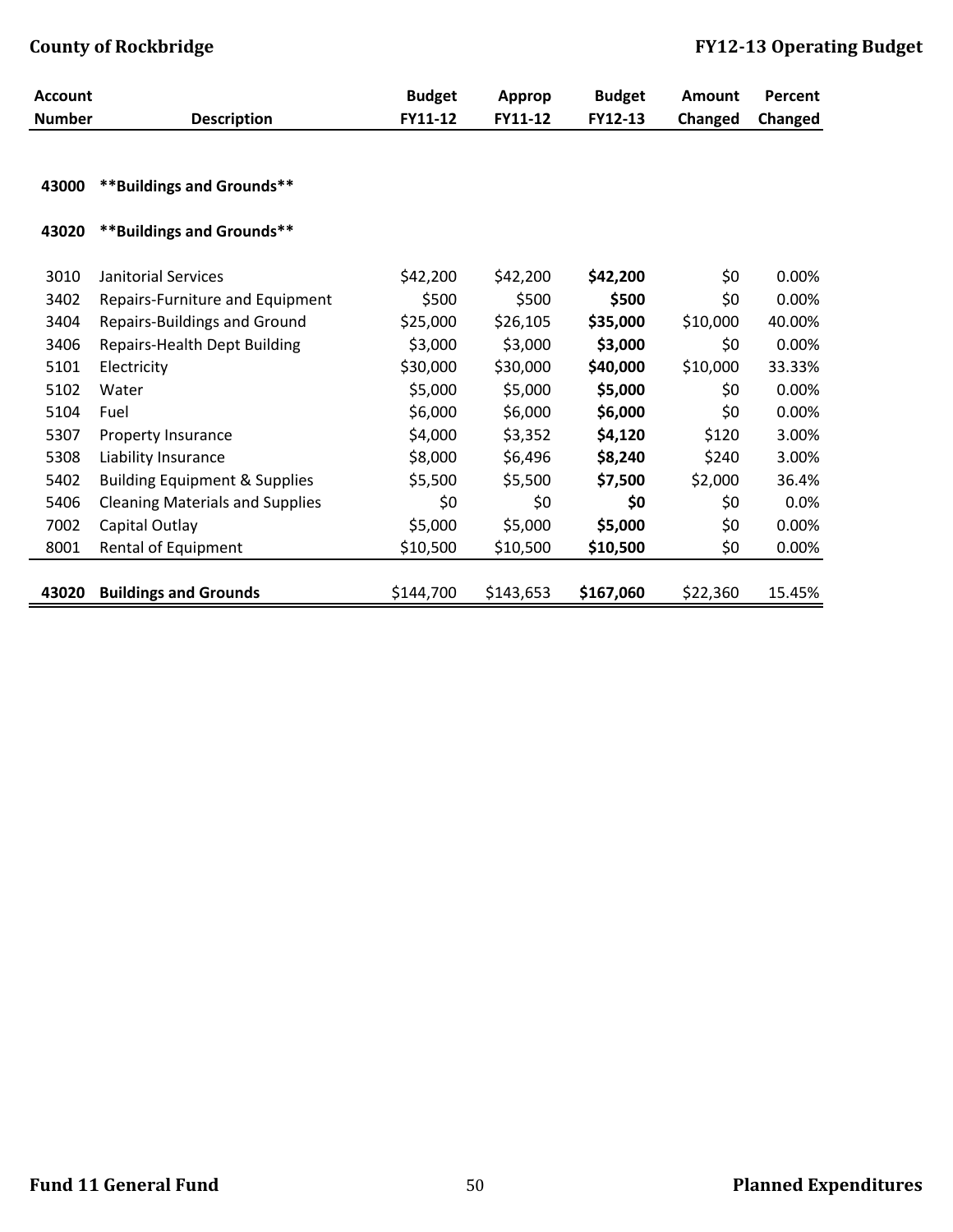| <b>Account</b> |                                        | <b>Budget</b> | Approp   | <b>Budget</b> | <b>Amount</b> | Percent     |
|----------------|----------------------------------------|---------------|----------|---------------|---------------|-------------|
| <b>Number</b>  | <b>Description</b>                     | FY11-12       | FY11-12  | FY12-13       | Changed       | Changed     |
|                |                                        |               |          |               |               |             |
|                |                                        |               |          |               |               |             |
| 43040          | **Northwind Lane Property**            |               |          |               |               |             |
| 3404           | <b>Repairs Buildings &amp; Grounds</b> | \$0           | \$0      | \$0           | \$0           | 0.0%        |
| 5101           | Electricity                            | \$0           | \$0      | \$0           | \$0           | 0.0%        |
| 5102           | Water & Sewer                          | \$0           | \$0      | \$0           | \$0           | 0.0%        |
| 5104           | Fuel                                   | \$0           | \$0      | \$0           | \$0           | 0.0%        |
| 5307           | <b>Property Insurance</b>              | \$720         | \$720    | \$0           | $-5720$       | $-100.00\%$ |
| 5308           | Liability Insurance                    | \$1,350       | \$1,350  | \$0           | $-51,350$     | $-100.00\%$ |
|                |                                        |               |          |               |               |             |
| 43040          | <b>Northwind Lane Property</b>         | \$2,070       | \$2,070  | \$0           | $-$ \$2,070   | $-100.00\%$ |
|                |                                        |               |          |               |               |             |
|                |                                        |               |          |               |               |             |
| 43045          | **Natural Bridge Property**            |               |          |               |               |             |
| 3404           | <b>Repairs Buildings &amp; Grounds</b> | \$0           | \$2,290  | \$0           | \$0           | 0.0%        |
| 5101           | Electricity                            | \$0           | \$8,425  | \$0           | \$0           | 0.0%        |
| 5102           | Water & Sewer                          | \$0           | \$1,143  | \$0           | \$0           | 0.0%        |
| 5104           | Fuel                                   | \$0           | \$376    | \$0           | \$0           | 0.0%        |
| 5307           | <b>Property Insurance</b>              | \$3,500       | \$3,500  | \$0           | $-53,500$     | $-100.00\%$ |
| 5308           | Liability Insurance                    | \$1,700       | \$1,700  | \$0           | $-51,700$     | $-100.00\%$ |
|                |                                        |               |          |               |               |             |
| 43045          | <b>Natural Bridge Property</b>         | \$5,200       | \$17,434 | \$0           | $-55,200$     | $-100.00\%$ |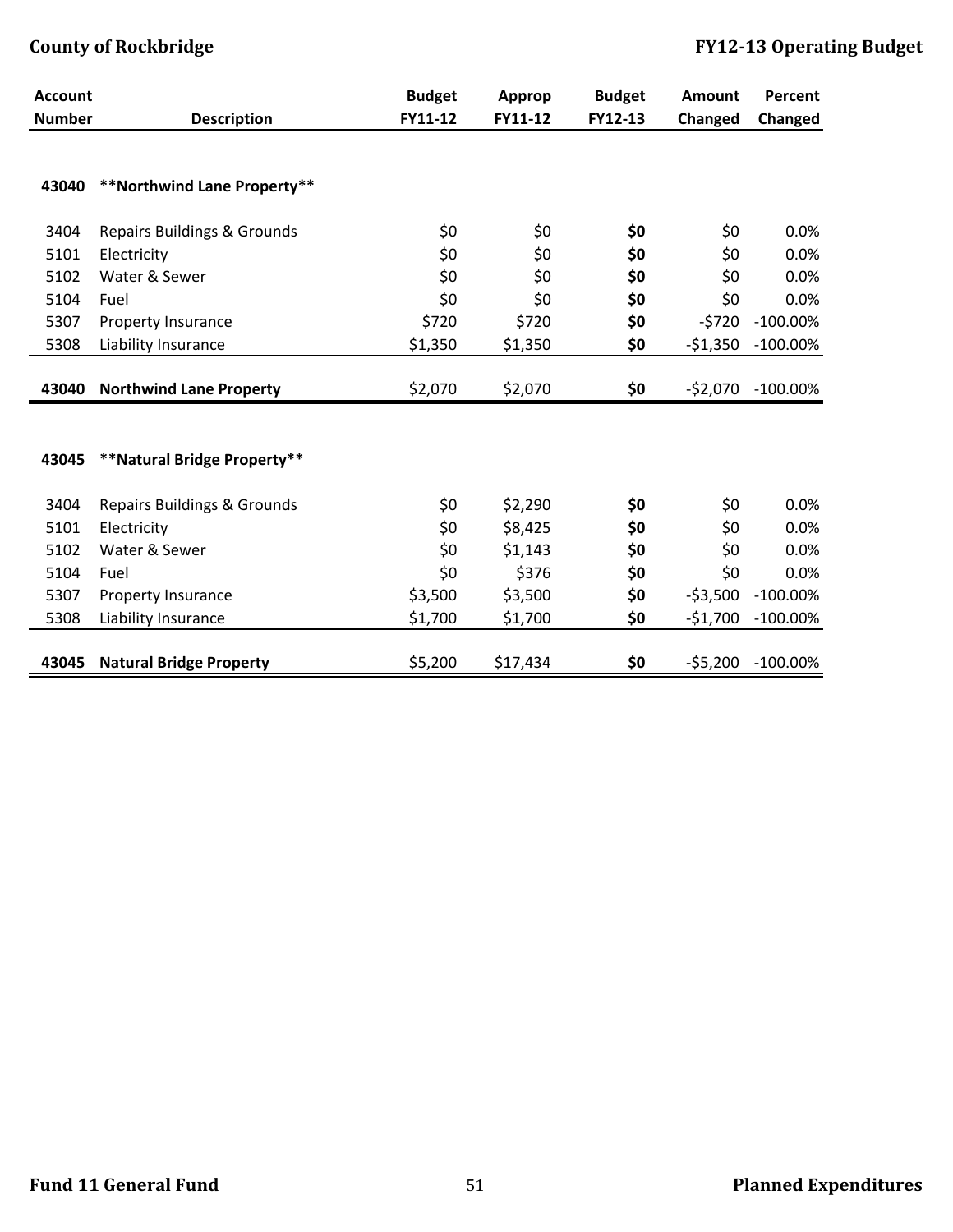| <b>Account</b> |                                          | <b>Budget</b> | Approp    | <b>Budget</b> | <b>Amount</b> | Percent   |
|----------------|------------------------------------------|---------------|-----------|---------------|---------------|-----------|
| <b>Number</b>  | <b>Description</b>                       | FY11-12       | FY11-12   | FY12-13       | Changed       | Changed   |
|                |                                          |               |           |               |               |           |
| 43050          | **Combined Courthouse**                  |               |           |               |               |           |
| 1001           | <b>Compensation Utility Worker</b>       | \$31,131      | \$31,131  | \$33,595      | \$2,464       | 7.91%     |
| 1002           | Overtime                                 | \$0           | \$0       | \$2,307       | \$2,307       | 0.00%     |
| 2001           | <b>FICA</b>                              | \$2,382       | \$2,382   | \$2,570       | \$188         | 7.89%     |
| 2002           | Retirement                               | \$4,953       | \$4,953   | \$4,482       | $-5471$       | $-9.52%$  |
| 2005           | Hospitalization                          | \$6,200       | \$6,200   | \$6,660       | \$460         | 7.42%     |
| 2006           | Group Life Insurance                     | \$90          | \$90      | \$443         | \$353         | 392.72%   |
| 2011           | <b>Workers Compensation Insurance</b>    | \$743         | \$743     | \$675         | $-568$        | $-9.12%$  |
| 3010           | <b>Janitorial Services</b>               | \$74,500      | \$74,500  | \$74,500      | \$0           | 0.00%     |
| 3402           | Repairs Furniture & Equipment            | \$3,000       | \$3,000   | \$3,000       | \$0           | 0.00%     |
| 3403           | <b>Security Systems Maintenance</b>      | \$3,000       | \$3,000   | \$3,000       | \$0           | 0.00%     |
| 3404           | <b>Repairs Court Complex Building</b>    | \$30,000      | \$28,895  | \$35,000      | \$5,000       | 16.67%    |
| 3405           | <b>Elevator Maintenance</b>              | \$13,000      | \$13,000  | \$14,000      | \$1,000       | 7.69%     |
| 5101           | Electricity                              | \$85,000      | \$85,000  | \$92,000      | \$7,000       | 8.24%     |
| 5102           | Water & Sewer                            | \$18,000      | \$18,000  | \$12,000      | $-56,000$     | $-33.33%$ |
| 5104           | Fuel                                     | \$18,000      | \$18,000  | \$18,000      | \$0           | 0.00%     |
| 5201           | Telephone                                | \$6,400       | \$6,400   | \$6,400       | \$0           | 0.00%     |
| 5307           | Property Insurance                       | \$26,800      | \$26,800  | \$26,800      | \$0           | 0.00%     |
| 5401           | <b>Office Supplies</b>                   | \$200         | \$200     | \$200         | \$0           | 0.00%     |
| 5402           | <b>Building Equipment &amp; Supplies</b> | \$2,000       | \$2,000   | \$2,000       | \$0           | 0.00%     |
| 5406           | <b>Cleaning Materials &amp; Supplies</b> | \$4,000       | \$4,000   | \$4,000       | \$0           | 0.00%     |
| 43050          | <b>Combined Courthouse</b>               | \$329,399     | \$328,293 | \$341,632     | \$12,233      | 3.71%     |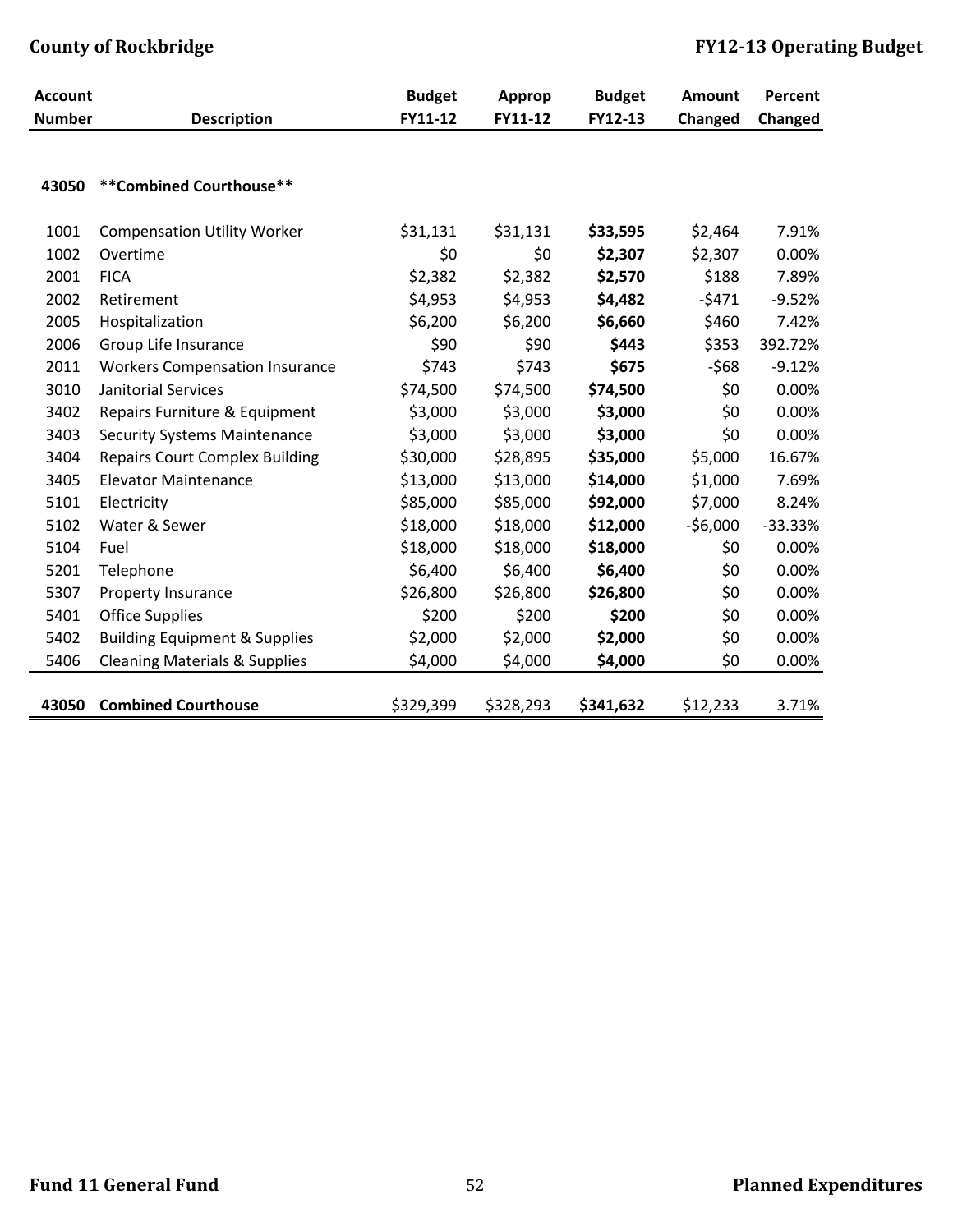| <b>Account</b> |                                        | <b>Budget</b> | <b>Approp</b> | <b>Budget</b> | <b>Amount</b> | Percent     |
|----------------|----------------------------------------|---------------|---------------|---------------|---------------|-------------|
| <b>Number</b>  | <b>Description</b>                     | FY11-12       | FY11-12       | FY12-13       | Changed       | Changed     |
|                |                                        |               |               |               |               |             |
| 44010          | **County Garage**                      |               |               |               |               |             |
|                |                                        |               |               |               |               |             |
| 1001           | Comp. Personnel                        | \$169,845     | \$169,845     | \$181,698     | \$11,853      | 6.98%       |
| 1002           | Overtime                               | \$11,462      | \$11,462      | \$11,462      | \$0           | 0.00%       |
| 2001           | <b>FICA</b>                            | \$13,870      | \$13,870      | \$14,777      | \$907         | 6.54%       |
| 2002           | Retirement                             | \$27,022      | \$27,022      | \$24,239      | $-52,783$     | $-10.30%$   |
| 2005           | <b>Hospitalization Insurance</b>       | \$31,000      | \$31,000      | \$33,300      | \$2,300       | 7.42%       |
| 2006           | Group Life Insurance                   | \$493         | \$493         | \$2,398       | \$1,905       | 386.49%     |
| 2011           | <b>Workers Compensation Insurance</b>  | \$3,796       | \$3,796       | \$3,060       | $-5736$       | $-19.40%$   |
| 3404           | Maintenance-Buildings & Grounds        | \$1,500       | \$1,500       | \$1,500       | \$0           | 0.00%       |
| 5101           | Electricity                            | \$7,000       | \$7,000       | \$7,000       | \$0           | 0.00%       |
| 5102           | Fuel                                   | \$6,000       | \$6,000       | \$6,000       | \$0           | 0.00%       |
| 5103           | Water & Sewer                          | \$1,000       | \$1,000       | \$1,000       | \$0           | 0.00%       |
| 5201           | Telephone                              | \$2,600       | \$2,600       | \$2,600       | \$0           | 0.00%       |
| 5308           | Liability Insurance                    | \$3,100       | \$3,100       | \$3,100       | \$0           | 0.00%       |
| 5401           | <b>Office Materials &amp; Supplies</b> | \$1,200       | \$1,200       | \$1,000       | $-5200$       | $-16.67%$   |
| 5407           | <b>Tool Allowance</b>                  | \$3,600       | \$3,600       | \$3,600       | \$0           | 0.00%       |
| 5410           | Uniforms                               | \$2,600       | \$2,600       | \$2,600       | \$0           | 0.00%       |
| 5414           | Repairs, Tires, Parts                  | \$200,000     | \$200,000     | \$200,000     | \$0           | 0.00%       |
| 5415           | Gas, Oil & Diesel                      | \$485,000     | \$485,000     | \$485,000     | \$0           | 0.00%       |
| 5504           | Travel                                 | \$250         | \$250         | \$250         | \$0           | 0.00%       |
| 5505           | <b>Training</b>                        | \$500         | \$500         | \$500         | \$0           | 0.00%       |
| 7001           | Capital Outlay                         | \$3,660       | \$3,660       | \$0           | $-53,660$     | $-100.00\%$ |
|                |                                        |               |               |               |               |             |
| 44010          | <b>County Garage</b>                   | \$975,498     | \$975,498     | \$985,084     | \$9,586       | 0.98%       |
|                |                                        |               |               |               |               |             |
| 40000          | <b>Public Works</b>                    | \$2,699,307   | \$2,710,484   | \$2,760,458   | \$61,151      | 2.27%       |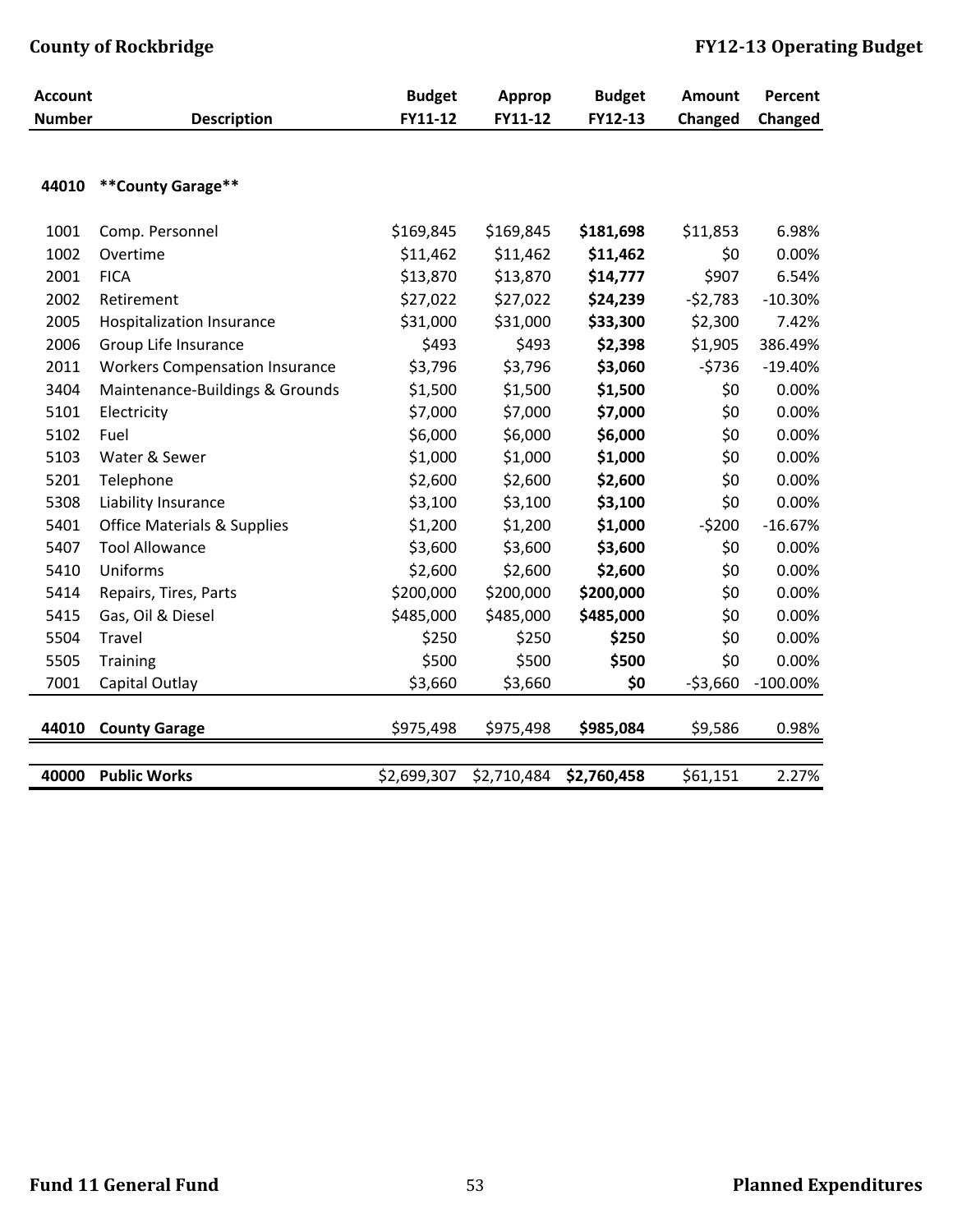| <b>Account</b> |                                               | <b>Budget</b> | Approp    | <b>Budget</b> | Amount     | Percent              |
|----------------|-----------------------------------------------|---------------|-----------|---------------|------------|----------------------|
| <b>Number</b>  | <b>Description</b>                            | FY11-12       | FY11-12   | FY12-13       | Changed    | Changed              |
| 50000          | ** Health and Welfare**                       |               |           |               |            |                      |
| 51010          | **Health**                                    |               |           |               |            |                      |
| 5603           | Contribution-Project Horizon                  | \$8,414       | \$8,414   | \$8,414       | \$0        | 0.00%                |
| 5607           | Contribution-State Health Department          | \$244,473     | \$244,473 | \$248,395     | \$3,922    | 1.60%                |
| 5608           | Contribution-Rockbridge Free Clinic           | \$35,500      | \$35,500  | \$35,500      | \$0        | 0.00%                |
| 5609           | <b>Contribution-Disability Service (RATS)</b> | \$11,763      | \$11,763  | \$11,763      | \$0        | 0.00%                |
| 5611           | <b>Contribution-Free Clinic Building</b>      | \$10,000      | \$10,000  | \$0           | $-$10,000$ | $-100.00\%$          |
| 51010          | <b>Health</b>                                 | \$310,150     | \$310,150 | \$304,072     | $-56,078$  | $-1.96%$             |
|                |                                               |               |           |               |            |                      |
|                |                                               |               |           |               |            |                      |
| 51020          | <b>**Mental Health**</b>                      |               |           |               |            |                      |
|                |                                               |               |           |               |            |                      |
| 5602           | <b>Contribution-RAOC</b>                      | \$15,747      | \$15,747  | \$15,747      | \$0        | 0.00%                |
| 5605           | Contribution-RACSB                            | \$117,289     | \$117,289 | \$120,189     | \$2,900    | 2.47%                |
| 5606           | <b>Contribution To PEP</b>                    | \$16,125      | \$16,125  | \$0           |            | $-516,125 -100.00\%$ |
| 5608           | Contribution-Rock. Area Hospice               | \$4,800       | \$4,800   | \$4,800       | \$0        | 0.00%                |
|                |                                               |               |           |               |            |                      |
| 51020          | <b>Mental Health</b>                          | \$153,961     | \$153,961 | \$140,736     | $-513,225$ | $-8.59%$             |
|                |                                               |               |           |               |            |                      |
|                |                                               |               |           |               |            |                      |
| 51000          | <b>Health Total</b>                           | \$464,111     | \$464,111 | \$444,808     | $-519,303$ | $-4.16%$             |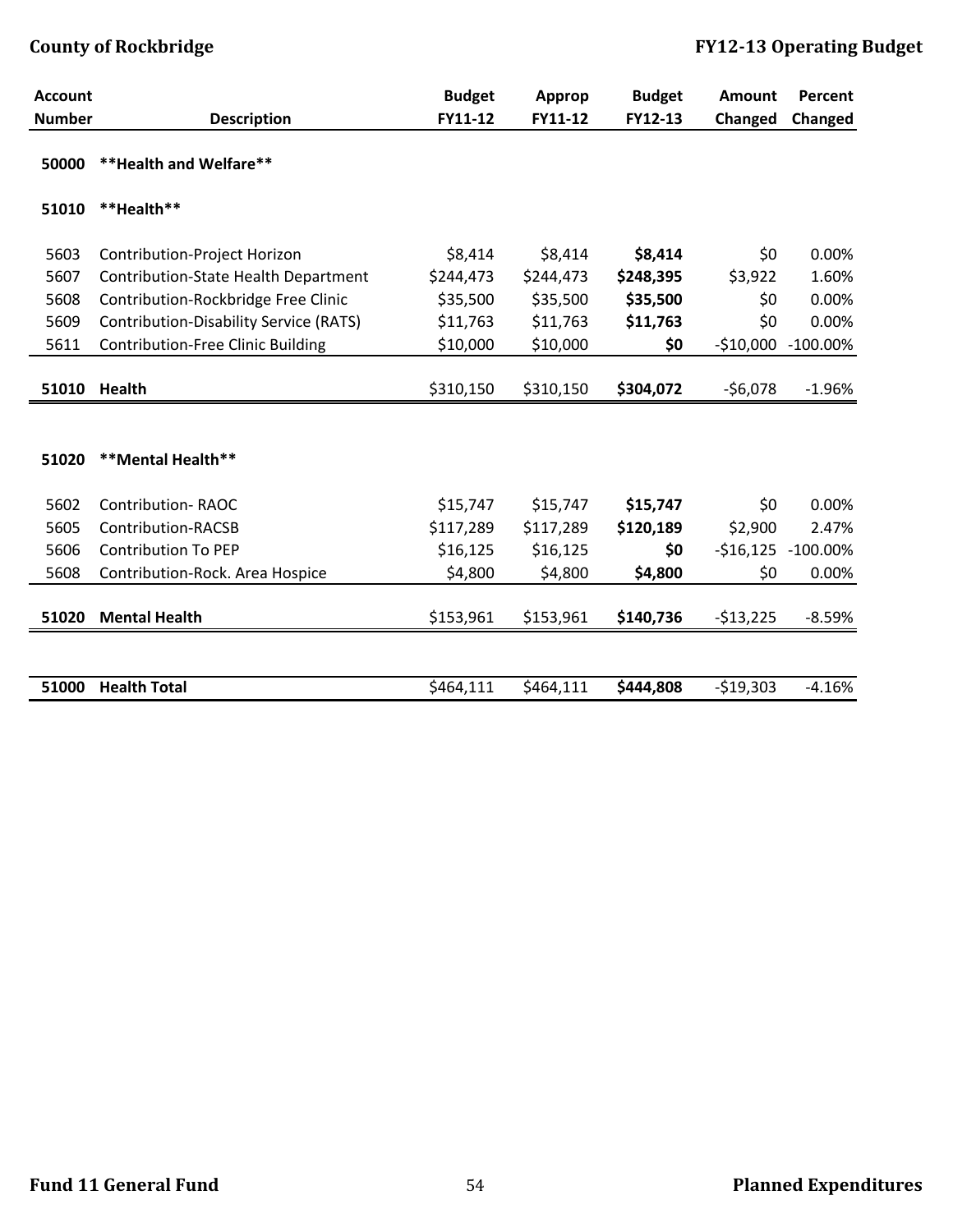| <b>Account</b> |                                          | <b>Budget</b> | <b>Approp</b> | <b>Budget</b> | <b>Amount</b> | Percent  |
|----------------|------------------------------------------|---------------|---------------|---------------|---------------|----------|
| <b>Number</b>  | <b>Description</b>                       | FY11-12       | FY11-12       | FY12-13       | Changed       | Changed  |
| 53000          | **Welfare**                              |               |               |               |               |          |
| 53010          | **Welfare**                              |               |               |               |               |          |
| 3901           | Fees                                     | \$1,600       | \$2,760       | \$2,760       | \$1,160       | 72.50%   |
| 5300           | <b>DSB Other Grant</b>                   | \$0           | \$100         | \$0           | \$0           | 0.00%    |
| 5502           | <b>Travel TAP Board Member</b>           | \$475         | \$475         | \$475         | \$0           | 0.00%    |
| 5601           | Contrib.-Rock Area DSS                   | \$208,217     | \$208,217     | \$211,198     | \$2,981       | 1.43%    |
| 5602           | Contribution-Program For The Aging       | \$31,606      | \$31,606      | \$31,606      | \$0           | 0.00%    |
| 5603           | Contribution-TAP                         | \$13,600      | \$13,600      | \$13,600      | \$0           | 0.00%    |
| 5604           | Contribution-CSA                         | \$552,142     | \$552,142     | \$553,496     | \$1,354       | 0.25%    |
| 5605           | Cont. Habitat For Humanity               | \$2,500       | \$2,500       | \$2,500       | \$0           | 0.00%    |
| 5606           | Cont.-Blue Ridge Legal Service           | \$1,976       | \$1,976       | \$2,705       | \$729         | 36.89%   |
| 5607           | Cont. Rockbridge Area Relief Association | \$11,000      | \$11,000      | \$11,000      | \$0           | 0.00%    |
| 53010          | Welfare                                  | \$823,116     | \$824,376     | \$829,340     | \$6,224       | 0.76%    |
| 50000          | <b>Health and Welfare</b>                | \$1,287,227   | \$1,288,487   | \$1,274,148   | $-$13,079$    | $-1.02%$ |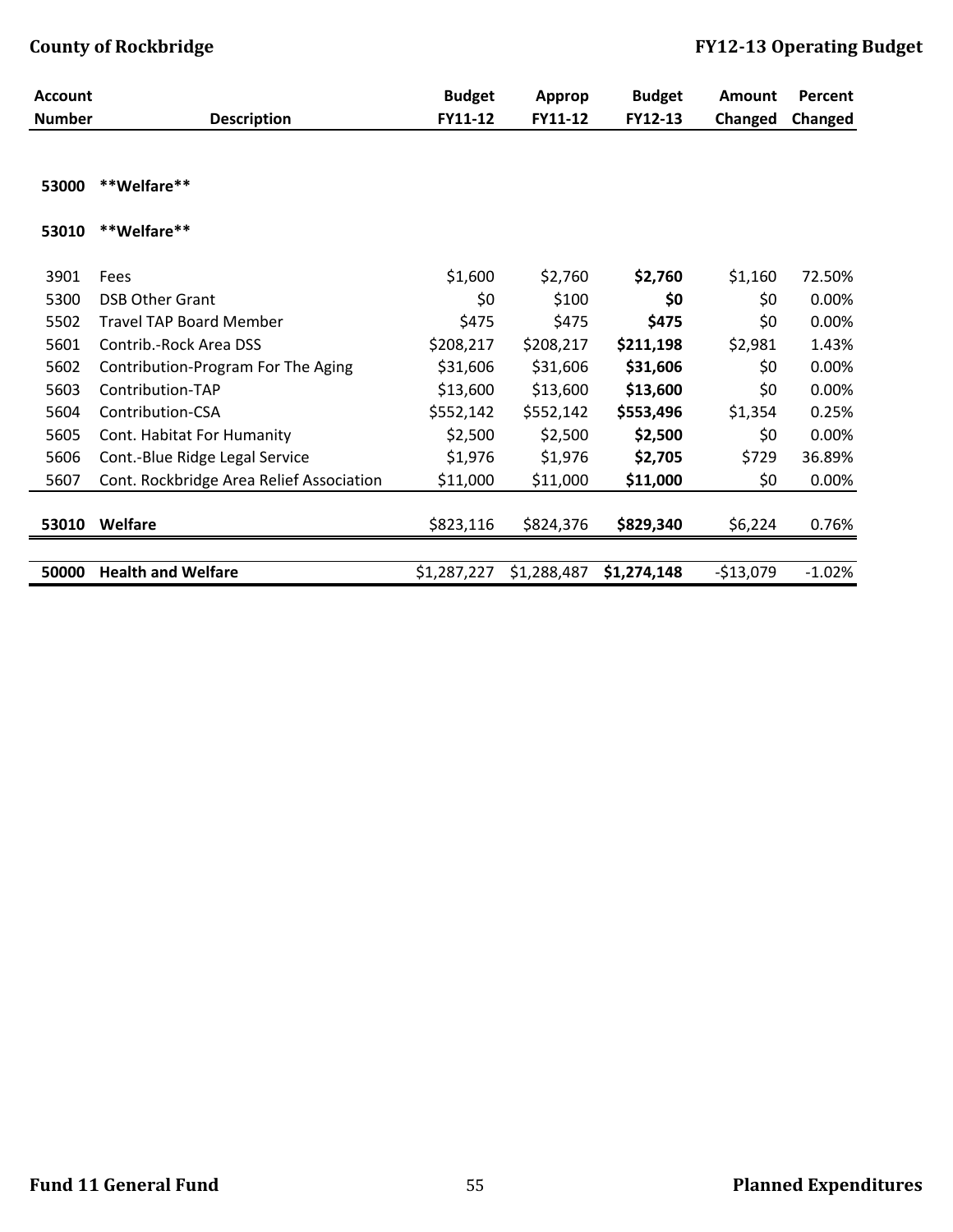| <b>Account</b> |                                         | <b>Budget</b> | Approp         | <b>Budget</b>  | Amount  | Percent |
|----------------|-----------------------------------------|---------------|----------------|----------------|---------|---------|
| <b>Number</b>  | <b>Description</b>                      | FY11-12       | <b>FY11-12</b> | <b>FY12-13</b> | Changed | Changed |
| 60000          | **Education**                           |               |                |                |         |         |
| 64010          | **Education Other than Public Schools** |               |                |                |         |         |
|                |                                         |               |                |                |         |         |
| 5601           | Contribution-Community College          | \$68,384      | \$68,384       | \$68,384       | \$0     | 0.00%   |
|                |                                         |               |                |                |         |         |
| 64010          | <b>Education</b>                        | \$68,384      | \$68,384       | \$68,384       | \$0     | 0.00%   |
|                |                                         |               |                |                |         |         |
| 60000          | <b>Education</b>                        | \$68,384      | \$68,384       | \$68,384       | \$0     | 0.00%   |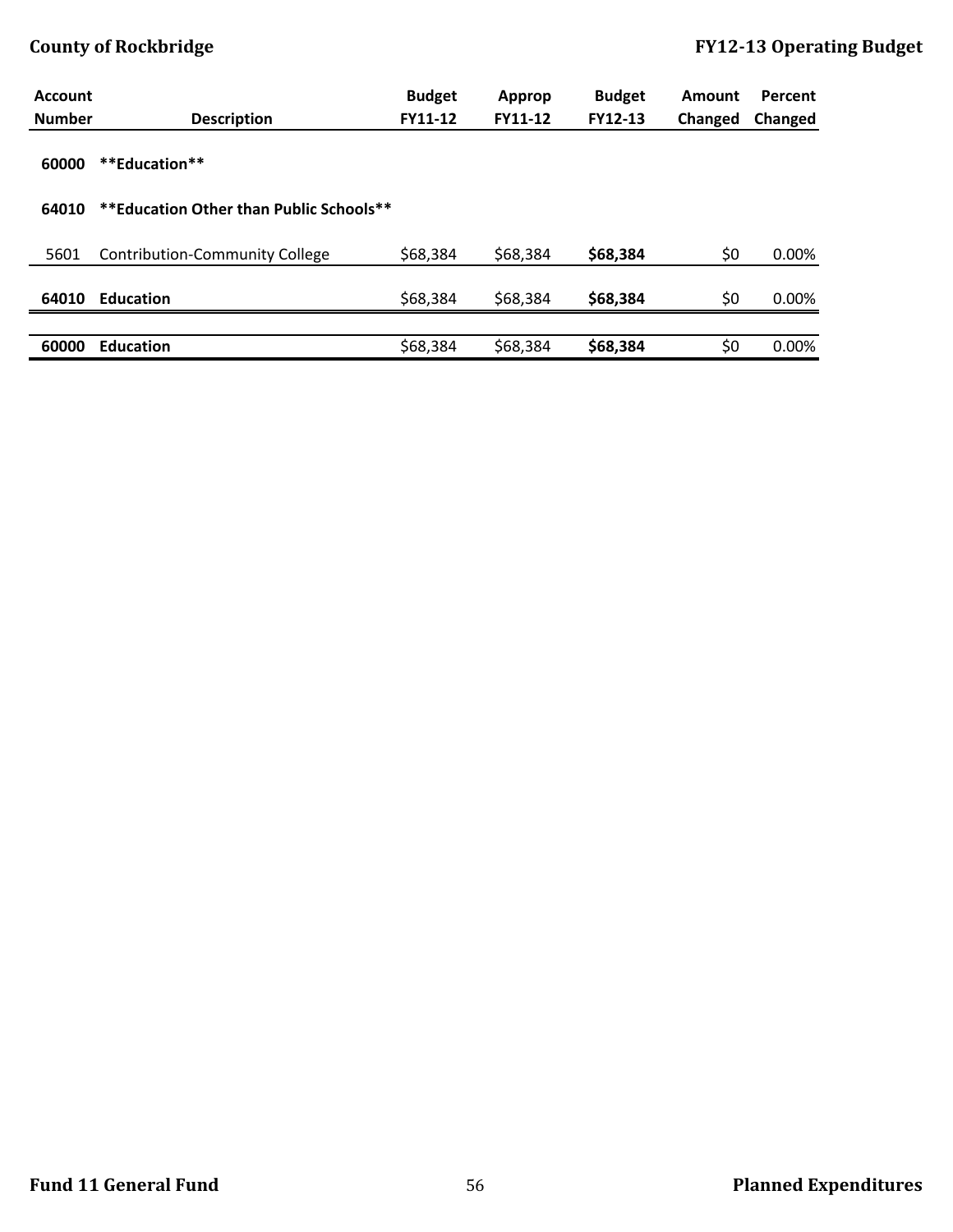| <b>Account</b><br><b>Number</b> |                                       | <b>Budget</b><br>FY11-12 | <b>Approp</b><br>FY11-12 | <b>Budget</b><br>FY12-13 | <b>Amount</b> | Percent  |
|---------------------------------|---------------------------------------|--------------------------|--------------------------|--------------------------|---------------|----------|
|                                 | <b>Description</b>                    |                          |                          |                          | Changed       | Changed  |
| 70000                           | ** Parks, Recreation & Cultural**     |                          |                          |                          |               |          |
| 71010                           | ** Parks and Recreation**             |                          |                          |                          |               |          |
| 1001                            | Salary-Parks and Rec. Director        | \$43,005                 | \$43,005                 | \$45,870                 | \$2,865       | 6.66%    |
| 1002                            | Salaries-Staff                        | \$60,780                 | \$60,780                 | \$67,696                 | \$6,916       | 11.38%   |
| 1005                            | <b>Compensation-Part Time Help</b>    | \$97,000                 | \$96,880                 | \$113,000                | \$16,000      | 16.49%   |
| 1006                            | Part Time Help-Recreation             | \$0                      | \$120                    | \$200                    | \$200         | 0.00%    |
| 2001                            | <b>FICA</b>                           | \$15,360                 | \$15,360                 | \$17,348                 | \$1,988       | 12.94%   |
| 2002                            | Retirement                            | \$16,512                 | \$16,512                 | \$15,150                 | $-51,362$     | $-8.25%$ |
| 2005                            | Hospitalization                       | \$18,600                 | \$18,600                 | \$19,980                 | \$1,380       | 7.42%    |
| 2006                            | Group Life Insurance                  | \$301                    | \$301                    | \$1,499                  | \$1,198       | 398.03%  |
| 2011                            | <b>Workers Compensation Insurance</b> | \$5,229                  | \$5,229                  | \$5,261                  | \$32          | 0.61%    |
| 3005                            | Pmt Under Joint Services-Recreation   | \$230,000                | \$230,000                | \$255,109                | \$25,109      | 10.92%   |
| 3201                            | <b>Contractual Services</b>           | \$1,500                  | \$1,500                  | \$1,500                  | \$0           | 0.00%    |
| 3301                            | Fireworks Display                     | \$0                      | \$0                      | \$0                      | \$0           | 0.00%    |
| 3401                            | Repairs-Equipment                     | \$9,000                  | \$9,000                  | \$9,000                  | \$0           | 0.00%    |
| 3701                            | <b>Printing and Advertising</b>       | \$2,000                  | \$2,000                  | \$2,000                  | \$0           | 0.00%    |
| 5101                            | Electricity                           | \$15,000                 | \$15,000                 | \$15,000                 | \$0           | 0.00%    |
| 5102                            | Fuel                                  | \$2,000                  | \$2,000                  | \$2,500                  | \$500         | 25.00%   |
| 5103                            | <b>Water Service</b>                  | \$3,000                  | \$3,000                  | \$3,000                  | \$0           | 0.00%    |
| 5201                            | <b>Telephone and Postage</b>          | \$1,800                  | \$1,800                  | \$1,800                  | \$0           | 0.00%    |
| 5301                            | Auto Insurance                        | \$80                     | \$104                    | \$800                    | \$720         | 900.00%  |
| 5401                            | <b>Office Supplies</b>                | \$200                    | \$200                    | \$200                    | \$0           | 0.00%    |
| 5402                            | <b>Materials and Supplies</b>         | \$7,500                  | \$7,500                  | \$7,500                  | \$0           | 0.00%    |
| 5405                            | <b>Gym Programs-Supplies</b>          | \$200                    | \$200                    | \$200                    | \$0           | 0.00%    |
| 5406                            | Pool Supplies/Repair                  | \$7,500                  | \$7,500                  | \$7,500                  | \$0           | 0.00%    |
| 5410                            | <b>Staff Uniforms</b>                 | \$600                    | \$600                    | \$600                    | \$0           | 0.00%    |
| 5502                            | Travel                                | \$1,800                  | \$1,800                  | \$1,800                  | \$0           | 0.00%    |
| 5601                            | Contribution-Fine Arts in Rockbridge  | \$2,500                  | \$2,500                  | \$2,500                  | \$0           | 0.00%    |
| 5609                            | Cont. YMCA                            | \$0                      | \$0                      | \$1,000                  | \$1,000       | 0.00%    |
| 5603                            | Contribution-Lime Kiln                | \$2,575                  | \$2,575                  | \$2,575                  | \$0           | 0.00%    |
| 5610                            | Cont.- Summer Enrich. Program.        | \$1,200                  | \$1,200                  | \$2,000                  | \$800         | 66.67%   |
| 5801                            | Dues and Subscriptions                | \$100                    | \$100                    | \$100                    | \$0           | 0.00%    |
| 5802                            | <b>Boat Registration Fees</b>         | \$100                    | \$100                    | \$100                    | \$0           | 0.00%    |
| 5901                            | Items For Resale-Lake Robertson       | \$4,000                  | \$4,000                  | \$4,000                  | \$0           | 0.00%    |
| 8001                            | <b>Rental Of Equipment</b>            | \$200                    | \$200                    | \$200                    | \$0           | 0.00%    |
|                                 | 71010 Parks and Recreation            | \$549,642                | \$549,666                | \$606,987                | \$57,345      | 10.43%   |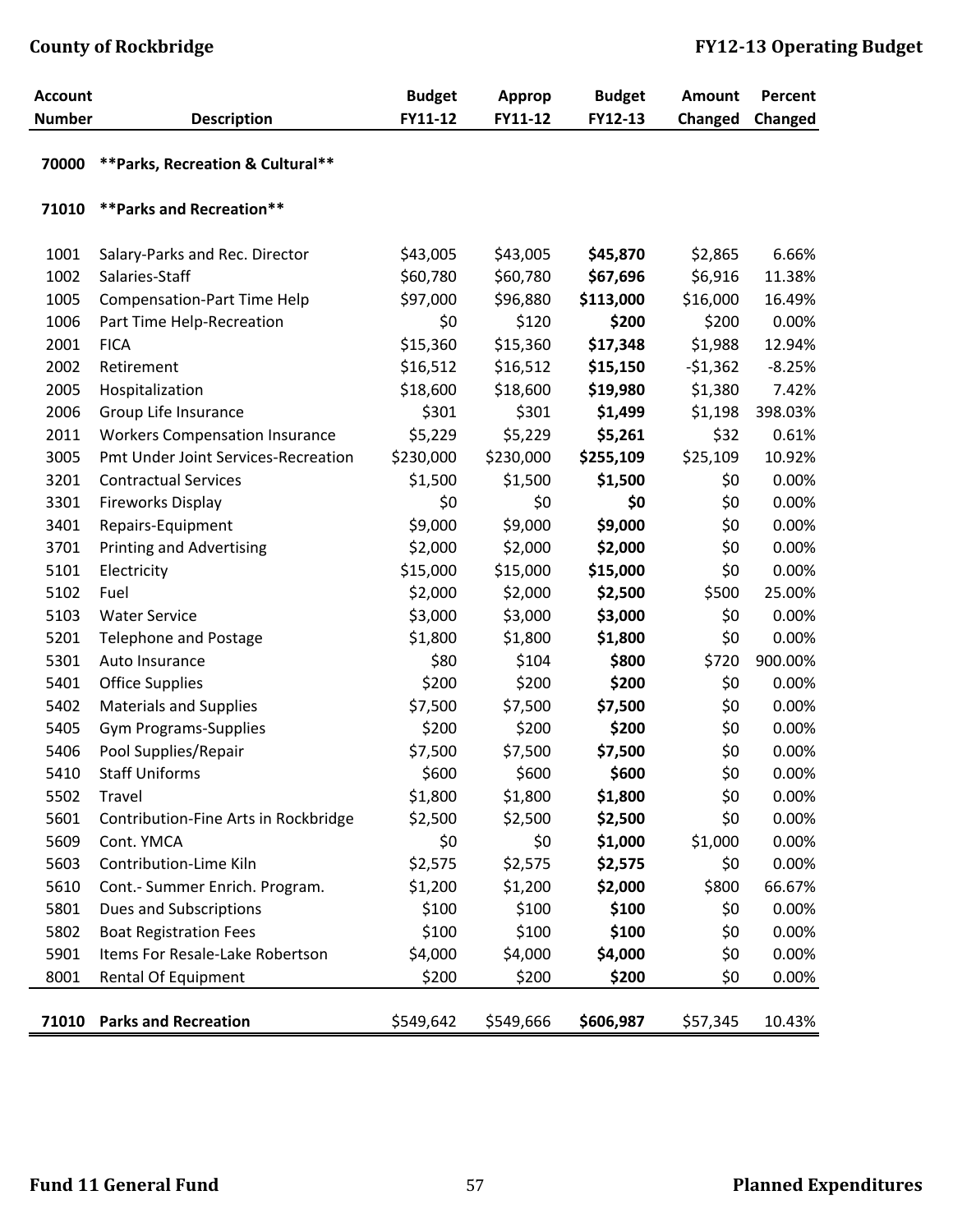| <b>Account</b> |                                       | <b>Budget</b> | <b>Approp</b> | <b>Budget</b> | <b>Amount</b> | Percent   |
|----------------|---------------------------------------|---------------|---------------|---------------|---------------|-----------|
| <b>Number</b>  | <b>Description</b>                    | FY11-12       | FY11-12       | FY12-13       | Changed       | Changed   |
|                |                                       |               |               |               |               |           |
| 71015          | **Preschool Program**                 |               |               |               |               |           |
| 1001           | Salary-Preschool Director             | \$28,975      | \$28,975      | \$31,196      | \$2,221       | 7.66%     |
| 1002           | Salaries-Instructors                  | \$38,961      | \$38,961      | \$40,734      | \$1,773       | 4.55%     |
| 2001           | <b>FICA</b>                           | \$5,197       | \$5,197       | \$5,503       | \$306         | 5.88%     |
| 2002           | Retirement                            | \$8,285       | \$8,285       | \$7,027       | $-51,258$     | $-15.19%$ |
| 2005           | Hospitalization                       | \$12,400      | \$12,400      | \$13,320      | \$920         | 7.42%     |
| 2006           | Group Life Ins.                       | \$151         | \$151         | \$695         | \$544         | 360.46%   |
| 2011           | Worker Compensation Ins.              | \$401         | \$401         | \$417         | \$16          | 4.04%     |
| 5201           | Telephone & Postage                   | \$0           | \$0           | \$0           | \$0           | 0.00%     |
| 5404           | Materials & Supplies                  | \$3,500       | \$3,500       | \$3,500       | \$0           | 0.00%     |
| 5504           | Conferences & Workshops               | \$275         | \$275         | \$275         | \$0           | 0.00%     |
| 5801           | <b>Dues and Subscriptions</b>         | \$30          | \$30          | \$30          | \$0           | 0.00%     |
| 8002           | <b>Preschool Facilities Rent</b>      | \$2,000       | \$2,000       | \$2,000       | \$0           | 0.00%     |
|                |                                       |               |               |               |               |           |
| 71015          | <b>Preschool Program</b>              | \$100,175     | \$100,175     | \$104,697     | \$4,522       | 4.51%     |
|                |                                       |               |               |               |               |           |
| 71010          | <b>Parks and Recreation Total</b>     | \$649,817     | \$649,841     | \$711,684     | \$61,867      | 9.52%     |
|                |                                       |               |               |               |               |           |
| 73020          | **Libraries**                         |               |               |               |               |           |
| 5601           | Contribution-Regional Library         | \$553,257     | \$553,257     | \$553,257     | \$0           | 0.00%     |
| 5604           | <b>Contribution-Talking Books</b>     | \$1,000       | \$1,000       | \$1,000       | \$0           | 0.00%     |
|                |                                       |               |               |               |               |           |
| 73020          | <b>Libraries</b>                      | \$554,257     | \$554,257     | \$554,257     | \$0           | 0.00%     |
|                |                                       |               |               |               |               |           |
| 70000          | <b>Parks, Recreation and Cultural</b> | \$1,204,074   | \$1,204,098   | \$1,265,941   | \$61,867      | 5.14%     |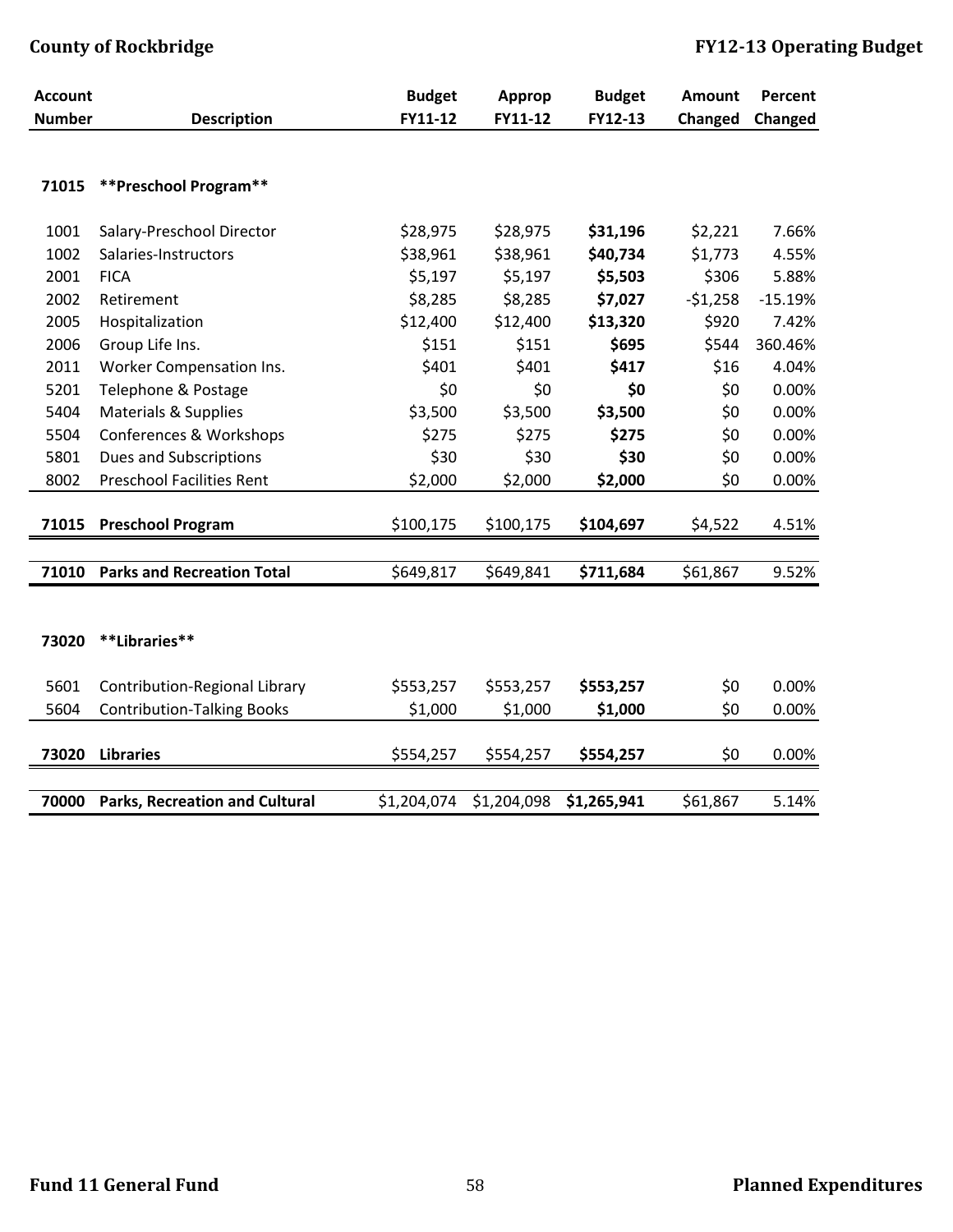| <b>Account</b> |                                           | <b>Budget</b> | <b>Approp</b> | <b>Budget</b> | <b>Amount</b> | Percent   |
|----------------|-------------------------------------------|---------------|---------------|---------------|---------------|-----------|
| <b>Number</b>  | <b>Description</b>                        | FY11-12       | FY11-12       | FY12-13       | Changed       | Changed   |
| 80000          | ** Community Development**                |               |               |               |               |           |
| 81010          | ** Planning & Development**               |               |               |               |               |           |
| 1001           | Comp-Planning/Zoning Administration       | \$106,267     | \$106,267     | \$121,748     | \$15,481      | 14.57%    |
| 1003           | Comp. Administrative Assistant            | \$31,562      | \$31,562      | \$35,411      | \$3,849       | 12.20%    |
| 1008           | <b>Compensation-Planning Commission</b>   | \$2,500       | \$2,500       | \$3,000       | \$500         | 20.00%    |
| 1009           | <b>Compensation-Zoning Board</b>          | \$1,000       | \$1,000       | \$1,000       | \$0           | 0.00%     |
| 2001           | <b>FICA</b>                               | \$10,544      | \$10,544      | \$12,329      | \$1,785       | 16.93%    |
| 2002           | Retirement                                | \$21,929      | \$21,929      | \$20,965      | $-5964$       | $-4.40%$  |
| 2005           | Hospitalization                           | \$18,600      | \$18,600      | \$19,980      | \$1,380       | 7.42%     |
| 2006           | Group Life Insurance                      | \$407         | \$407         | \$2,074       | \$1,667       | 409.12%   |
| 2011           | <b>Worker's Compensation Insurance</b>    | \$2,063       | \$2,063       | \$1,966       | $-597$        | $-4.70%$  |
| 3201           | Comprehensive Land Use Plan               | \$3,400       | \$3,400       | \$3,400       | \$0           | 0.00%     |
| 3202           | <b>Payment For Planning Service</b>       | \$18,000      | \$18,000      | \$16,000      | $-52,000$     | $-11.11%$ |
| 3701           | Advertising                               | \$1,500       | \$1,500       | \$1,500       | \$0           | 0.00%     |
| 5201           | Telephone                                 | \$4,000       | \$4,000       | \$4,000       | \$0           | 0.00%     |
| 5301           | Auto Insurance                            | \$300         | \$392         | \$400         | \$100         | 33.33%    |
| 5401           | <b>Office Supplies</b>                    | \$1,500       | \$1,500       | \$1,500       | \$0           | 0.00%     |
| 5502           | Travel                                    | \$2,000       | \$2,000       | \$2,000       | \$0           | 0.00%     |
| 5601           | <b>Contrib.-Soil Conservation Service</b> | \$7,500       | \$7,500       | \$7,500       | \$0           | 0.00%     |
| 5801           | Payment To Planning Dist Commission       | \$16,588      | \$16,588      | \$17,101      | \$513         | 3.09%     |
| 5810           | Dues & Subscriptions                      | \$800         | \$800         | \$1,200       | \$400         | 50.00%    |
| 7002           | <b>Furniture and Equipment</b>            | \$300         | \$300         | \$300         | \$0           | 0.00%     |
|                |                                           |               |               |               |               |           |
| 81010          | <b>Planning &amp; Development</b>         | \$250,760     | \$250,853     | \$273,374     | \$22,614      | 9.02%     |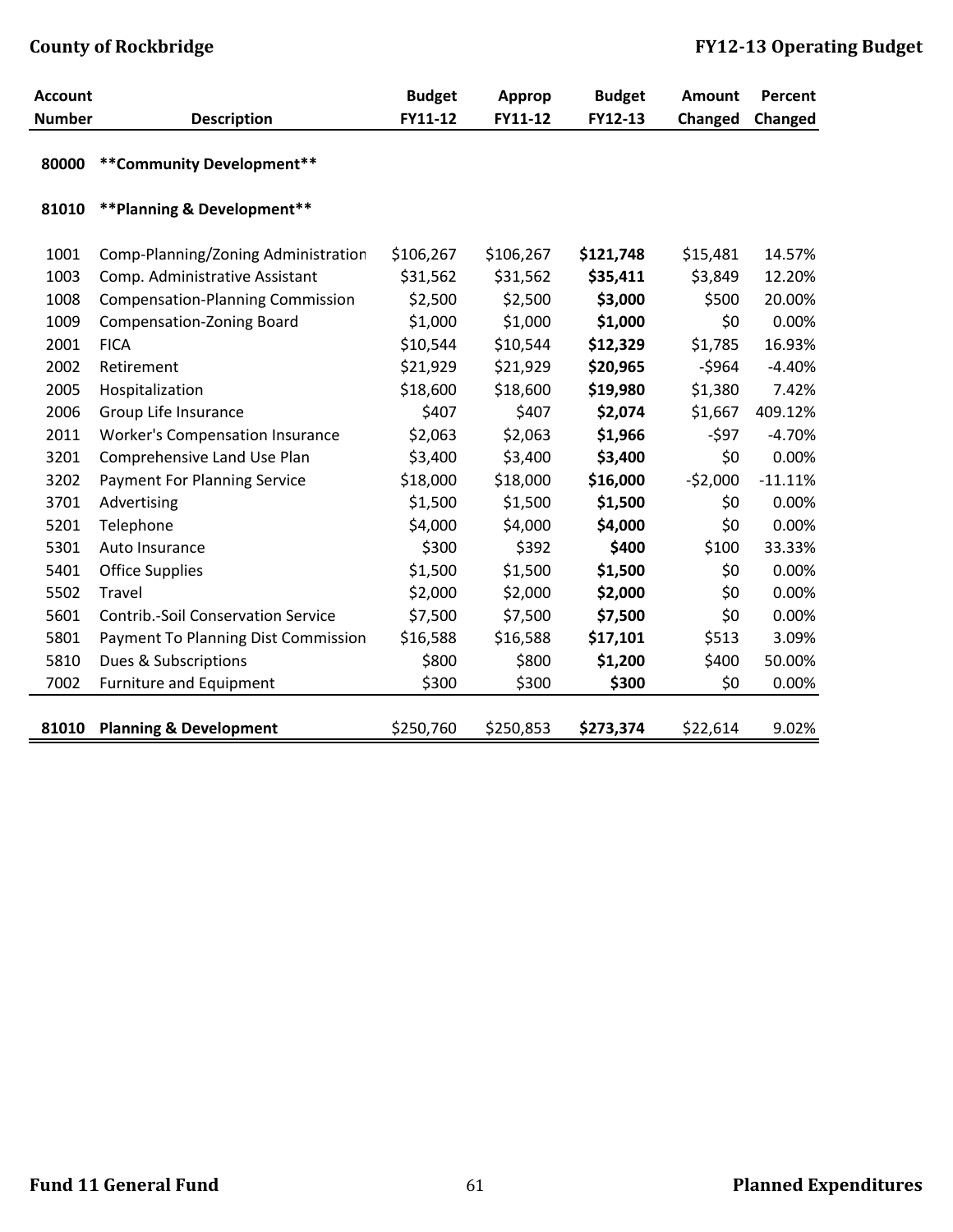| <b>Account</b> |                                       | <b>Budget</b> | <b>Approp</b> | <b>Budget</b> | <b>Amount</b> | Percent   |
|----------------|---------------------------------------|---------------|---------------|---------------|---------------|-----------|
| <b>Number</b>  | <b>Description</b>                    | FY11-12       | FY11-12       | FY12-13       | Changed       | Changed   |
|                |                                       |               |               |               |               |           |
| 81015          | ** Geographic Information System**    |               |               |               |               |           |
|                |                                       |               |               |               |               |           |
| 1001           | Comp-GIS Coordinator                  | \$51,285      | \$51,285      | \$55,021      | \$3,736       | 7.28%     |
| 1002           | Comp. GIS Technical Specialist        | \$29,832      | \$29,832      | \$31,777      | \$1,945       | 6.52%     |
| 2001           | <b>FICA</b>                           | \$6,205       | \$6,205       | \$6,640       | \$435         | 7.01%     |
| 2002           | Retirement                            | \$12,906      | \$12,906      | \$11,579      | $-51,327$     | $-10.28%$ |
| 2005           | <b>Hospitalization Ins</b>            | \$12,400      | \$12,400      | \$13,320      | \$920         | 7.42%     |
| 2006           | Group Life Insurance                  | \$235         | \$235         | \$1,146       | \$911         | 387.55%   |
| 2011           | <b>Workers Compensation Insurance</b> | \$1,541       | \$1,541       | \$1,371       | $-5170$       | $-11.01%$ |
| 3401           | Repairs-Furniture & Equipment         | \$800         | \$800         | \$800         | \$0           | 0.00%     |
| 3501           | <b>Contracted Services</b>            | \$9,000       | \$9,000       | \$15,000      | \$6,000       | 66.67%    |
| 3701           | Advertising                           | \$25          | \$25          | \$25          | \$0           | 0.00%     |
| 5201           | Telephone & Postage                   | \$2,000       | \$2,000       | \$2,500       | \$500         | 25.00%    |
| 5301           | Auto Insurance                        | \$700         | \$920         | \$938         | \$238         | 34.00%    |
| 5401           | <b>Office Supplies</b>                | \$900         | \$900         | \$900         | \$0           | 0.00%     |
| 5504           | <b>Travel &amp; Training</b>          | \$1,200       | \$1,200       | \$1,200       | \$0           | 0.00%     |
| 5801           | Subscriptions                         | \$50          | \$50          | \$50          | \$0           | 0.00%     |
| 7001           | Capital Outlay                        | \$5,000       | \$5,000       | \$6,000       | \$1,000       | 20.00%    |
| 7003           | Software                              | \$8,500       | \$8,500       | \$8,500       | \$0           | 0.00%     |
|                |                                       |               |               |               |               |           |
| 81015          | <b>Geographic Information System</b>  | \$142,579     | \$142,799     | \$156,767     | \$14,188      | 9.95%     |
|                |                                       |               |               |               |               |           |
|                |                                       |               |               |               |               |           |
| 81080          | **Rental Assistance**                 |               |               |               |               |           |
| 1001           | Salary-Rental Assistance Director     | \$41,298      | \$41,298      | \$45,048      | \$3,750       | 9.08%     |
| 1004           | Compensation-Part Time Inspection     | \$7,632       | \$7,632       | \$7,632       | \$0           | 0.00%     |
| 2001           | <b>FICA</b>                           | \$3,743       | \$3,743       | \$4,030       | \$287         | 7.67%     |
| 2002           | Retirement                            | \$6,571       | \$6,571       | \$6,009       | $-5562$       | $-8.55%$  |
| 2005           | Hospitalization                       | \$6,200       | \$6,200       | \$6,660       | \$460         | 7.42%     |
| 2006           | Group Life Insurance                  | \$120         | \$120         | \$595         | \$475         | 395.53%   |
| 2011           | <b>Workers Compensation Insurance</b> | \$577         | \$577         | \$722         | \$145         | 25.08%    |
| 5201           | <b>Telephone and Postage</b>          | \$1,878       | \$1,878       | \$1,878       | \$0           | 0.00%     |
| 5401           | <b>Office Supplies</b>                | \$1,450       | \$1,450       | \$1,450       | \$0           | 0.00%     |
| 5502           | Travel                                | \$1,600       | \$1,600       | \$1,300       | $-5300$       | $-18.75%$ |
| 7003           | <b>Computer Equipment</b>             | \$0           | \$1,842       | \$0           | \$0           | 0.00%     |
|                |                                       |               |               |               |               |           |
| 81080          | <b>Rental Assistance</b>              | \$71,069      | \$72,911      | \$75,324      | \$4,255       | 5.99%     |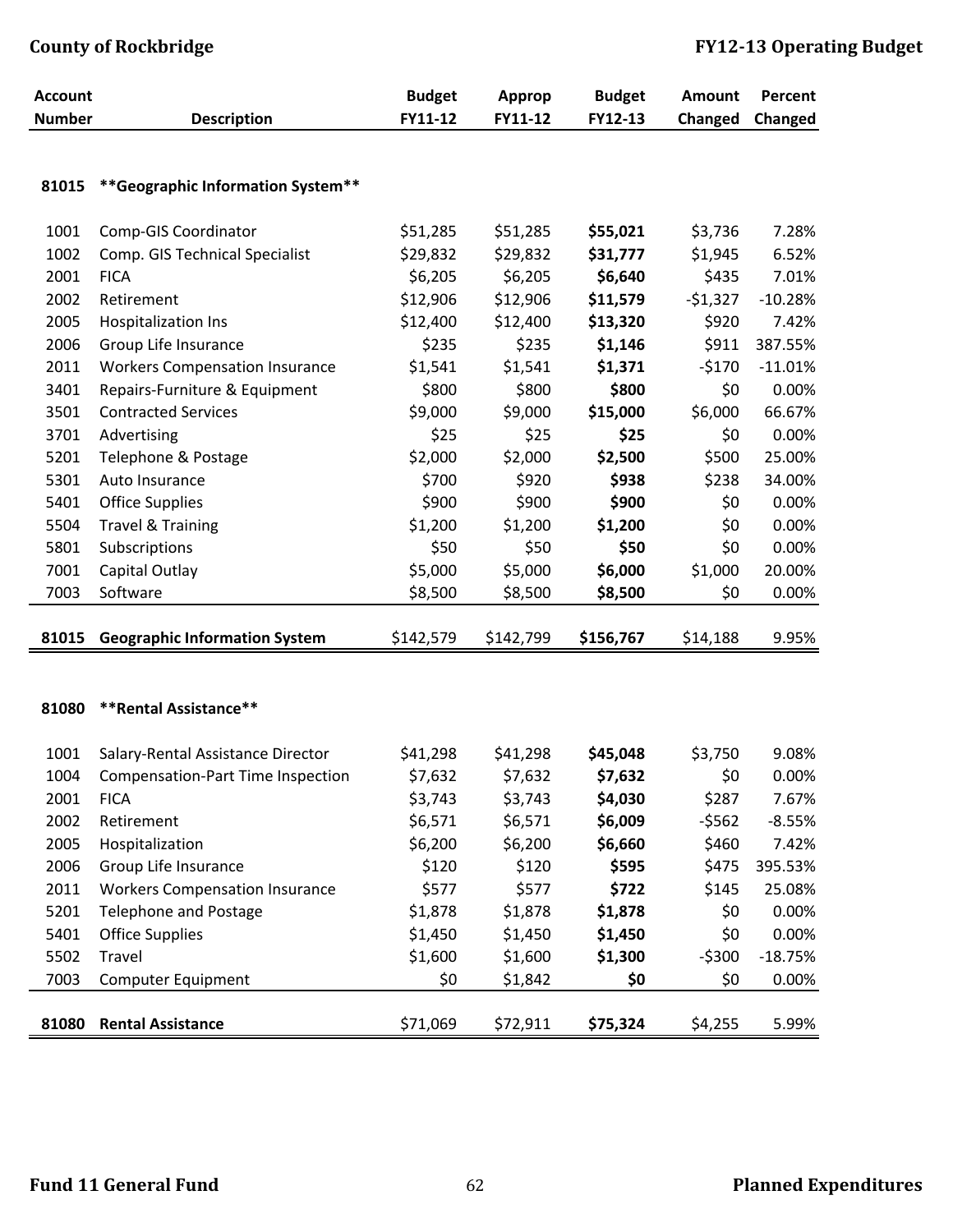| <b>Account</b> |                                        | <b>Budget</b> | <b>Approp</b> | <b>Budget</b> | <b>Amount</b> | Percent     |
|----------------|----------------------------------------|---------------|---------------|---------------|---------------|-------------|
| <b>Number</b>  | <b>Description</b>                     | FY11-12       | FY11-12       | FY12-13       | Changed       | Changed     |
|                |                                        |               |               |               |               |             |
| 81090          | ** Economic Development**              |               |               |               |               |             |
| 1008           | <b>Compensation-Authority Member</b>   | \$500         | \$2,000       | \$500         | \$0           | 0.00%       |
| 3002           | <b>Transportation Grant</b>            | \$18,000      | \$91,919      | \$18,000      | \$0           | 0.00%       |
| 3004           | <b>Wayfinding Grant</b>                | \$12,677      | \$15,553      | \$0           | $-$12,677$    | $-100.00\%$ |
| 3201           | <b>Engineering Services</b>            | \$7,500       | \$7,500       | \$7,500       | \$0           | 0.00%       |
| 3901           | Park Site Development                  | \$7,500       | \$7,500       | \$7,500       | \$0           | 0.00%       |
| 3902           | <b>County Economic Incentive</b>       | \$0           | \$106,288     | \$0           | \$0           | 0.00%       |
| 5501           | Travel                                 | \$2,500       | \$1,000       | \$2,500       | \$0           | 0.0%        |
| 5601           | Contribution-Ind. Develop/Rockbridge   | \$2,000       | \$2,000       | \$2,000       | \$0           | 0.00%       |
| 5603           | <b>Contribution-Tour Program</b>       | \$371,461     | \$371,461     | \$367,568     | $-53,893$     | $-1.05%$    |
| 5607           | Contribution-Chamber Of Comm.          | \$5,000       | \$5,000       | \$5,000       | \$0           | 0.00%       |
| 5610           | Contribution-ISTEA (Tourism)           | \$250         | \$250         | \$0           | $-5250$       | $-100.00\%$ |
| 5611           | Contribution-Shen. Valley Partnership  | \$15,379      | \$15,379      | \$15,162      | $-5217$       | $-1.41%$    |
| 5623           | Cont-Horse Center Debt-Lodging         | \$400,000     | \$400,000     | \$380,000     | $-520,000$    | $-5.00%$    |
| 5624           | <b>Cont-Small Business Development</b> | \$1,250       | \$1,250       | \$2,500       | \$1,250       | 100.00%     |
| <b>XXXX</b>    | Cont-Purch. Of Develop. Rights         | \$0           | \$0           | \$0           | \$0           | 0.00%       |
| <b>XXXX</b>    | I-81 Corridor Coalition                | \$0           | \$0           | \$0           | \$0           | 0.00%       |
| 5699           | Rock.Area Net Authority Expense        | \$24,280      | \$24,280      | \$78,000      | \$53,720      | 221.25%     |
|                |                                        |               |               |               |               |             |
| 81090          | <b>Economic Development</b>            | \$868,297     | \$1,051,380   | \$886,230     | \$17,933      | 2.07%       |
|                |                                        |               |               |               |               |             |
| 81000          | <b>Planning and Development Total</b>  | \$1,332,705   | \$1,517,943   | \$1,391,695   | \$58,990      | 4.43%       |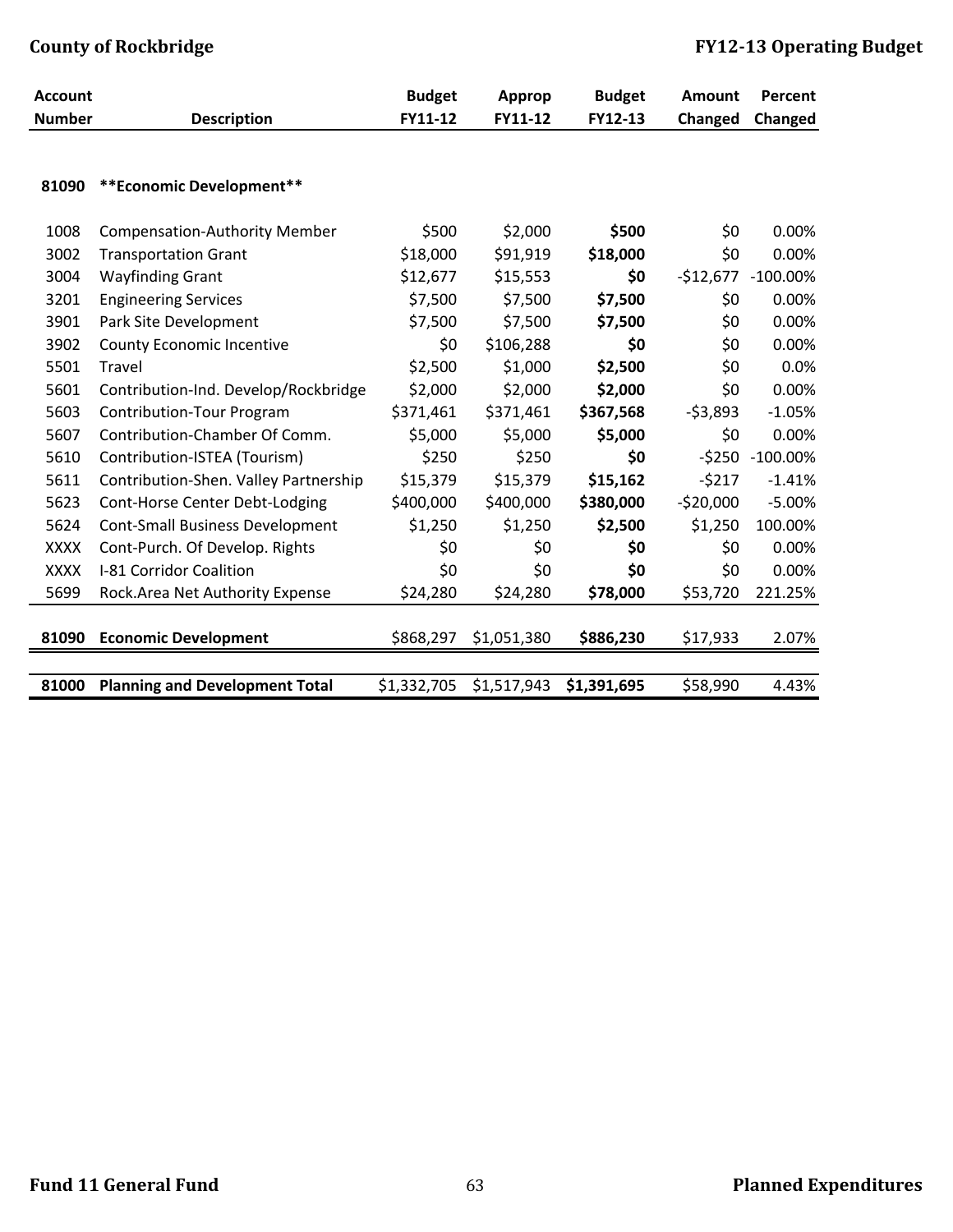| <b>Account</b> |                                      | <b>Budget</b> | <b>Approp</b> | <b>Budget</b> | Amount     | Percent        |
|----------------|--------------------------------------|---------------|---------------|---------------|------------|----------------|
| <b>Number</b>  | <b>Description</b>                   | FY11-12       | FY11-12       | FY12-13       | Changed    | <b>Changed</b> |
|                |                                      |               |               |               |            |                |
| 82000          | ** Public Service Authority**        |               |               |               |            |                |
| 82010          | **PSA**                              |               |               |               |            |                |
| 1001           | <b>Salaries</b>                      | \$0           | \$0           | \$0           | \$0        | 0.00%          |
| 2001           | <b>Benefits</b>                      | \$0           | \$0           | \$0           | \$0        | 0.00%          |
| 5401           | <b>Central Stores Purchases</b>      | \$0           | \$0           | \$0           | \$0        | 0.00%          |
| 5604           | Cont-Debt Payment Series 2001 Princi | \$91,181      | \$91,181      | \$95,684      | \$4,503    | 4.94%          |
| 5605           | Cont-Debt Payment Series 2001 Intere | \$25,897      | \$25,897      | \$21,394      | $-54,503$  | $-17.39%$      |
| 5606           | Cont-Debt Lex to Raphine WWT Lines   | \$420,643     | \$420,643     | \$393,058     | $-527,585$ | $-6.56%$       |
| 82010 PSA      |                                      | \$537,721     | \$537,721     | \$510,136     | $-527,585$ | $-5.13%$       |
|                |                                      |               |               |               |            |                |
|                |                                      |               |               |               |            |                |
| 82020          | ** Other Public Utilities**          |               |               |               |            |                |
| 5601           | Cont/Debt Goshen Water               | \$500         | \$500         | \$500         | \$0        | 0.00%          |
| 5602           | Cont/Debt Glasgow WWTP               | \$20,543      | \$20,543      | \$0           | $-520,543$ | $-100.00\%$    |
| 5603           | Cont/Debt Rt 60 S&W with BV          | \$68,495      | \$68,495      | \$68,105      | $-$ \$390  | $-0.57%$       |
|                |                                      |               |               |               |            |                |
| 82020          | <b>Other Public Utilities</b>        | \$89,538      | \$89,538      | \$68,605      | $-520,933$ | $-23.38%$      |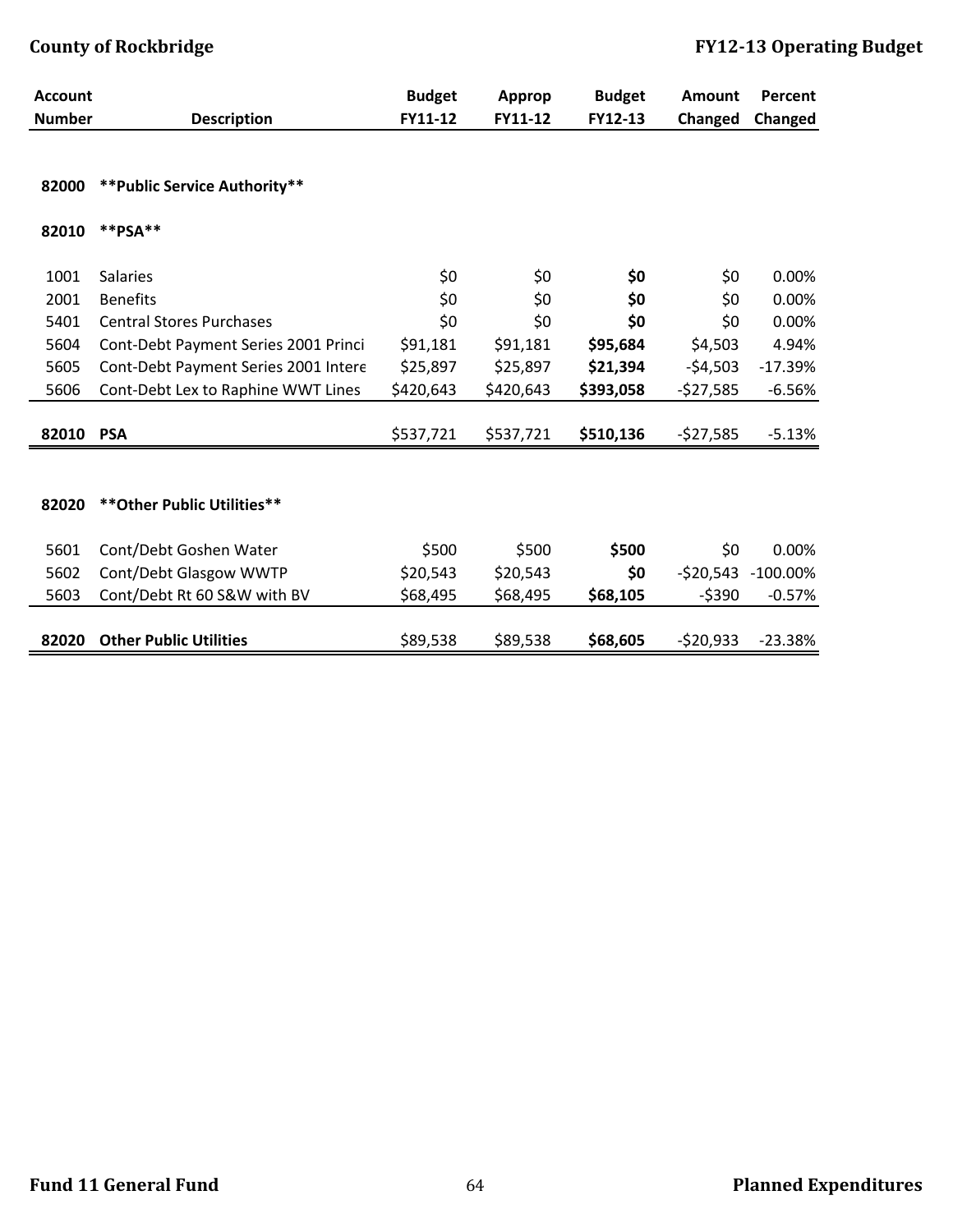| <b>Account</b> |                                         | <b>Budget</b> | <b>Approp</b> | <b>Budget</b> | <b>Amount</b> | Percent   |
|----------------|-----------------------------------------|---------------|---------------|---------------|---------------|-----------|
| <b>Number</b>  | <b>Description</b>                      | FY11-12       | FY11-12       | FY12-13       | Changed       | Changed   |
|                |                                         |               |               |               |               |           |
|                |                                         |               |               |               |               |           |
| 83010          | **NBSWCD Support**                      |               |               |               |               |           |
| 1003           | Salaries-NBSWCD                         | \$93,574      | \$93,574      | \$98,349      | \$4,775       | 5.10%     |
| 2001           | <b>FICA</b>                             | \$7,158       | \$7,158       | \$7,524       | \$365         | 5.10%     |
| 2002           | Retirement                              | \$11,413      | \$11,413      | \$10,349      | $-51,064$     | $-9.32%$  |
| 2005           | Hospitalization                         | \$12,400      | \$12,400      | \$13,320      | \$920         | 7.42%     |
| 2006           | Group Life Insurance                    | \$208         | \$208         | \$1,024       | \$816         | 392.54%   |
| 2011           | <b>Worker Compensation Insurance</b>    | \$1,170       | \$1,170       | \$1,030       | $-5140$       | $-11.97%$ |
|                |                                         |               |               |               |               |           |
| 83010          | <b>NBSWCD Support</b>                   | \$125,923     | \$125,923     | \$131,596     | \$5,673       | 4.50%     |
|                |                                         |               |               |               |               |           |
|                |                                         |               |               |               |               |           |
| 83020          | ** Agriculture & Home Economics**       |               |               |               |               |           |
| 3001           | 4-H Program Support                     | \$3,000       | \$3,000       | \$3,000       | \$0           | 0.00%     |
| 5201           | Telephone                               | \$3,800       | \$3,800       | \$3,800       | \$0           | 0.00%     |
| 5504           | <b>Travel</b>                           | \$2,500       | \$2,500       | \$3,000       | \$500         | 20.00%    |
| 5601           | <b>Contribution Toward Salaries</b>     | \$74,453      | \$74,453      | \$66,918      | $-57,535$     | $-10.12%$ |
| 5606           | Contribution-4-H (County Fair)          | \$3,000       | \$3,000       | \$3,000       | \$0           | 0.00%     |
| 7001           | Purchase of Equipment                   | \$750         | \$750         | \$750         | \$0           | 0.00%     |
| 8003           | Rent of PO Box                          | \$132         | \$132         | \$132         | \$0           | 0.00%     |
|                |                                         |               |               |               |               |           |
| 83020          | <b>Agriculture &amp; Home Economics</b> | \$87,635      | \$87,635      | \$80,600      | $-57,035$     | $-8.03%$  |
|                |                                         |               |               |               |               |           |
| 80000          | <b>Community Development</b>            | \$2,173,523   | \$2,358,760   | \$2,182,632   | \$9,110       | 0.42%     |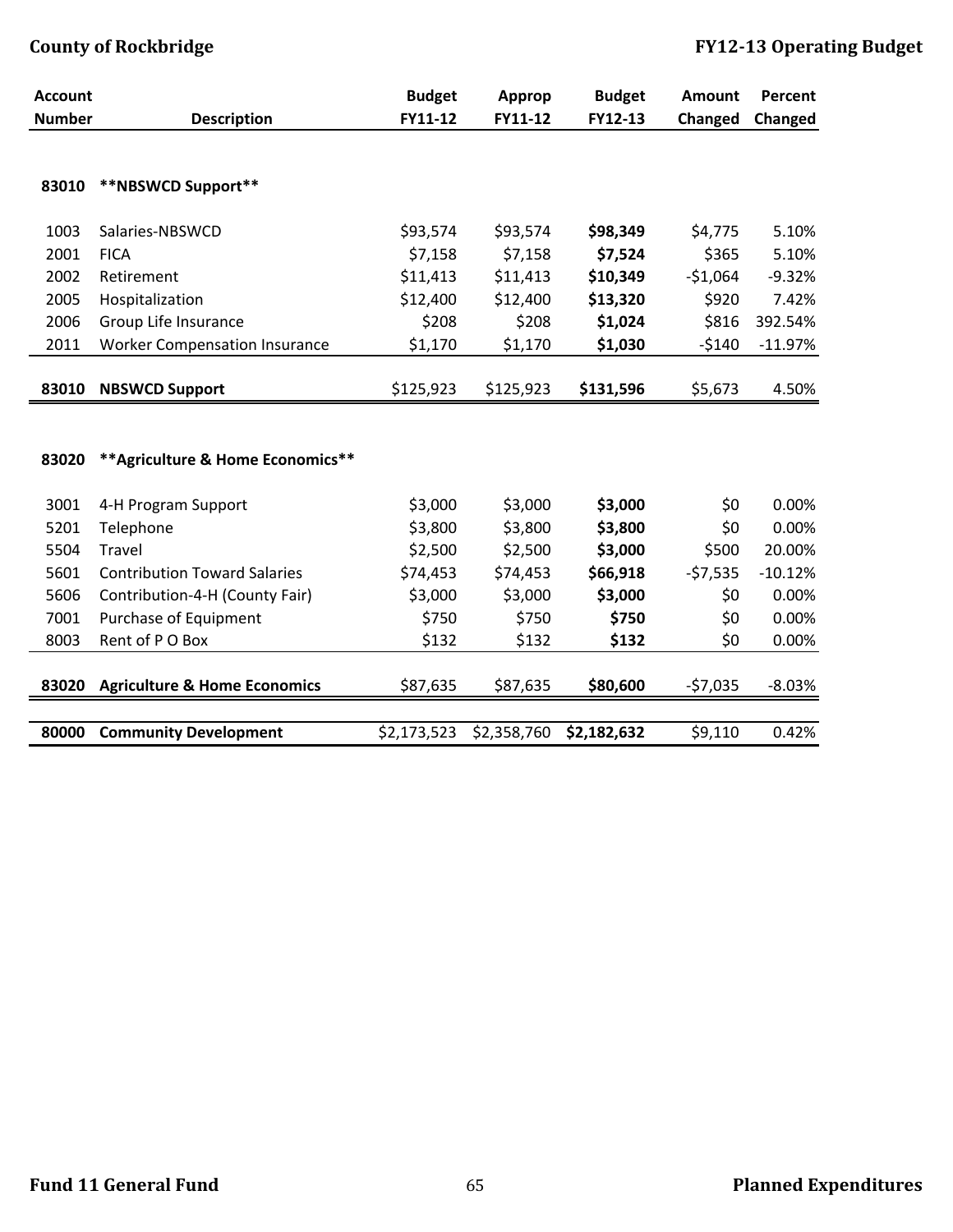| <b>Account</b> |                                      | <b>Budget</b> | Approp      | <b>Budget</b> | <b>Amount</b> | Percent  |
|----------------|--------------------------------------|---------------|-------------|---------------|---------------|----------|
| <b>Number</b>  | <b>Description</b>                   | FY11-12       | FY11-12     | FY12-13       | Changed       | Changed  |
| 90000          | **Non-Departmental**                 |               |             |               |               |          |
| 91010          | **Non-Departmental**                 |               |             |               |               |          |
| 3006           | Revenue Sharing Pmt-Lexington        | \$1,750,000   | \$1,750,000 | \$1,750,000   | \$0           | 0.00%    |
|                |                                      |               |             |               |               |          |
| 91010          | Non-Departmental                     | \$1,750,000   | \$1,750,000 | \$1,750,000   | \$0           | 0.00%    |
|                |                                      |               |             |               |               |          |
| 91020          | **Fringe Benefits**                  |               |             |               |               |          |
| 2009           | Unemployment Insurance               | \$9,000       | \$9,000     | \$9,000       | \$0           | 0.00%    |
|                |                                      |               |             |               |               |          |
| 91020          | <b>Fringe Benefits</b>               | \$9,000       | \$9,000     | \$9,000       | \$0           | 0.00%    |
| 91040          | **Debt Service**                     |               |             |               |               |          |
| 0810           | Paying Agent Fees                    | \$2,500       | \$2,500     | \$2,500       | \$0           | 0.00%    |
| 0817           | <b>Principal-Utility Bond Series</b> | \$37,811      | \$37,811    | \$46,023      | \$8,212       | 21.72%   |
| 0818           | <b>Interest-Utility Bond Series</b>  | \$4,895       | \$4,895     | \$2,941       | $-$1,954$     | -39.92%  |
| 0823           | Courthouse Debt                      | \$1,316,098   | \$1,316,098 | \$1,313,996   | $-52,102$     | $-0.16%$ |
|                |                                      |               |             |               |               |          |
| 91040          | <b>Debt Service</b>                  | \$1,361,304   | \$1,361,304 | \$1,365,460   | \$4,156       | 0.31%    |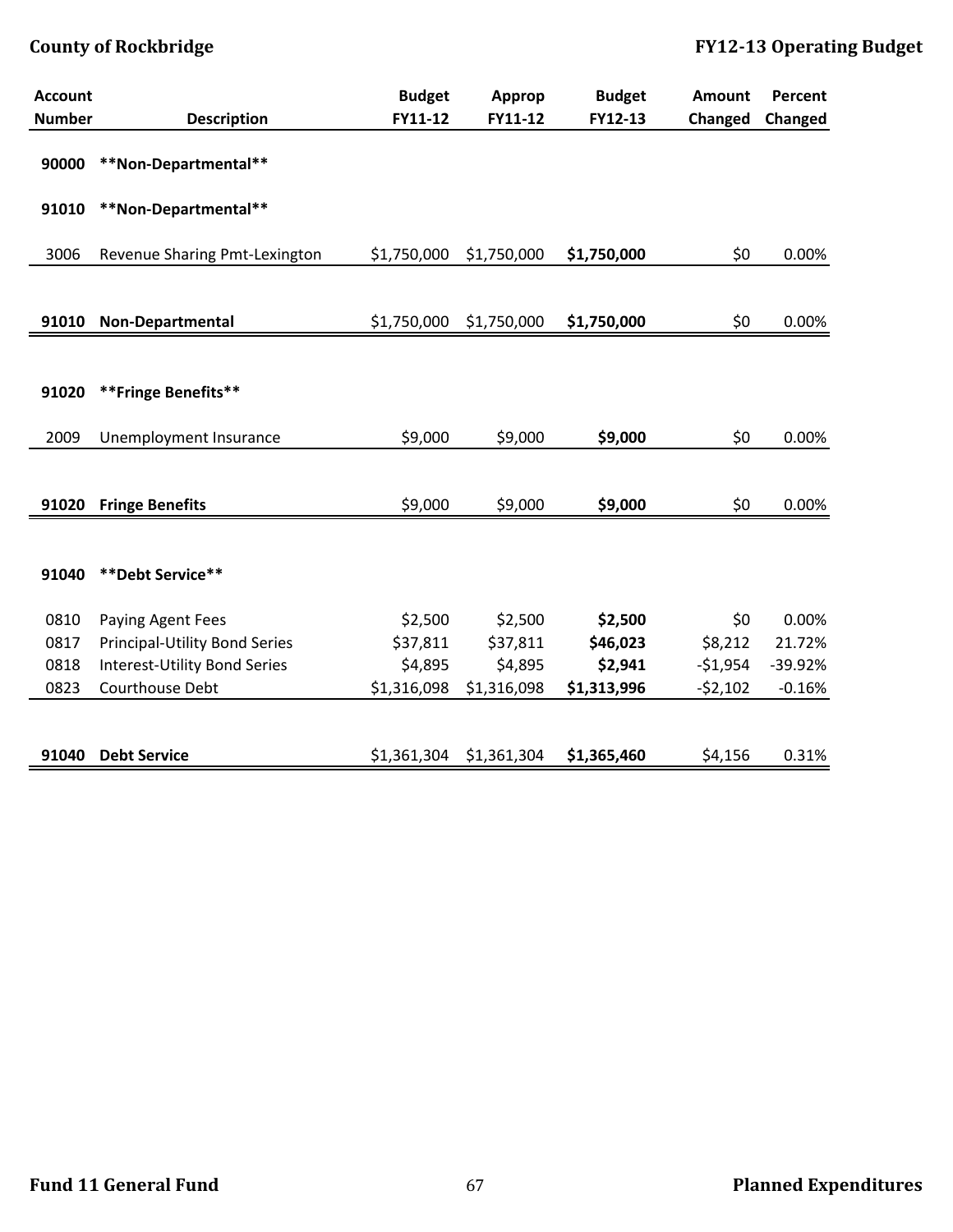| <b>Account</b> |                                     | <b>Budget</b> | <b>Approp</b>             | <b>Budget</b> | <b>Amount</b> | Percent |
|----------------|-------------------------------------|---------------|---------------------------|---------------|---------------|---------|
| <b>Number</b>  | <b>Description</b>                  | FY11-12       | FY11-12                   | FY12-13       | Changed       | Changed |
|                |                                     |               |                           |               |               |         |
| 92000          | **Refunds**                         |               |                           |               |               |         |
| 92010          | **Refunds**                         |               |                           |               |               |         |
| 5803           | Auto Tag Refunds                    | \$700         | \$700                     | \$700         | \$0           | 0.00%   |
| 5804           | <b>Tax Refunds</b>                  | \$5,400       | \$5,400                   | \$5,400       | \$0           | 0.00%   |
| 5820           | <b>Grant Refunds</b>                | \$1,000       | \$1,000                   | \$1,000       | \$0           | 0.00%   |
|                |                                     |               |                           |               |               |         |
| 92010          | <b>Refunds</b>                      | \$7,100       | \$7,100                   | \$7,100       | \$0           | 0.00%   |
|                |                                     |               |                           |               |               |         |
|                |                                     |               |                           |               |               |         |
| 99000          | ** Transfers and Reserves**         |               |                           |               |               |         |
| 99010          | ** Transfers and Reserves**         |               |                           |               |               |         |
| 6191           | Transfer to Landfill-Transfer Stat. | \$0           | \$55,360                  | \$0           | \$0           | 0.00%   |
| 6201           | Transfer To Solid Waste Authority   | \$1,096,228   | \$1,096,228               | \$1,109,217   | \$12,989      | 1.18%   |
| 6501           | <b>Transfer To School Fund</b>      |               | \$15,301,731 \$15,423,318 | \$15,741,781  | \$440,050     | 2.88%   |
| 6502           | Transfer to Schools (Ret. Supp.)    | \$210,000     | \$210,000                 | \$210,000     | \$0           | 0.00%   |
| 6701           | Transfer to School Const. Site Prep | \$0           | \$168,131                 | \$0           | \$0           | 0.00%   |
| 6702           | Transfer to School Const. A&E       | \$0           | \$375,516                 | \$0           | \$0           | 0.00%   |
| 6950           | Contingencies                       | \$50,000      | \$48,243                  | \$50,000      | \$0           | 0.00%   |
| 6951           | Jail Contingency                    | \$0           | \$0                       | \$0           | \$0           | 0.00%   |
| 6999           | <b>Transfer to Reserve</b>          | \$126,260     | \$126,260                 | \$370,428     | \$244,168     | 193.39% |
|                |                                     |               |                           |               |               |         |
| 99010          | <b>Transfer and Reserves</b>        |               | \$16,784,219 \$17,503,056 | \$17,481,426  | \$697,207     | 4.15%   |
|                |                                     |               |                           |               |               |         |
| 90000          | Non-Departmental                    |               | \$19,911,623 \$20,630,460 | \$20,612,986  | \$701,363     | 3.52%   |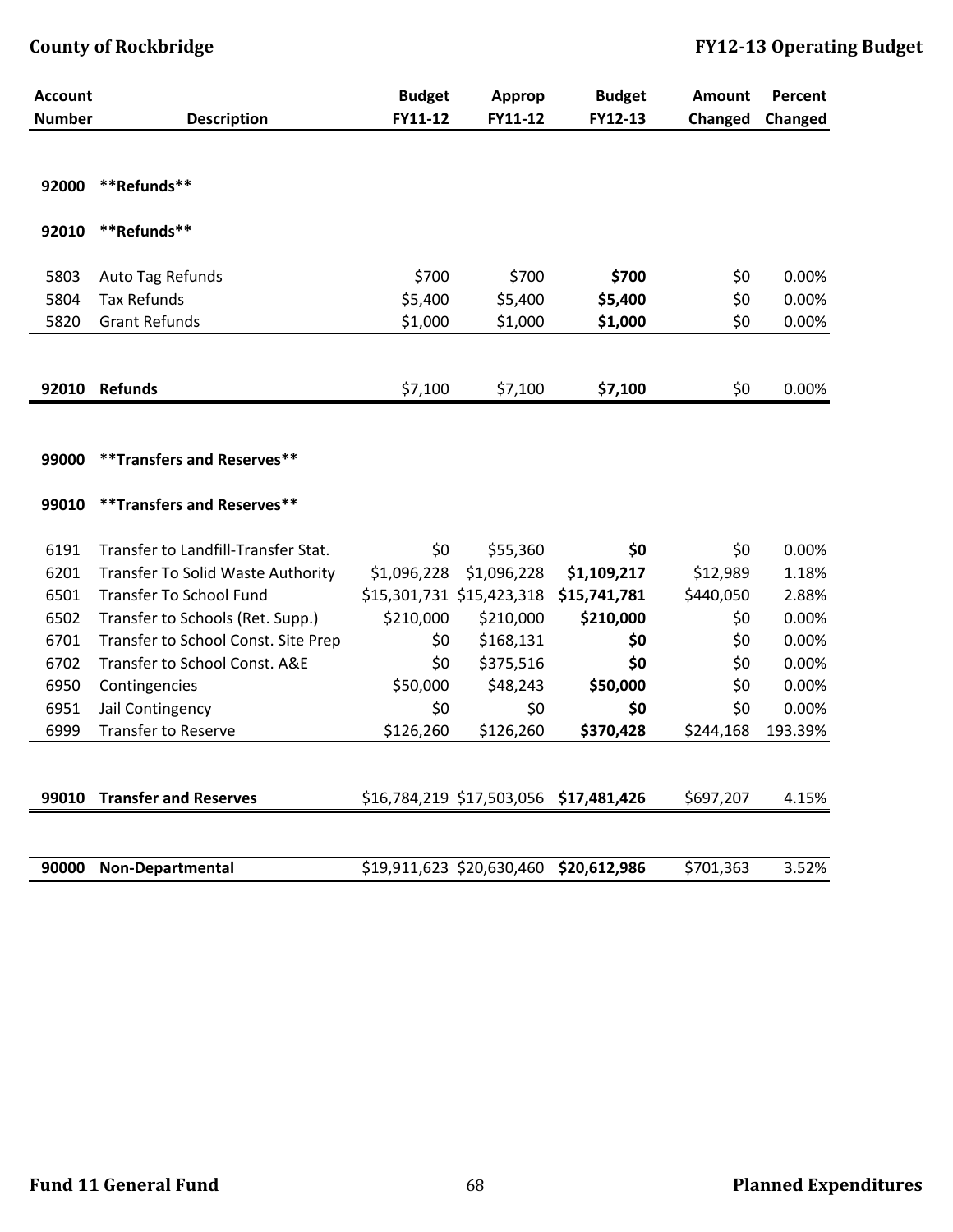| <b>Account</b> |                                | <b>Budget</b> | <b>Approp</b>             | <b>Budget</b> | <b>Amount</b> | Percent    |
|----------------|--------------------------------|---------------|---------------------------|---------------|---------------|------------|
| <b>Number</b>  | <b>Description</b>             | FY11-12       | FY11-12                   | FY12-13       | Changed       | Changed    |
|                |                                |               |                           |               |               |            |
|                |                                |               |                           |               |               |            |
| 11010          | <b>Board of Supervisors</b>    | \$75,271      | \$75,271                  | \$66,993      | $-58,278$     | $-11.00\%$ |
| 12000          | Administrative and Financial   | \$1,330,105   | \$1,332,246               | \$1,395,028   | \$64,923      | 4.88%      |
| 13000          | Registrar                      | \$146,964     | \$145,964                 | \$141,689     | $-55,275$     | $-3.59%$   |
| 20000          | <b>Judicial Administration</b> | \$1,232,709   | \$1,237,561               | \$1,299,719   | \$67,010      | 5.44%      |
| 30000          | <b>Public Safety</b>           | \$5,456,709   | \$5,534,680               | \$5,734,058   | \$277,349     | 5.08%      |
| 40000          | <b>Public Works</b>            | \$2,699,307   | \$2,710,484               | \$2,760,458   | \$61,151      | 2.27%      |
| 50000          | <b>Health and Welfare</b>      | \$1,287,227   | \$1,288,487               | \$1,274,148   | $-$13,079$    | $-1.02%$   |
| 60000          | Education                      | \$68,384      | \$68,384                  | \$68,384      | \$0           | 0.00%      |
| 70000          | Parks, Recreation and Cultural | \$1,204,074   | \$1,204,098               | \$1,265,941   | \$61,867      | 5.14%      |
| 80000          | <b>Community Development</b>   | \$2,173,523   | \$2,358,760               | \$2,182,632   | \$9,110       | 0.42%      |
| 90000          | Non-Departmental               |               | \$19,911,623 \$20,630,460 | \$20,612,986  | \$701,363     | 3.52%      |
|                |                                |               |                           |               |               |            |

**Total Fund 11** \$35,585,895 \$36,586,394 **\$36,802,036** \$1,216,140 3.42%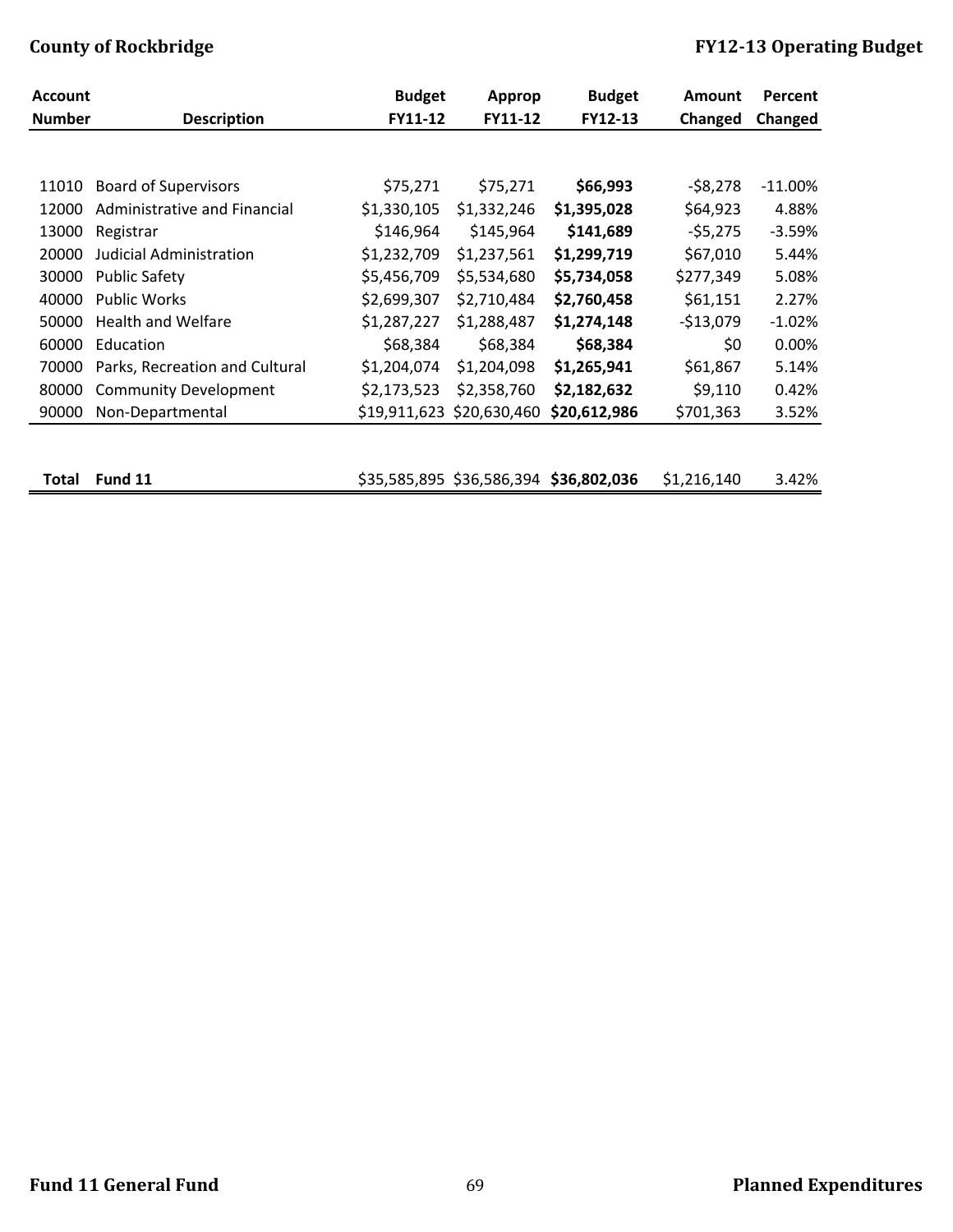| <b>Account</b> |                                     | <b>Budget</b> | <b>Approp</b> | <b>Budget</b> | <b>Amount</b> | Percent   |
|----------------|-------------------------------------|---------------|---------------|---------------|---------------|-----------|
| <b>Number</b>  | <b>Description</b>                  | FY11-12       | FY11-12       | FY12-13       | Changed       | Changed   |
|                | <b>Account Summary</b>              |               |               |               |               |           |
| 11010          | <b>Board of Supervisors</b>         | \$75,271      | \$75,271      | \$66,993      | $-58,278$     | $-11.00%$ |
| 12020          | County Administrator                | \$190,197     | \$190,197     | \$204,331     | \$14,134      | 7.43%     |
| 12025          | County Attorney                     | \$146,505     | \$147,955     | \$153,887     | \$7,382       | 5.04%     |
| 12030          | <b>Supervisor of Accounts</b>       | \$125,462     | \$125,461     | \$129,630     | \$4,168       | 3.32%     |
| 12040          | <b>IT Department</b>                | \$124,567     | \$124,567     | \$136,790     | \$12,223      | 9.81%     |
| 12070          | Reassessment                        | \$0           | \$693         | \$0           | \$0           | 0.00%     |
| 12080          | Land Use Taxation                   | \$1,350       | \$1,350       | \$1,260       | $-590$        | $-6.67%$  |
| 12090          | Commissioner of the Revenue         | \$248,421     | \$248,421     | \$257,104     | \$8,683       | 3.50%     |
| 12130          | Treasurer                           | \$270,220     | \$270,220     | \$300,591     | \$30,371      | 11.24%    |
| 12190          | <b>Director of Fiscal Services</b>  | \$223,383     | \$223,382     | \$211,436     | $-511,947$    | $-5.35%$  |
| 13000          | Registrar                           | \$146,964     | \$145,964     | \$141,689     | $-55,275$     | $-3.59%$  |
| 21010          | Clerk of Circuit Court              | \$353,597     | \$356,620     | \$366,625     | \$13,028      | 3.68%     |
| 21020          | <b>Circuit Court</b>                | \$57,994      | \$57,995      | \$65,329      | \$7,335       | 12.65%    |
| 21030          | <b>General District Court</b>       | \$9,125       | \$9,328       | \$10,325      | \$1,200       | 13.15%    |
| 21035          | Juvenile & Domestic Relations Court | \$9,600       | \$9,397       | \$9,600       | \$0           | 0.00%     |
| 21040          | <b>Combined Court Security</b>      | \$331,316     | \$331,316     | \$359,407     | \$28,091      | 8.48%     |
| 22010          | Commonwealth's Attorney             | \$417,994     | \$419,821     | \$432,699     | \$14,705      | 3.52%     |
| 22020          | Victim Witness Coordinator          | \$53,083      | \$53,083      | \$55,735      | \$2,652       | 5.00%     |
| 31020          | Sheriff                             | \$1,909,101   | \$1,915,846   | \$2,004,724   | \$95,623      | 5.01%     |
| 31030          | <b>Sheriffs Cars</b>                | \$85,157      | \$86,442      | \$164,992     | \$79,835      | 93.75%    |
| 31XXX          | Canine Unit                         | \$0           | \$0           | \$0           | \$0           | 0.00%     |
| 32040          | <b>Fire Prevention</b>              | \$852,500     | \$858,942     | \$852,500     | \$0           | 0.00%     |
| 32050          | <b>Rescue Services</b>              | \$538,236     | \$577,965     | \$577,965     | \$39,729      | 7.38%     |
| 32060          | <b>Consolidated Dispatch</b>        | \$609,376     | \$609,376     | \$653,882     | \$44,506      | 7.30%     |
| 32080          | <b>Emergency Services</b>           | \$111,478     | \$124,549     | \$115,966     | \$4,488       | 4.03%     |
| 33010          | <b>Correction And Detention</b>     | \$765,611     | \$765,611     | \$766,000     | \$389         | 0.05%     |
| 33030          | Juvenile Probation Office           | \$6,175       | \$6,175       | \$6,150       | $-525$        | $-0.40%$  |
| 33040          | <b>Other Institutional Care</b>     | \$42,000      | \$42,000      | \$42,196      | \$196         | 0.47%     |
| 34010          | <b>Building Inspection</b>          | \$282,067     | \$283,568     | \$284,957     | \$2,890       | 1.02%     |
| 34015          | Erosion & Sediment Control          | \$76,378      | \$84,206      | \$80,070      | \$3,692       | 4.83%     |
| 35090          | <b>Other Protective Services</b>    | \$178,630     | \$180,000     | \$184,655     | \$6,025       | 3.37%     |
| 41050          | <b>County Engineer</b>              | \$5,000       | \$5,000       | \$5,000       | \$0           | 0.00%     |
| 41080          | Road Maintenance                    | \$7,500       | \$7,500       | \$7,500       | \$0           | 0.00%     |
| 42030          | <b>County Pickup</b>                | \$1,123,068   | \$1,123,852   | \$1,139,500   | \$16,432      | 1.46%     |
| 42040          | <b>Other Sanitation</b>             | \$0           | \$0           | \$0           | \$0           | 0.00%     |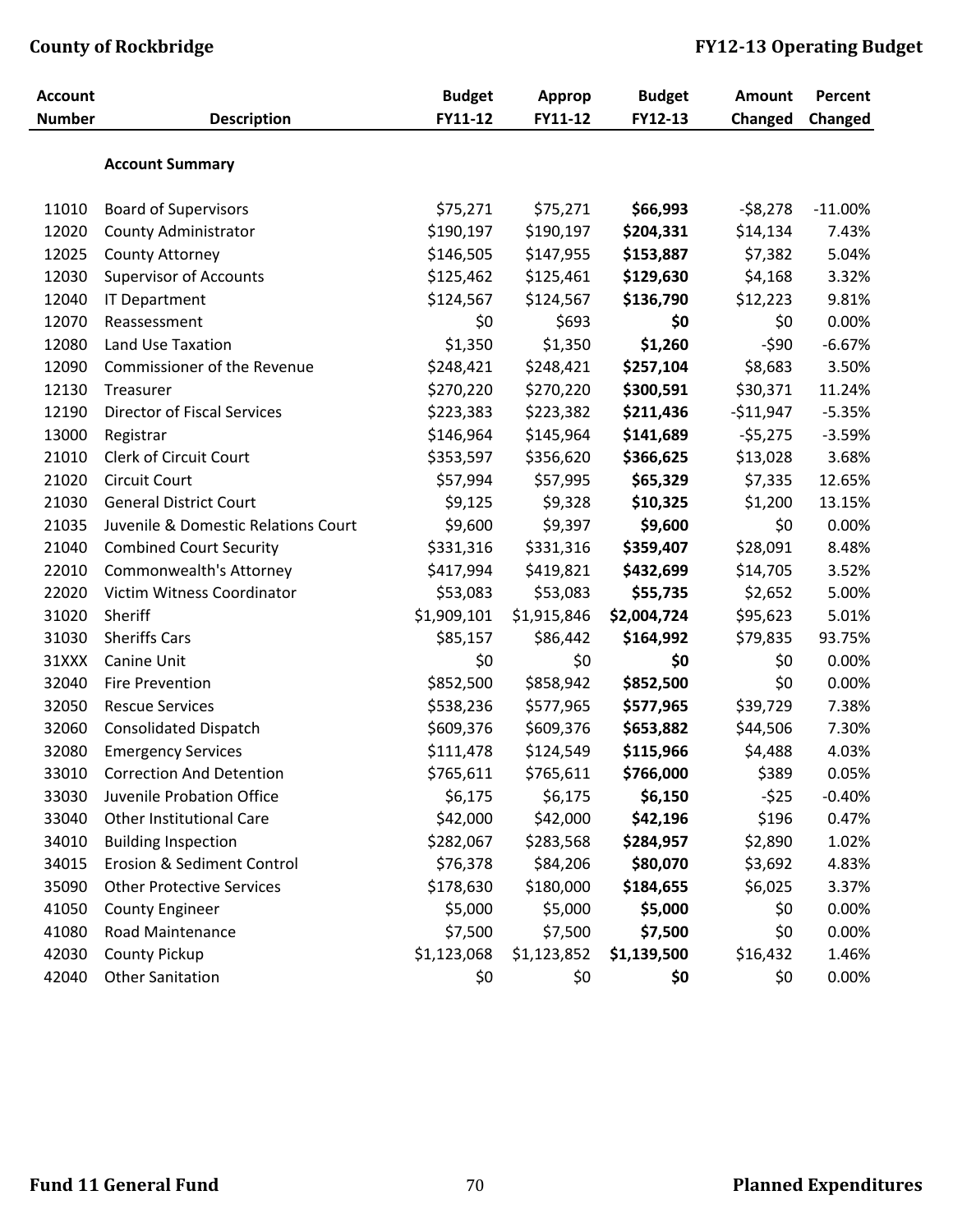| <b>Account</b> |                                       | <b>Budget</b> | Approp                                 | <b>Budget</b> | Amount      | Percent           |
|----------------|---------------------------------------|---------------|----------------------------------------|---------------|-------------|-------------------|
| <b>Number</b>  | <b>Description</b>                    | FY11-12       | FY11-12                                | FY12-13       | Changed     | Changed           |
|                | <b>Account Summary</b>                |               |                                        |               |             |                   |
| 42050          | <b>Special Enforcement</b>            | \$106,872     | \$107,184                              | \$114,682     | \$7,810     | 7.31%             |
| 43020          | <b>Buildings and Grounds</b>          | \$144,700     | \$143,653                              | \$167,060     | \$22,360    | 15.45%            |
| 43040          | Northwind Lane Property               | \$2,070       | \$2,070                                | \$0           | $-52,070$   | $-100.00\%$       |
| 43045          | <b>Natural Bridge Property</b>        | \$5,200       | \$17,434                               | \$0           |             | -\$5,200 -100.00% |
| 43050          | <b>Combined Courthouse</b>            | \$329,399     | \$328,293                              | \$341,632     | \$12,233    | 3.71%             |
| 44010          | <b>County Garage</b>                  | \$975,498     | \$975,498                              | \$985,084     | \$9,586     | 0.98%             |
| 51010          | Health                                | \$310,150     | \$310,150                              | \$304,072     | $-56,078$   | $-1.96%$          |
| 51020          | <b>Mental Health</b>                  | \$153,961     | \$153,961                              | \$140,736     | $-513,225$  | $-8.59%$          |
| 53010          | Welfare                               | \$823,116     | \$824,376                              | \$829,340     | \$6,224     | 0.76%             |
| 60000          | Education                             | \$68,384      | \$68,384                               | \$68,384      | \$0         | 0.00%             |
| 71010          | Parks and Recreation                  | \$549,642     | \$549,666                              | \$606,987     | \$57,345    | 10.43%            |
| 71015          | Preschool Program                     | \$100,175     | \$100,175                              | \$104,697     | \$4,522     | 4.51%             |
| 73020          | Libraries                             | \$554,257     | \$554,257                              | \$554,257     | \$0         | 0.00%             |
| 81010          | Planning & Development                | \$250,760     | \$250,853                              | \$273,374     | \$22,614    | 9.02%             |
| 81015          | Geographic Information System         | \$142,579     | \$142,799                              | \$156,767     | \$14,188    | 9.95%             |
| 81080          | <b>Rental Assistance</b>              | \$71,069      | \$72,911                               | \$75,324      | \$4,255     | 5.99%             |
| 81090          | <b>Economic Development</b>           | \$868,297     | \$1,051,380                            | \$886,230     | \$17,933    | 2.07%             |
| 82010          | <b>PSA</b>                            | \$537,721     | \$537,721                              | \$510,136     | $-527,585$  | $-5.13%$          |
| 82020          | <b>Other Public Utilities</b>         | \$89,538      | \$89,538                               | \$68,605      | $-520,933$  | $-23.38%$         |
| 83010          | <b>NBSWCD Support</b>                 | \$125,923     | \$125,923                              | \$131,596     | \$5,673     | 4.50%             |
| 83020          | Agriculture & Home Economics          | \$87,635      | \$87,635                               | \$80,600      | $-57,035$   | $-8.03%$          |
| 91010          | Non-Departmental                      | \$1,750,000   | \$1,750,000                            | \$1,750,000   | \$0         | 0.00%             |
| 91020          | <b>Fringe Benefits</b>                | \$9,000       | \$9,000                                | \$9,000       | \$0         | 0.00%             |
| 91040          | Debt Service                          | \$1,361,304   | \$1,361,304                            | \$1,365,460   | \$4,156     | 0.31%             |
| 92010          | Refunds                               | \$7,100       | \$7,100                                | \$7,100       | \$0         | 0.00%             |
| 6191           | Transfer to Landfill-Transfer Station | \$0           | \$55,360                               | \$0           | \$0         | 0.00%             |
| 6201           | Transfer To Solid Waste Authority     | \$1,096,228   | \$1,096,228                            | \$1,109,217   | \$12,989    | 1.18%             |
| 6501           | <b>Transfer To School Fund</b>        |               | \$15,301,731 \$15,423,318 \$15,741,781 |               | \$440,050   | 2.88%             |
| 6502           | Transfer to Schools (Ret. Supp.)      | \$210,000     | \$210,000                              | \$210,000     | \$0         | 0.00%             |
| 6701           | Transfer to School Const. Site Prep   | \$0           | \$168,131                              | \$0           | \$0         | 0.00%             |
| 6702           | Transfer to School Const. - A&E       | \$0           | \$375,516                              | \$0           | \$0         | 0.00%             |
| 6950           | Contingencies                         | \$50,000      | \$48,243                               | \$50,000      | \$0         | 0.00%             |
| 6951           | Jail Contingency                      | \$0           | \$0                                    | \$0           | \$0         | 0.00%             |
| 6999           | Transfer to Reserve                   | \$126,260     | \$126,260                              | \$370,428     | \$244,168   | 193.39%           |
|                |                                       |               |                                        |               |             |                   |
|                | <b>Totals - General Fund</b>          |               | \$35,585,895 \$36,586,394 \$36,802,036 |               | \$1,216,140 | 3.42%             |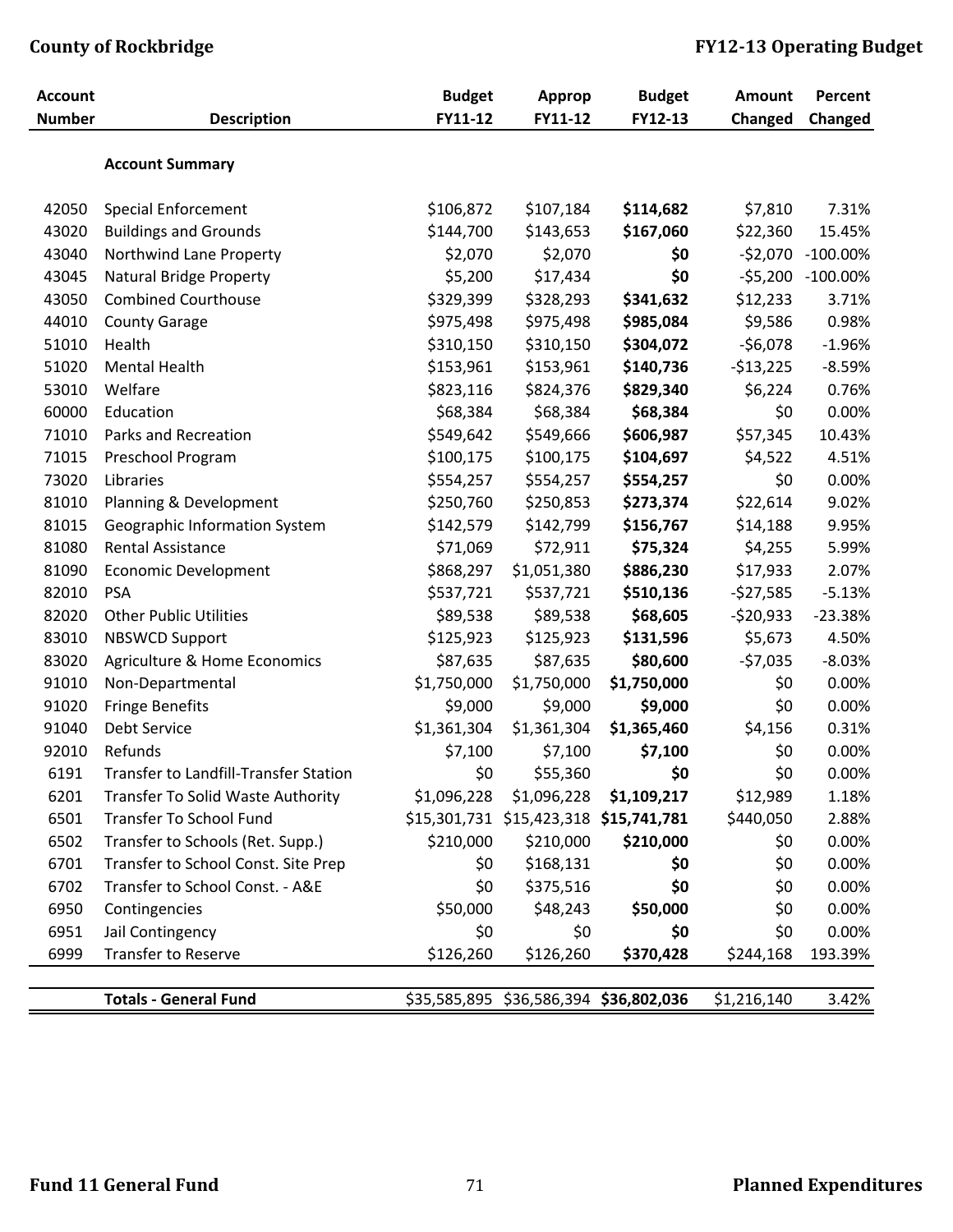| <b>Account</b> |                                                          | <b>Budget</b> | Approp                                        | <b>Budget</b> | <b>Amount</b> | Percent |
|----------------|----------------------------------------------------------|---------------|-----------------------------------------------|---------------|---------------|---------|
| <b>Number</b>  | <b>Description</b>                                       | FY11-12       | FY11-12                                       | FY12-13       | Changed       | Changed |
|                | Account Summary - Sorted by Amount Changed Most to Least |               |                                               |               |               |         |
| 6501           | <b>Transfer To School Fund</b>                           |               | \$15,301,731 \$15,423,318 <b>\$15,741,781</b> |               | \$440,050     | 2.88%   |
| 6999           | <b>Transfer to Reserve</b>                               | \$126,260     | \$126,260                                     | \$370,428     | \$244,168     | 193.39% |
| 31020          | Sheriff                                                  | \$1,909,101   | \$1,915,846                                   | \$2,004,724   | \$95,623      | 5.01%   |
| 31030          | <b>Sheriffs Cars</b>                                     | \$85,157      | \$86,442                                      | \$164,992     | \$79,835      | 93.75%  |
| 71010          | Parks and Recreation                                     | \$549,642     | \$549,666                                     | \$606,987     | \$57,345      | 10.43%  |
| 32060          | <b>Consolidated Dispatch</b>                             | \$609,376     | \$609,376                                     | \$653,882     | \$44,506      | 7.30%   |
| 32050          | <b>Rescue Services</b>                                   | \$538,236     | \$577,965                                     | \$577,965     | \$39,729      | 7.38%   |
| 12130          | Treasurer                                                | \$270,220     | \$270,220                                     | \$300,591     | \$30,371      | 11.24%  |
| 21040          | <b>Combined Court Security</b>                           | \$331,316     | \$331,316                                     | \$359,407     | \$28,091      | 8.48%   |
| 81010          | Planning & Development                                   | \$250,760     | \$250,853                                     | \$273,374     | \$22,614      | 9.02%   |
| 43020          | <b>Buildings and Grounds</b>                             | \$144,700     | \$143,653                                     | \$167,060     | \$22,360      | 15.45%  |
| 81090          | <b>Economic Development</b>                              | \$868,297     | \$1,051,380                                   | \$886,230     | \$17,933      | 2.07%   |
| 42030          | <b>County Pickup</b>                                     | \$1,123,068   | \$1,123,852                                   | \$1,139,500   | \$16,432      | 1.46%   |
| 22010          | Commonwealth's Attorney                                  | \$417,994     | \$419,821                                     | \$432,699     | \$14,705      | 3.52%   |
| 81015          | Geographic Information System                            | \$142,579     | \$142,799                                     | \$156,767     | \$14,188      | 9.95%   |
| 12020          | <b>County Administrator</b>                              | \$190,197     | \$190,197                                     | \$204,331     | \$14,134      | 7.43%   |
| 21010          | Clerk of Circuit Court                                   | \$353,597     | \$356,620                                     | \$366,625     | \$13,028      | 3.68%   |
| 6201           | Transfer To Solid Waste Authority                        | \$1,096,228   | \$1,096,228                                   | \$1,109,217   | \$12,989      | 1.18%   |
| 43050          | <b>Combined Courthouse</b>                               | \$329,399     | \$328,293                                     | \$341,632     | \$12,233      | 3.71%   |
| 12040          | <b>IT Department</b>                                     | \$124,567     | \$124,567                                     | \$136,790     | \$12,223      | 9.81%   |
| 44010          | <b>County Garage</b>                                     | \$975,498     | \$975,498                                     | \$985,084     | \$9,586       | 0.98%   |
| 12090          | Commissioner of the Revenue                              | \$248,421     | \$248,421                                     | \$257,104     | \$8,683       | 3.50%   |
| 42050          | <b>Special Enforcement</b>                               | \$106,872     | \$107,184                                     | \$114,682     | \$7,810       | 7.31%   |
| 12025          | <b>County Attorney</b>                                   | \$146,505     | \$147,955                                     | \$153,887     | \$7,382       | 5.04%   |
| 21020          | <b>Circuit Court</b>                                     | \$57,994      | \$57,995                                      | \$65,329      | \$7,335       | 12.65%  |
| 53010          | Welfare                                                  | \$823,116     | \$824,376                                     | \$829,340     | \$6,224       | 0.76%   |
| 35090          | <b>Other Protective Services</b>                         | \$178,630     | \$180,000                                     | \$184,655     | \$6,025       | 3.37%   |
| 83010          | <b>NBSWCD Support</b>                                    | \$125,923     | \$125,923                                     | \$131,596     | \$5,673       | 4.50%   |
| 71015          | Preschool Program                                        | \$100,175     | \$100,175                                     | \$104,697     | \$4,522       | 4.51%   |
| 32080          | <b>Emergency Services</b>                                | \$111,478     | \$124,549                                     | \$115,966     | \$4,488       | 4.03%   |
| 81080          | Rental Assistance                                        | \$71,069      | \$72,911                                      | \$75,324      | \$4,255       | 5.99%   |
| 12030          | <b>Supervisor of Accounts</b>                            | \$125,462     | \$125,461                                     | \$129,630     | \$4,168       | 3.32%   |
| 91040          | <b>Debt Service</b>                                      | \$1,361,304   | \$1,361,304                                   | \$1,365,460   | \$4,156       | 0.31%   |
| 34015          | Erosion & Sediment Control                               | \$76,378      | \$84,206                                      | \$80,070      | \$3,692       | 4.83%   |
| 34010          | <b>Building Inspection</b>                               | \$282,067     | \$283,568                                     | \$284,957     | \$2,890       | 1.02%   |